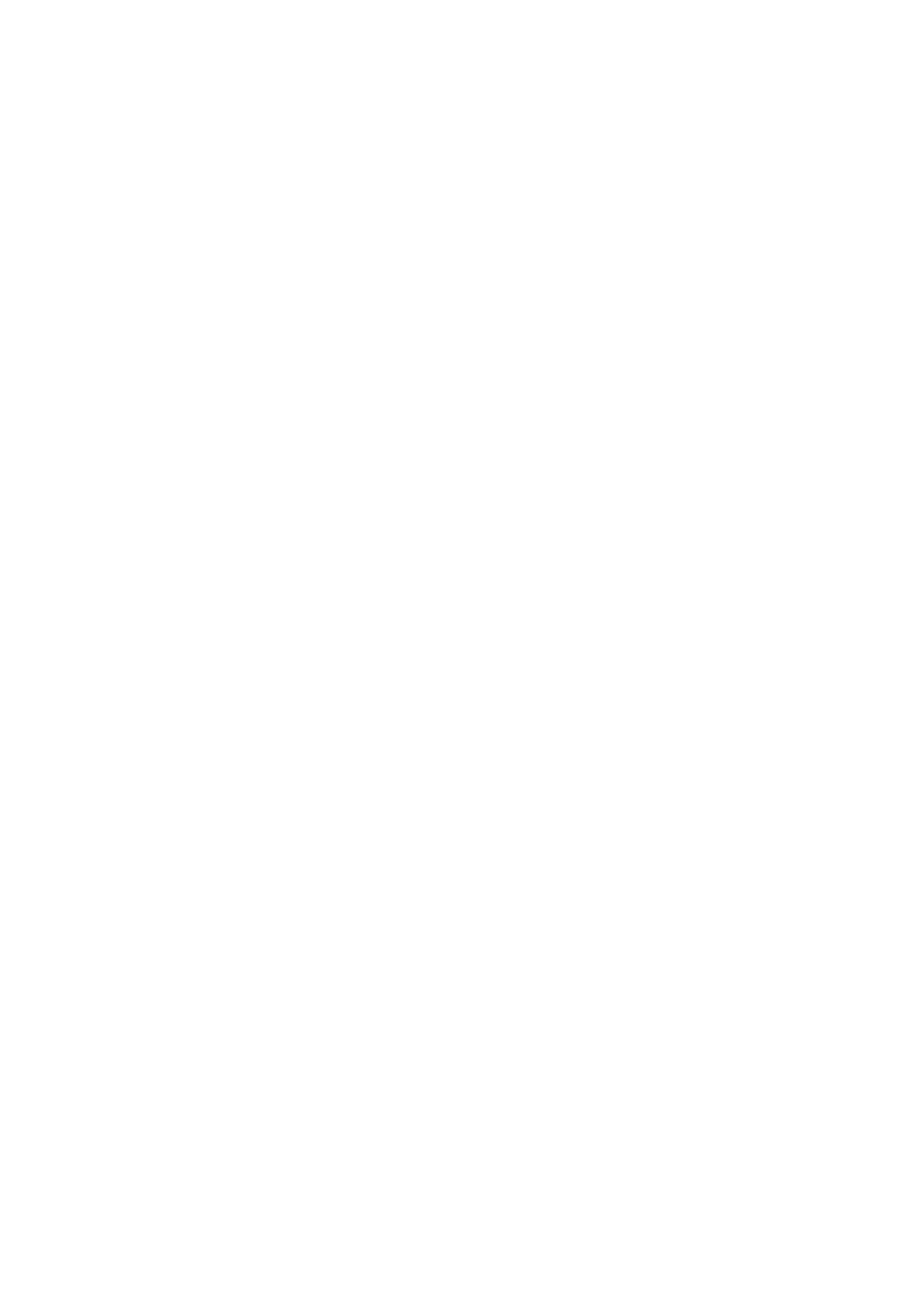

# Temi di discussione

(Working papers)

Trade and finance: is there more than just 'trade finance'? Evidence from matched bank-firm data

by Silvia Del Prete and Stefano Federico

Number 948 - January 2014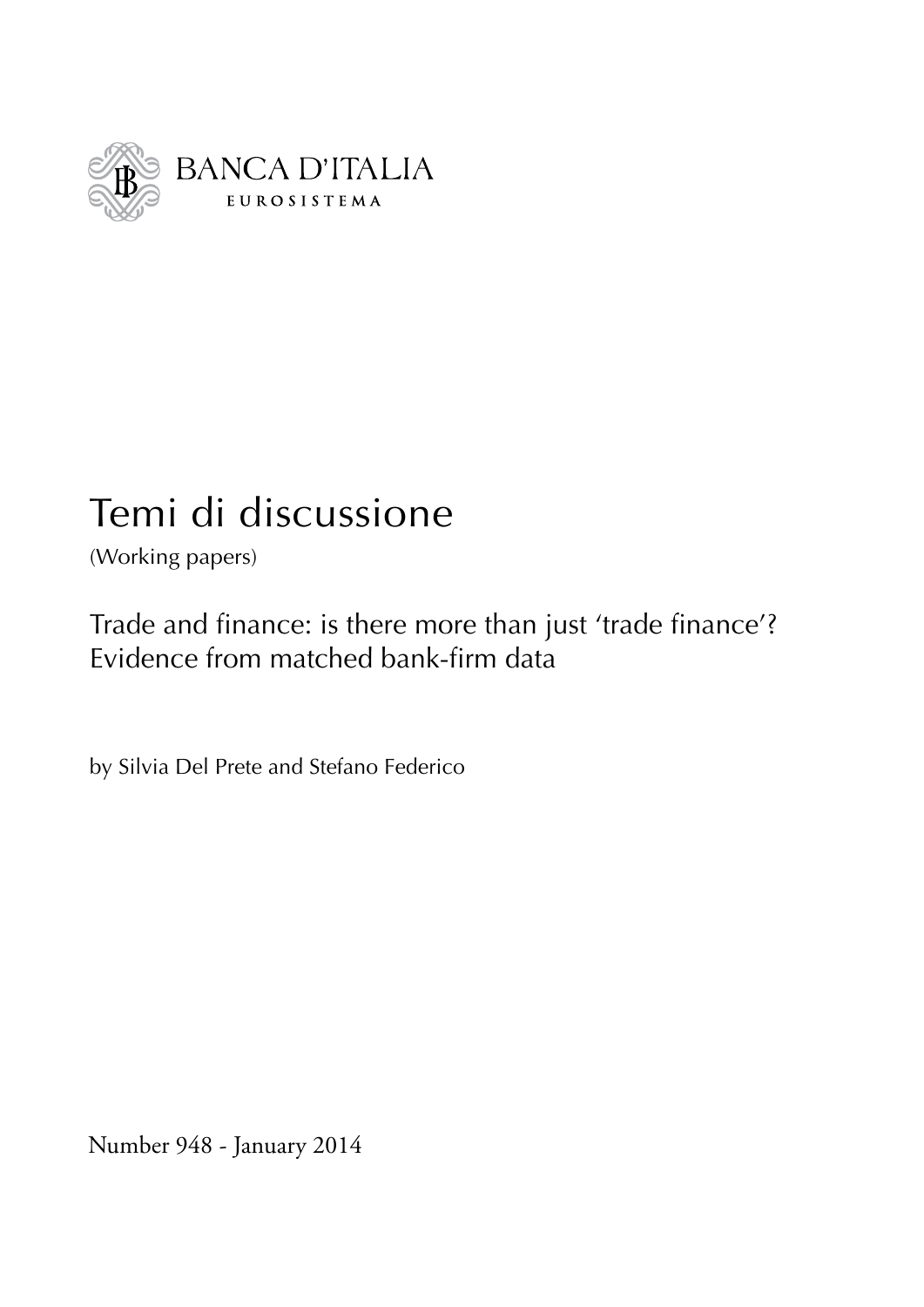*The purpose of the* Temi di discussione *series is to promote the circulation of working papers prepared within the Bank of Italy or presented in Bank seminars by outside economists with the aim of stimulating comments and suggestions.*

*The views expressed in the articles are those of the authors and do not involve the responsibility of the Bank.*

*Editorial Board:* Giuseppe Ferrero, Pietro Tommasino, Margherita Bottero, Giuseppe Cappelletti, Francesco D'Amuri, Stefano Federico, Alessandro Notarpietro, Roberto Piazza, Concetta Rondinelli, Martino Tasso, Giordano Zevi. *Editorial Assistants:* Roberto Marano, Nicoletta Olivanti.

ISSN 1594-7939 (print) ISSN 2281-3950 (online)

*Printed by the Printing and Publishing Division of the Bank of Italy*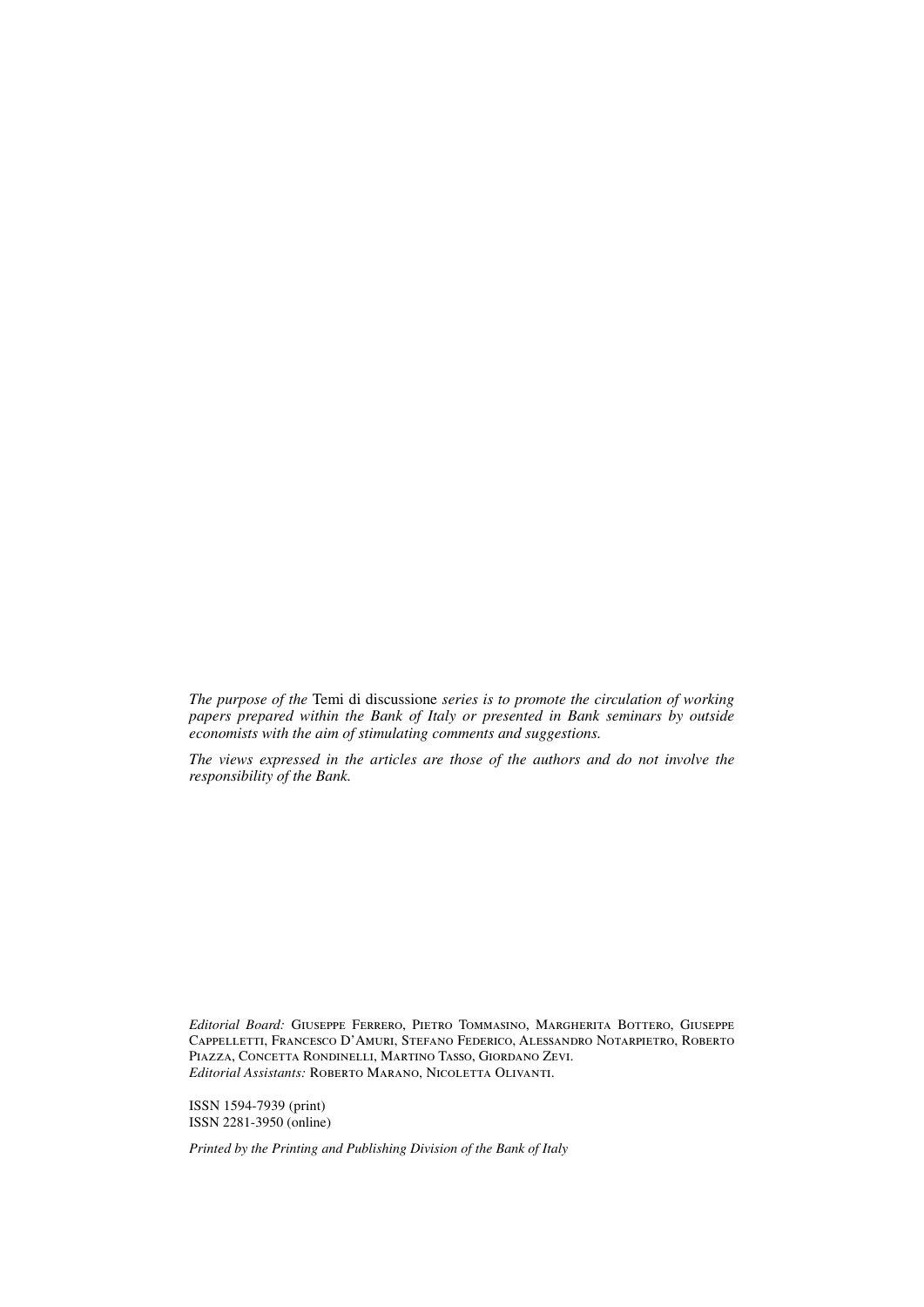### **TRADE AND FINANCE: IS THERE MORE THAN JUST "TRADE FINANCE"? EVIDENCE FROM MATCHED BANK-FIRM DATA**

by Silvia Del Prete\* and Stefano Federico\*\*

#### **Abstract**

Using unique matched bank-firm data on export, import and ordinary loans for a large sample of Italian manufacturing exporters for the years 2007-2010, this paper investigates the role of trade finance in a credit shock. We find that the credit shock faced by exporters in the aftermath of the Lehman Brothers' collapse was due more to a diminished availability of ordinary loans than to specific constraints in trade finance. We also show that the credit shock had a negative impact on exports: firms, especially financially distressed ones, that borrowed from banks which were more exposed to a negative funding shock exported less compared with firms that borrowed from less exposed intermediaries.

**JEL Classification**: G21, F14, F30, G30, L20. **Keywords**: trade finance, trade collapse, credit shocks, export loans.

#### **Contents**

\_\_\_\_\_\_\_\_\_\_\_\_\_\_\_\_\_\_\_\_\_\_\_\_\_\_\_\_\_\_\_\_\_\_\_\_\_\_\_

<sup>\*</sup> Bank of Italy, Economic Research Unit, Florence Branch.

<sup>\*\*</sup> Bank of Italy, Economic Research and International Relations.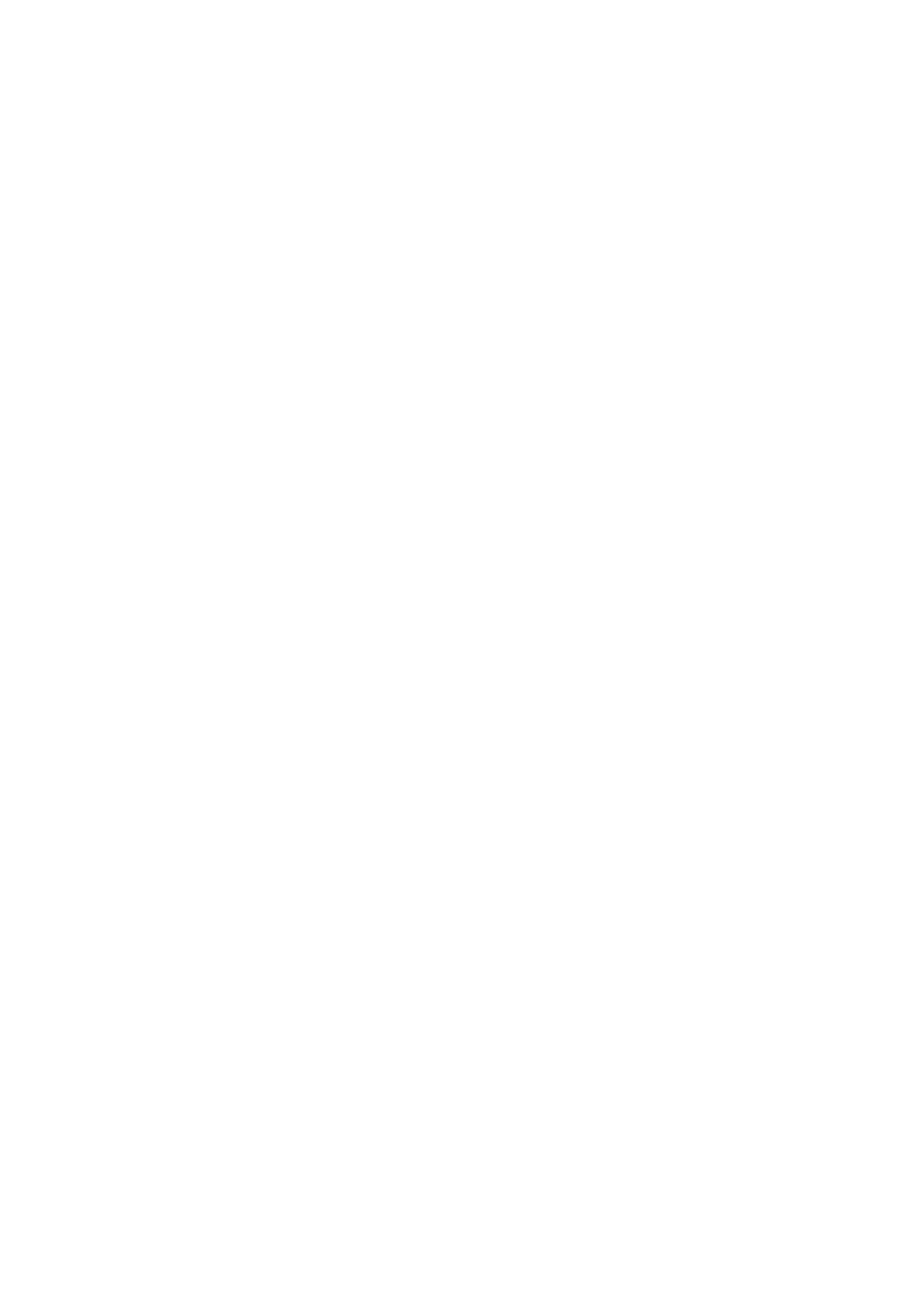# **1 Introduction**[1](#page-6-0)

The role of banks in international trade has been subject to greater scrutiny since the trade collapse in the recent economic crisis, resulting in a rich literature being produced (for a recent survey, see Bems et al. 2013). Some studies argue that credit shocks were responsible for a significant fraction of the decrease in trade flows in 2008-2009 (Amiti and Weinstein 2011, Bricongne et al. 2012, Chor and Manova 2012, Paravisini et al. 2011), while other studies find that the trade collapse was largely due to demand factors (Eaton et al. 2011, Levchenko et al. 2011).

A major limitation of this literature is related to how "trade finance" is measured.[2](#page-6-1) Due to data availability issues, almost all of the empirical studies use sector-level indicators of external finance dependence and trade credit intensity, which are only weakly correlated with trade finance. Amiti and Weinstein (2011) and Paravisini et al. (2011) use matched bank-firm data, but do not observe the actual amount of credit specifically devoted to export or import activities.

Another important limitation of this literature is the lack of knowledge of the channels through which credit supply shocks impact on trade. From a theoretical point of view, banks contribute to international trade in several ways (see Figure [1](#page-48-0) for a simplified diagram). First, they facilitate cross-border payments acting as guarantors of commercial transactions through instruments such as letters of credit. Second, they provide short-term loans to finance export working capital and imports of intermediate inputs. Third, they provide other short-term loans, mainly for liquidity management purposes, and long-term loans for investments that expand firms' production capacity for

<span id="page-6-0"></span><sup>&</sup>lt;sup>1</sup>The authors wish to thank two anonymous referees, Matteo Bugamelli, Banu Demir, Alberto Pozzolo, Zeno Rotondi, Stefano Schiavo, Enrico Sette, Roberto Tedeschi, Eric Verhoogen, Jonathan Vogel, David Weinstein and seminar participants at the Bank of Italy, Università Politecnica delle Marche, Italian Trade Study Group at the University of Trento, Ljubljana Empirical Trade Conference and Annual Congress of the European Economic Association in Gothenburg for helpful comments. The views expressed in this paper are those of the authors and do not necessarily reflect those of the Bank of Italy.

<span id="page-6-1"></span> ${}^{2}$ Following Amiti and Weinstein (2011) and Chor and Manova (2012), we use the term "trade finance" to refer to lending by banks and other financial institutions to firms for international trade activities. "Trade credit" refers instead to credit between a firm and its buyers which follows commercial transactions without immediate payments.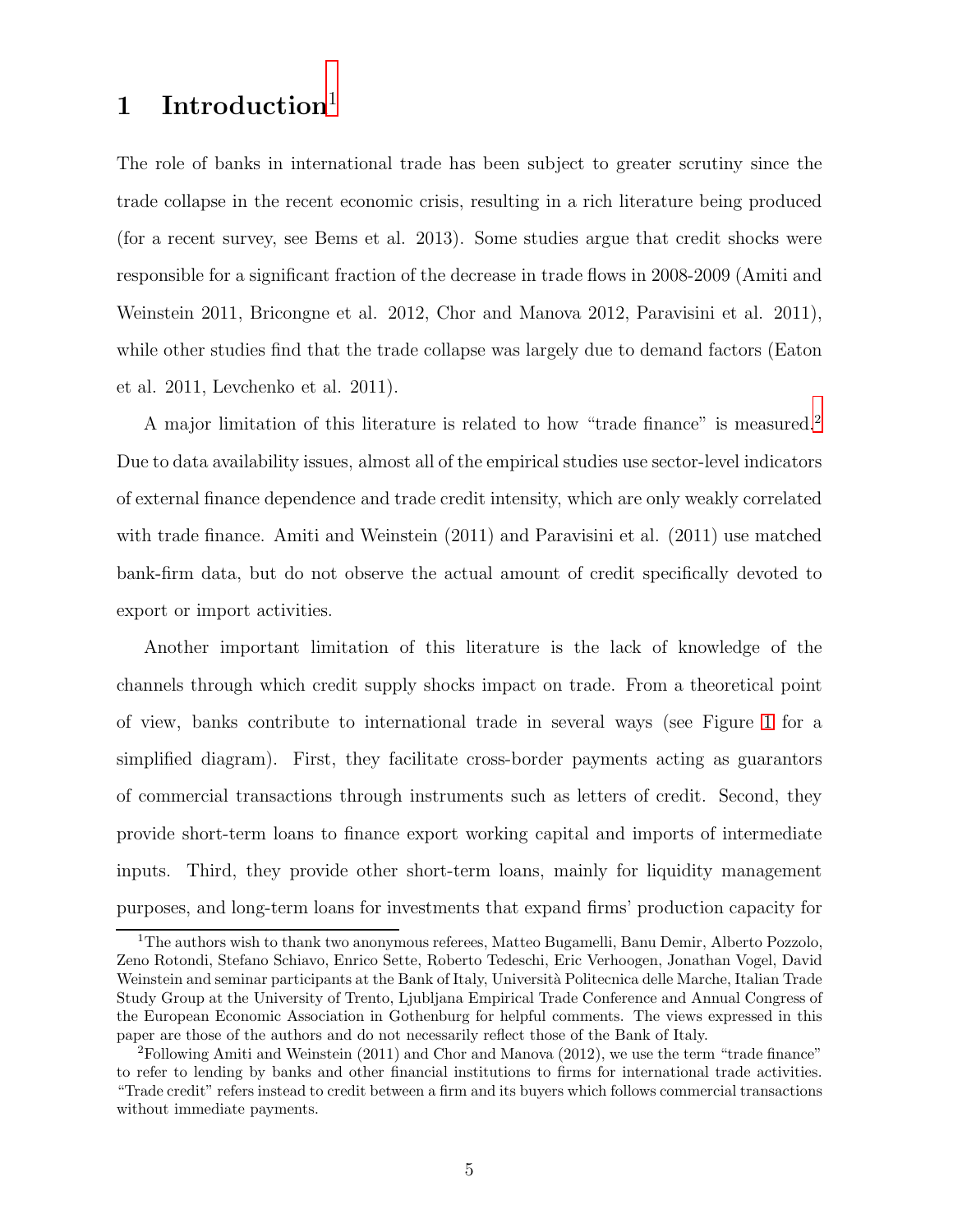exports. There is very little evidence in the literature on the relative importance of these channels.

Ideally, for each bank-firm relationship it would be preferable to observe not only the total amount of loans but also the amount of loans explicitly provided to finance exports or imports. To this end, we use a unique matched bank-firm dataset of a large sample of Italian firms, which account for almost half of Italy's exports of goods. Loans and guarantees provided by banks to firms are disaggregated, crucially, according to loan destination (export, import or other activity). To the best of our knowledge, this is the first study in which loans for export or import transactions are observed in a matched bank-firm dataset.<sup>[3](#page-7-0)</sup>

We contribute to the empirical literature in several ways. First, we report a set of stylized facts on trade finance. This represents a contribution to the existing body of knowledge, which is traditionally based on aggregate surveys or evidence from a single exporter. We then exploit ex-ante variation in banks' exposure to foreign funding as an instrument for the decrease in credit supply in the aftermath of Lehman Brothers. Using our detailed data on loan types, we are able to investigate how the Lehman shock affected the supply of trade finance versus ordinary lending. This is our second and pivotal contribution, since previous studies using matched bank-firm data only looked at the total amount of credit. We then estimate the effect of the overall credit supply shock on firm exports, thus extending the available evidence to an advanced economy.

On top of the unique richness of our data, Italy is an interesting case to study for two additional reasons. First, its financial system is largely bank-driven. Distortions in credit supply may therefore have a more sizable impact on trade in comparison to other countries. Second, Italy is an export-oriented economy, with a strong manufacturing base and close trade integration with several countries.

Our main finding is that the credit shock faced by exporters in the aftermath of the Lehman Brothers' collapse was due more to a diminished availability of ordinary loans

<span id="page-7-0"></span><sup>&</sup>lt;sup>3</sup>The only exception we are aware of is Zia (2008), who uses matched bank-firm data on Pakistan to examine the effects of a shock to the supply of subsidized export loans on firms in the textile sector.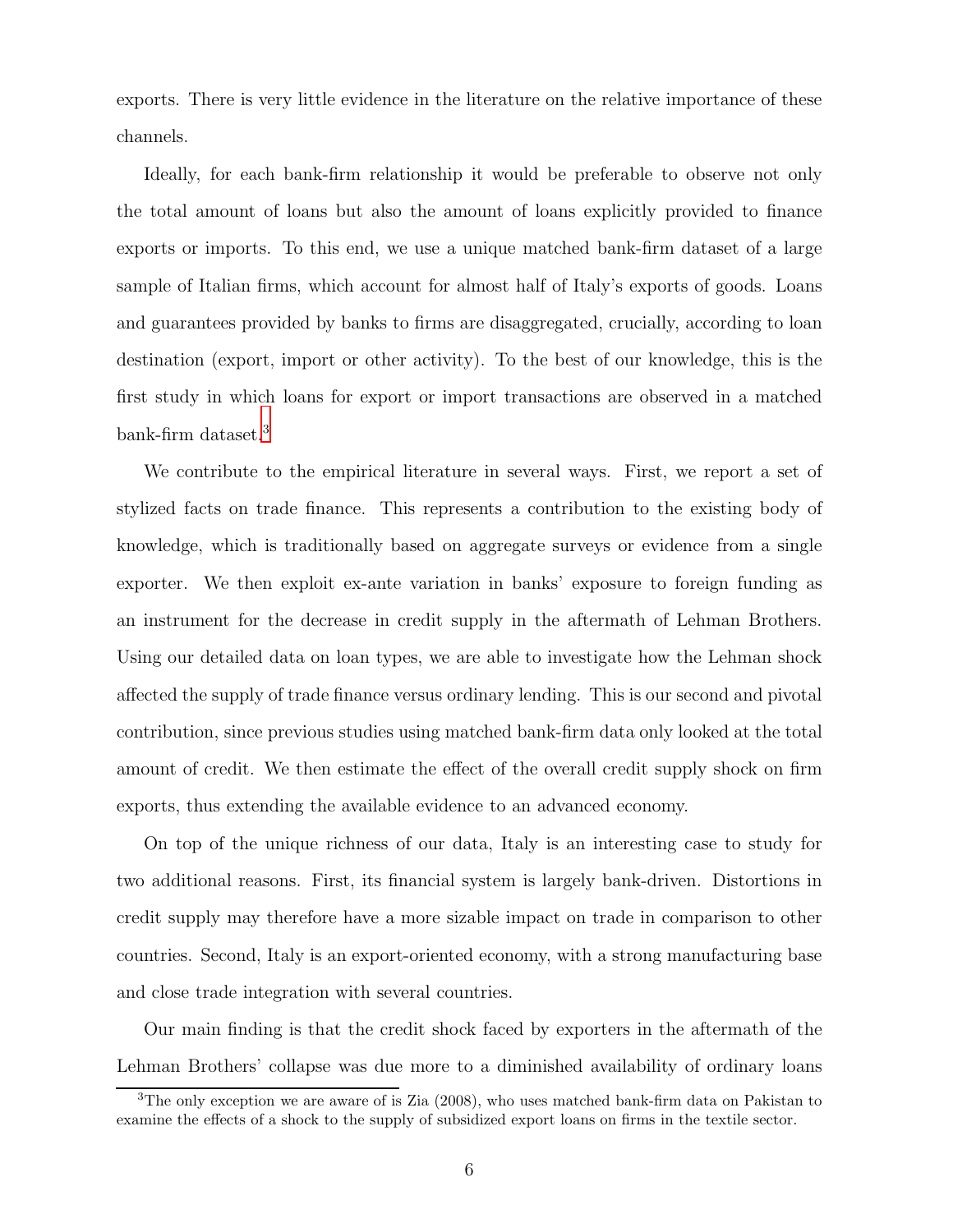than to specific constraints in trade finance. This might be related to the short-term and low-risk nature of export and import loans.

The rest of the paper is organized as follows. In Section [2](#page-8-0) we discuss related literature. Section [3](#page-10-0) describes the data, while Section [4](#page-13-0) reports descriptive statistics on trade finance. Section [5](#page-16-0) presents our results on the effect of bank liquidity shocks on the supply of trade finance versus ordinary lending. Section [6](#page-27-0) focuses on the effects of the credit supply shock on exports. Section [7](#page-31-0) concludes.

## <span id="page-8-0"></span>**2 Related literature**

Our study is related to three main lines of research: the literature on financial shocks and trade, the literature on international trade finance practices and the literature on the "real effects of finance"and the "credit channel".

The first line of research suggests that exporters are particularly vulnerable to financial market frictions. There are various reasons why financial shocks may matter more for exports than for domestic sales (see the discussion in Amiti and Weinstein 2011, Feenstra et al. 2013). First, cross-border shipments often take considerably longer than domestic shipments: the longer time-lag between production and delivery of goods to the importer increases the risks of contractual non-compliance, as well as the need for short-term working capital financing. Second, enforcing payments across country boundaries might be difficult, especially in distant countries with a different legal system. Third, exporting may require additional fixed costs that need to be financed. Thus, shocks originating from the bank lending channel are potentially relevant for firms' trade activity.

The vast majority of studies use indirect proxies of trade finance. Specifically, Chor and Manova (2012) approximate trade finance with cross-industry measures of external finance dependence, trade credit intensity and asset tangibility. Using U.S. monthly trade data by partner country and sector, they find that, in countries with higher interbank rates, exports in financially vulnerable sectors declined more during the financial crisis.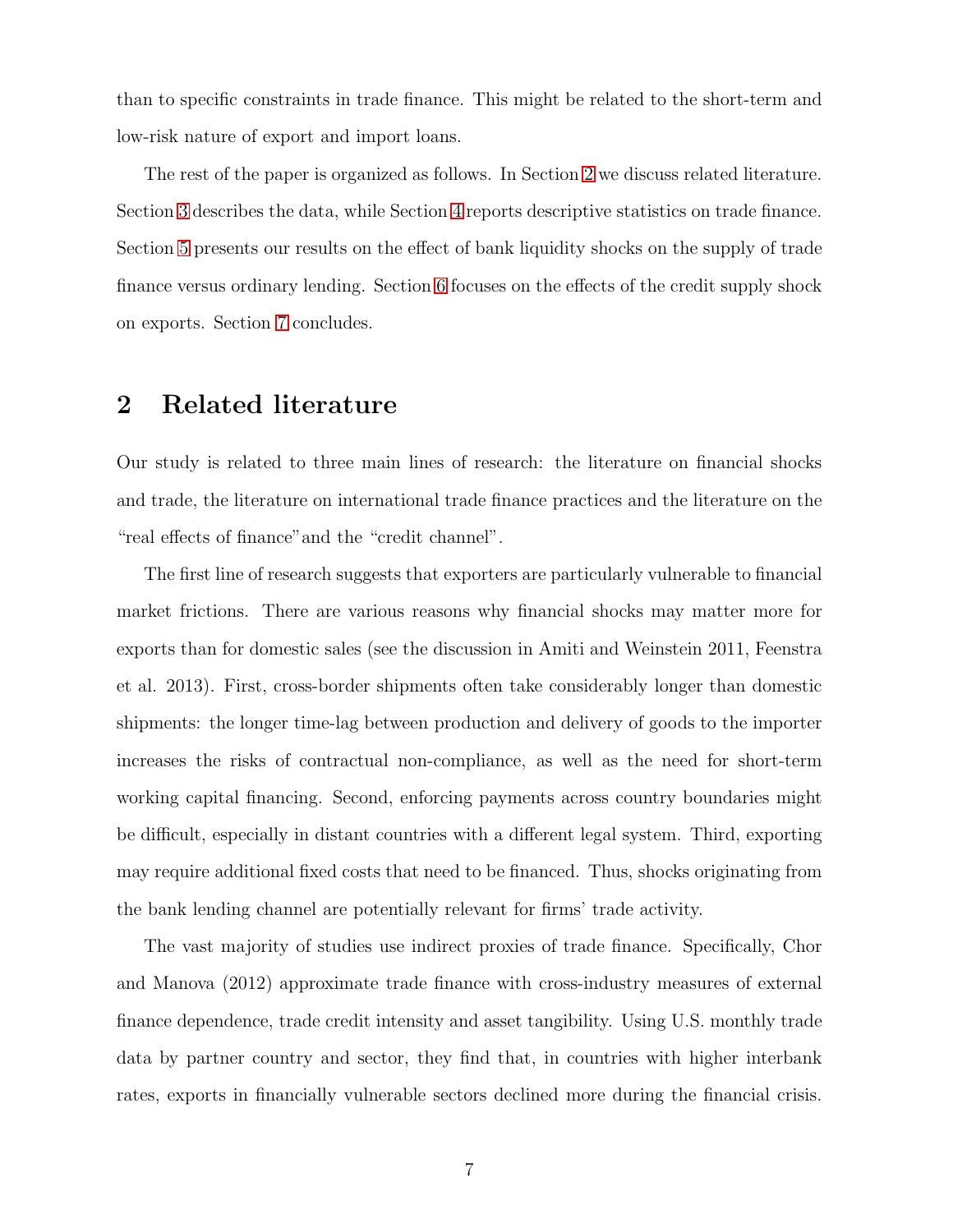Using a similar set of trade finance indicators, other studies find much weaker evidence on the impact of financial factors on trade (Levchenko et al. 2011). Among firm-level studies, Bricongne et al. (2012) and Coulibaly et al. (2011) find that more financially vulnerable exporters experienced larger declines in sales during the crisis, while Behrens et al. (2013) do not find support for the hypothesis that financial shocks matter more for exports than for domestic sales during the trade collapse.<sup>[4](#page-9-0)</sup> As argued by Ahn et al. (2011), however, financial vulnerability proxies are not necessarily correlated with trade finance intensity.<sup>[5](#page-9-1)</sup>

Two studies analyze the effect of credit supply shocks on exports using matched bank-firm data. Amiti and Weinstein (2011) show that a deterioration in Japanese banks' market-to-book value was associated with a decrease in their borrowers' exports during the 1990s. Paravisini et al. (2011) match bank-firm data with detailed customs data on Peruvian exports in 2007-2009. They use banks' ex ante exposure in foreign liabilities as an instrument for changes in the supply of credit in the post-Lehman period and include country and product fixed effects, in order to control for credit demand shocks. In other words, they compare the effect of bank shocks across firms exporting the same product to the same destination. They find that exports in the post-Lehman year decreased more for firms whose main bank was exposed to the foreign liquidity shocks than for firms whose main bank was not exposed. Relative to this line of research, the contribution of our paper lies not only in extending the available evidence based on matched bank-firm data but also in analysing for the first time the specific role of trade finance in a credit shock faced by exporters.

In a related line of research, a set of recent studies provides an analysis of the role of banks in international trade finance practices. This literature explores how the choice of

<span id="page-9-0"></span><sup>4</sup>The literature on financial shocks and trade was largely inspired by the post-Lehman trade collapse. Earlier studies focused on the impact of financial factors on trade activities, especially in the context of models with heterogeneous firms with credit constraints (Chaney 2005, Greenaway et al. 2007, Muuls 2008, Bellone et al. 2010, Manova 2013, Minetti and Zhu 2011).

<span id="page-9-1"></span><sup>&</sup>lt;sup>5</sup>External finance dependence is usually defined as the share of capital expenditures not financed by cash flow, but this has little to do with needs for trade finance. Trade credit intensity (usually measured as the ratio of trade credit to assets) might even be a substitute of trade finance, to the extent that firms unable to borrow from banks increase their reliance on trade credit.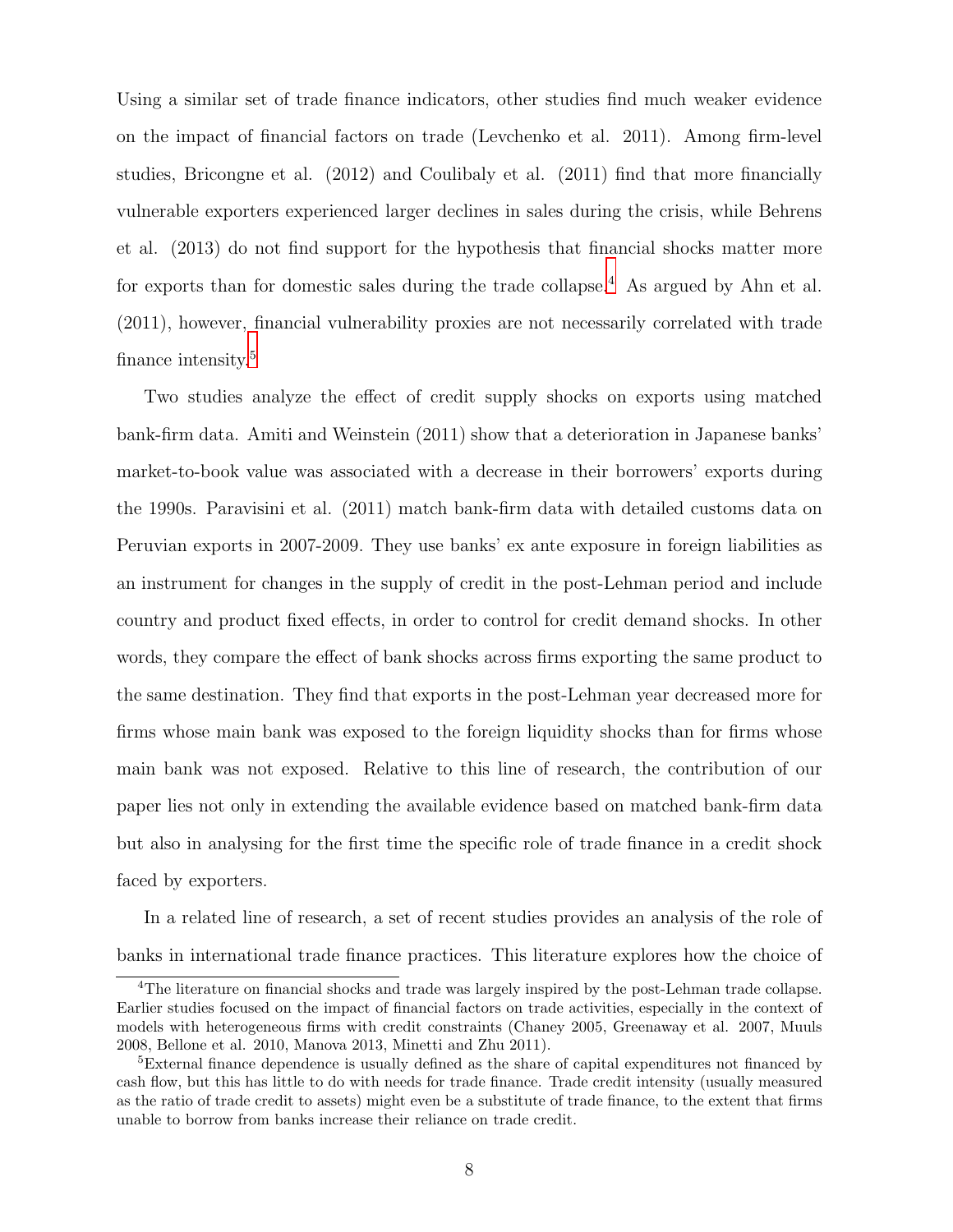financing terms for cross-border commercial transactions is influenced by firm, sector or country characteristics (Ahn 2011, Antràs and Foley 2011, Feenstra et al. 2013, Olsen 2010, Schmidt-Eisenlohr 2013).<sup>[6](#page-10-1)</sup> Antràs and Foley (2011) report evidence based on a single U.S.-based exporter in the food industry and show that the choice of exporter finance (where the importer pays the exporter after receiving the goods) is less likely when there is a long-lasting relationship between the exporter and the importer, and in countries with a weaker enforcement of contracts. While our paper does not directly contribute to this literature, our detailed matched bank-firm data enable us to present for the first time a rich characterization of the market for trade finance.

Finally, our paper is also related to a separate and very broad literature on the real effects of finance (Bernanke 1983, Peek and Rosengren 2000, Kashyap and Stein 2000, Khwaja and Mian 2008).<sup>[7](#page-10-2)</sup> Relative to this literature, our paper highlights the different features of the various forms of bank finance and, in particular, the role of trade finance versus ordinary loans in a credit supply shock.

# <span id="page-10-0"></span>**3 Data**

#### **3.1 Sources**

We use data on outstanding loans extended by Italian banks to a large sample of Italian manufacturing firms between 2006 and 2010. Drawing on the Italian Central Credit Register (*Centrale dei Rischi*), we build a panel of bank-firm credit relationships, with detailed information on the destination of each loan, including whether it is export or import-related. We link our bank-firm data with two firm-level datasets: the Company

<span id="page-10-1"></span><sup>&</sup>lt;sup>6</sup>The four different payment forms for an export/import transaction are traditionally summarized as follows: *cash in advance* (importer finance), when the importer pays the amount to the exporter before the delivery of the goods; *open account* (exporter finance), when the importer pays the amount to the exporter after the delivery of the goods; *letter of credit* (bank finance), when the bank in the importer's country guarantees the payment to the exporter's bank; *documentary collection*, when the bank provides assistance in obtaining the payment through an exchange of documents with the bank in the exporter's country but does not guarantee the payment.

<span id="page-10-2"></span><sup>7</sup>The literature on the real outcomes of bank shocks includes, among other studies, Carvalho et al. (2012), Iyer et al. (2010), Jimenez et al. (2010), Kalemli-Ozcan et al. (2010), Ashcraft (2005).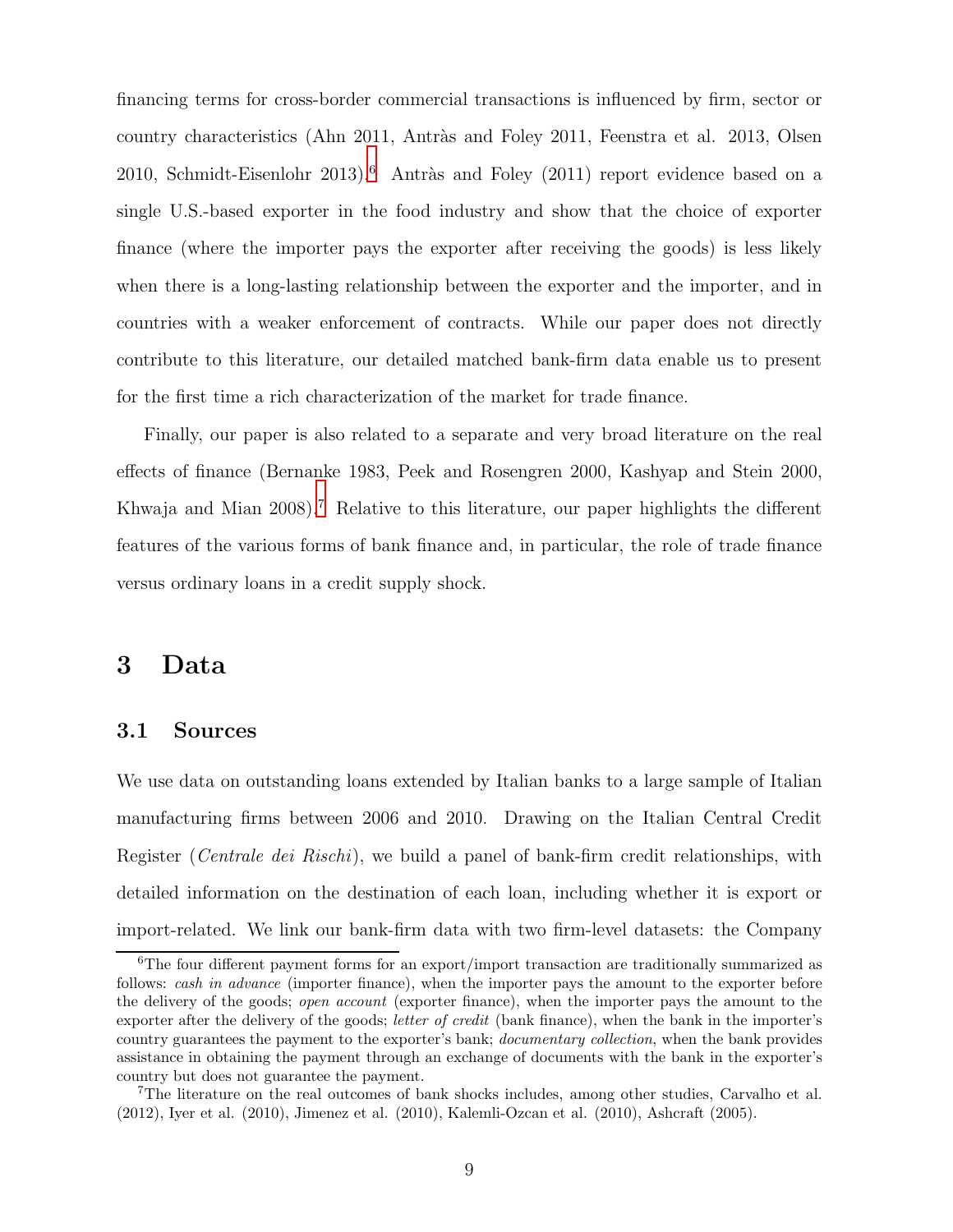Accounts Data Service (*Centrale dei Bilanci*) and the Bank of Italy's Survey of Industrial and Service Firms (further information is provided in Appendix 1).

The Central Credit Register is a database run by the Bank of Italy. It contains detailed information on virtually all firms' and individuals' loans extended by Italian banks and other financial institutions under the Bank of Italy's supervision. All lines of credit (henceforth, loans) and guarantees above a very low threshold level are recorded.<sup>[8](#page-11-0)</sup> Since banks use the Register to assess the creditworthiness of their current or prospective borrowers, the quality of data is very high. The database is confidential.

We derive information on firm-level exports and other variables from two separate sources. The first is the Company Accounts Data Service (CADS), which is a commercial database which represents the most important source of balance-sheet data on Italian firms. It covers about 25,000 firms and is compiled by a consortium that includes the Bank of Italy and Italian commercial banks. We observe firms' annual sales, exports, employment and balance-sheet variables.

The second is the Survey of Industrial and Service Firms (SISF), which is carried out yearly by the Bank of Italy and covers a sample of about 4,000 Italian firms with at least 20 employees in manufacturing and service sectors (Bank of Italy 2011). The data are of a very high quality, being collected by economists at the local branches of the Bank of Italy who often have a long-lasting relationship with the firms' management. We observe firms' sales, exports, employment and several firm-level variables. Survey data are available for research under restrictions.<sup>[9](#page-11-1)</sup>

Finally, we draw additional bank-level information from other sources. We derive data on the share of deposits held by non-residents (as a measure of exposure to the foreign interbank market) from the Bank of Italy's confidential Supervisory Reports. We also use Bank of Italy data on banks' structural characteristics (i.e. size, group structure,

<span id="page-11-0"></span><sup>8</sup>The threshold level was equal to EUR 75,000 until the end of 2008 and was thereafter reduced to EUR 30,000. To correct for the change in the threshold, we drop bank-firm pairs with total loans and guarantees lower than EUR 75,000 over the whole sample period.

<span id="page-11-1"></span><sup>9</sup>Using data from both sources (CADS and SISF) enables us to increase the sample size and, for firms that appear in both datasets, to run several consistency checks (for further details, see Appendix 1).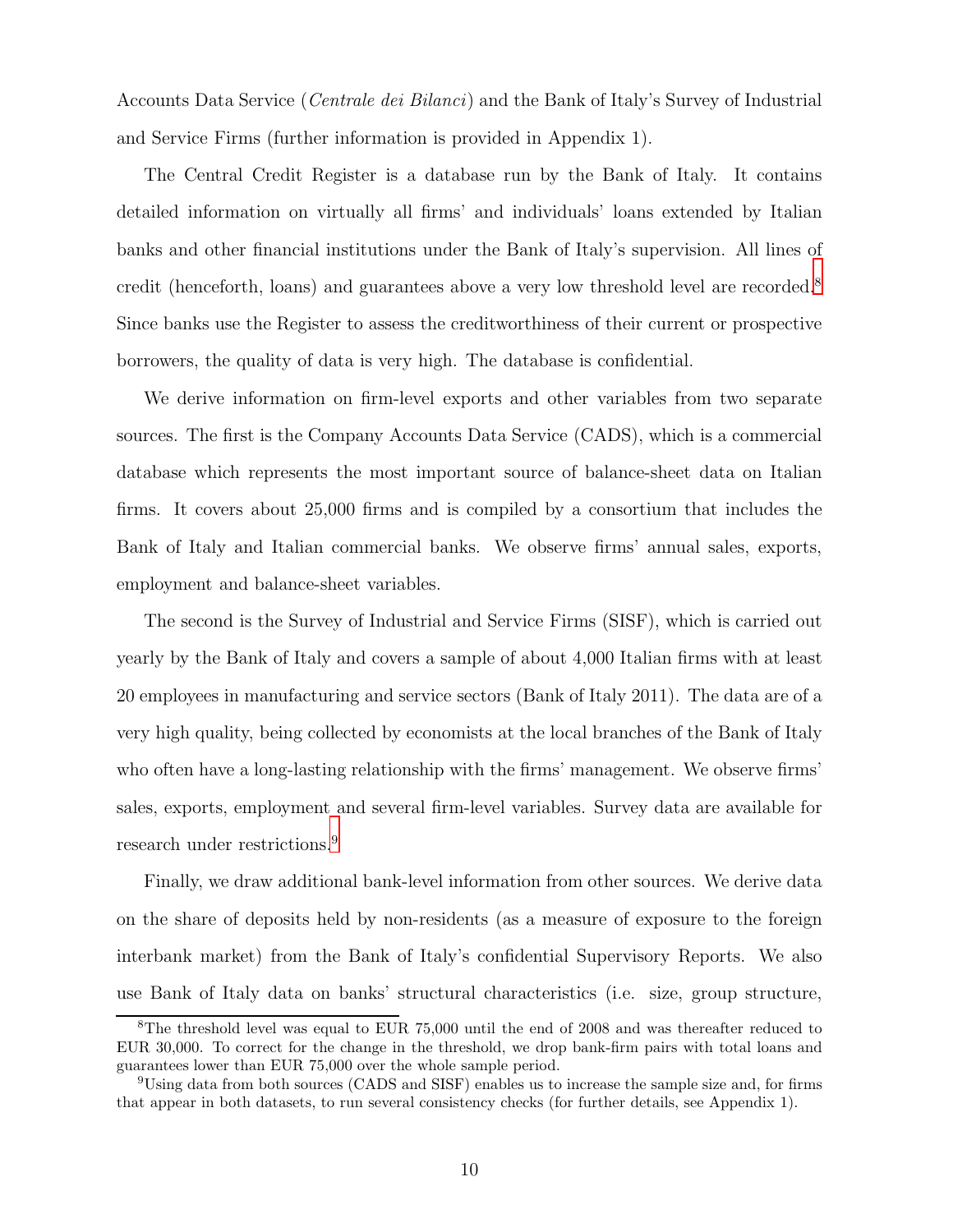ownership of foreign branches and subsidiaries) and on mergers and acquisitions. Finally, we get additional bank-level indicators, such as capital requirements ratios and position on the interbank market from Bureau van Dijk's ORBIS.

#### **3.2 Export and import loans and guarantees**

The Central Credit Register reports information on loans (credit transactions) and guarantees (transactions by means of which a bank takes over or guarantees the liability of a third party) for each bank-firm relationship. We observe the destination of each loan (export, import or other activities) and the type of risk (self-liquidating, revocable and term loans).

Combining loan destination and risk type, we end up with four types of loans: export loans, import loans, ordinary long-term loans and ordinary short-term loans. Similarly, we aggregate commercial guarantees in three types: export guarantees; import guarantees; ordinary guarantees. A detailed explanation of the different types of loans and guarantees is given in Appendix 2.

Export loans may include advance of receivables generated from export sales, advance on letters of credit, export working capital funds and export factoring. Import loans are used to finance the purchase of foreign goods and services. Export guarantees correspond to standby letters of credit that are used as performance bond or payment guarantees to foreign buyers. Import guarantees usually take the form of letters of credit issued as a guarantee of payment to the exporter's bank in the foreign country (see U.S. Department of Commerce 2008 for an explanation of the various forms of trade finance).

#### <span id="page-12-0"></span>**3.3 Sample**

We extract bank-firm data from the Central Credit Register for exporting firms in the manufacturing sector (see Appendix 1 for further details on the sample construction). We end up with about 5,000 firms on average each year between 2007 and 2010 and more than 26,000 bank-firm observations every year (Table [A1\)](#page-56-0). The sample includes manufacturing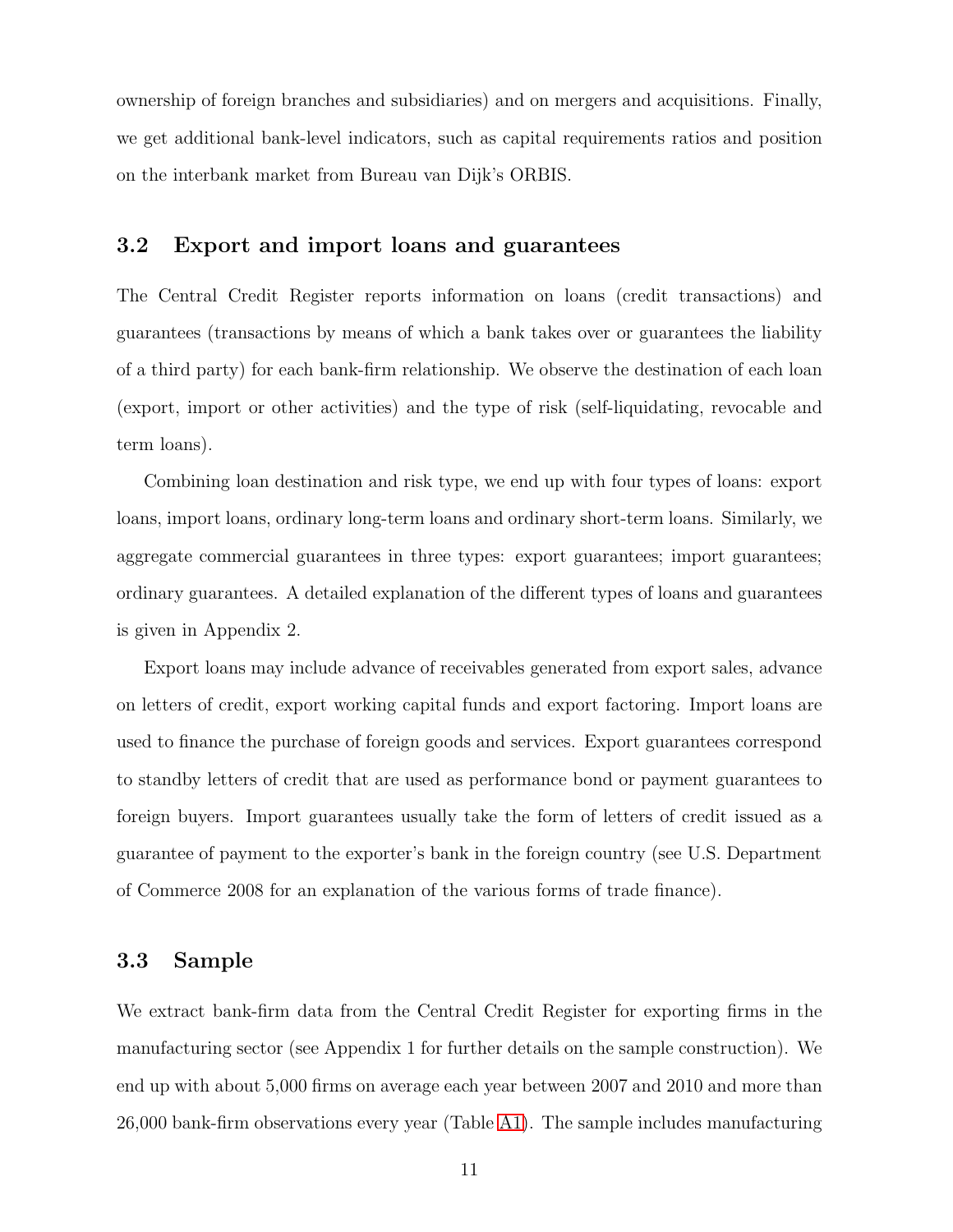firms that appear in the Company Accounts Data Service or in the Survey of Industrial and Service Firms.[10](#page-13-1) Small and very small firms are under-represented, since they usually report a simplified balance sheet and are not covered by surveys. The median number of employees is 82 (Table [1\)](#page-37-0).

The sample accounts for about 40 percent of total sales by Italy's manufacturing firms. Exports from our firm-level data account on average for almost 50 percent of Italy's aggregate exports of goods in official statistics and show a similar pattern during the crisis: trade values collapsed in 2009 (-21 percent) and partially recovered in 2010 (15 percent; Table [A2\)](#page-56-1).

## <span id="page-13-0"></span>**4 Descriptive statistics on trade finance**

This section presents several new statistics on trade finance. Beyond contributing to the evidence on trade finance during the recent economic crisis, this will guide us in the choice of the appropriate empirical methodology.

### **4.1 Aggregate data**

We start by looking at some aggregate statistics, based on the universe of Italian banks and other financial intermediaries reporting data to the Central Credit Register. Export and import loans account for a small share of total loans reported by Italian banks and other financial intermediaries to the Central Credit Register (1.2 and 0.9 percent on average in 2006-2011, respectively; Figure [2\)](#page-49-0).<sup>[11](#page-13-2)</sup> The share of export and import guarantees on total guarantees is instead slightly less than 10 percent. The very small share of trade finance loans on total loans is in line with the finding by Amiti and Weinstein (2011), according to whom "foreign bills bought" (advance of receivables from export sales) account for

<span id="page-13-1"></span> $10$ We consider only manufacturing firms since one of the reasons why credit supply shocks are supposed to have a larger effect on exports is related to the longer transit time in shipments of exported goods (which does not necessarily apply to exports of services).

<span id="page-13-2"></span><sup>&</sup>lt;sup>11</sup>Notice that if we consider instead our sample of manufacturing exporters, the share of export loans rises to 12 percent and that of import loans rises to 5 percent, in line with these firms' higher involvement in international activities.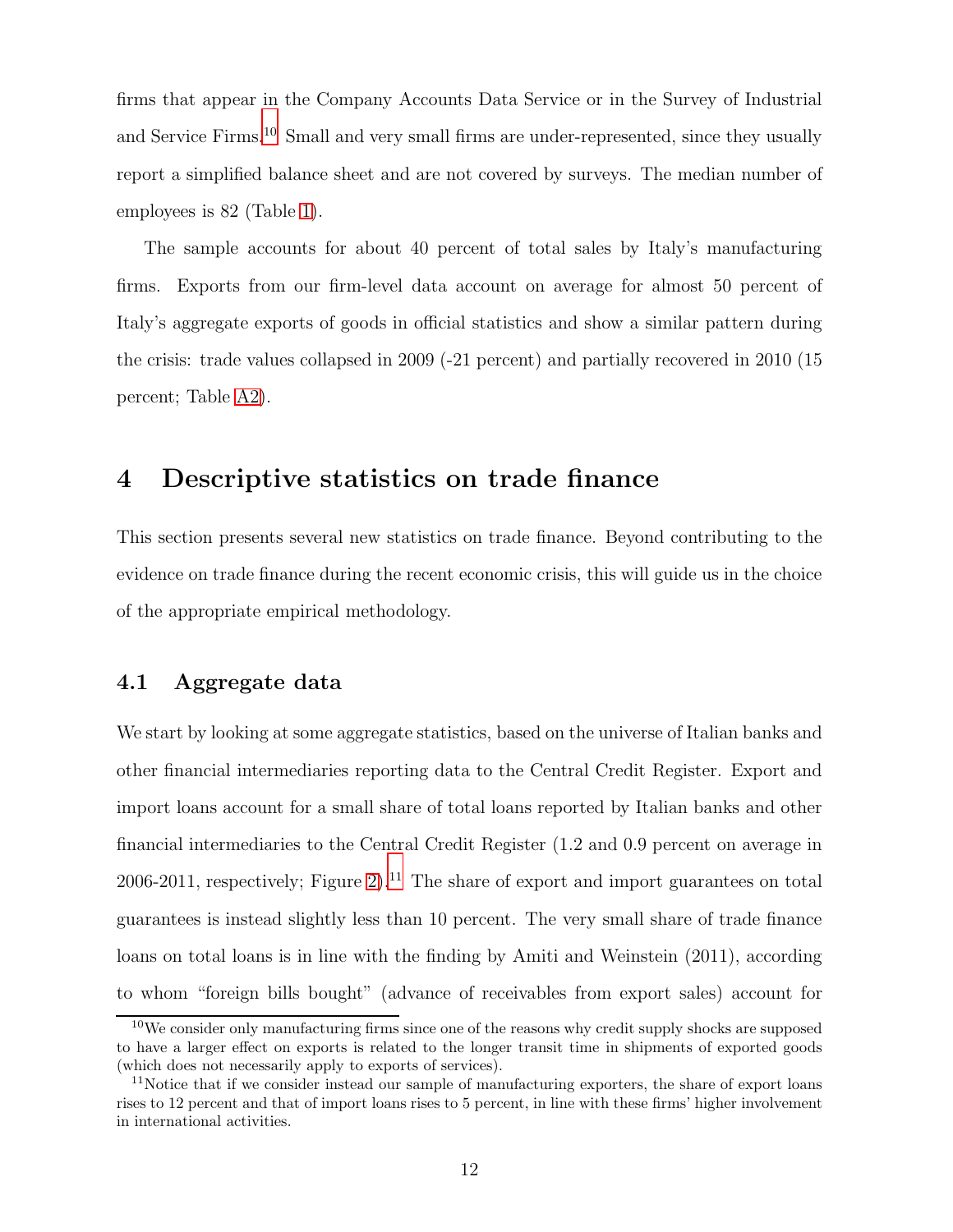about 1 percent of total loans by Japanese banks.

To get a sense of the magnitude of trade finance vis- $\alpha$ -vis total trade values, if we assume that the average maturity is equal to four months (as reported for a sample of global banks by the International Chamber of Commerce 2010), export loans and guarantees finance 25 percent of Italy's exports of goods, while import loans and guarantees finance about 20 percent of Italy's imports in 2012.

To further investigate what happened to trade finance during the trade collapse, Figure [3](#page-50-0) shows the evolution of export and import loans and guarantees, compared with the corresponding trade flows, since the third quarter of 2008. The trade collapse in Italy was broadly similar in magnitude and timing to the experience of the other advanced countries: between 2008Q3 and 2009Q1 exports fell by 25 percent, while imports fell by 20 percent. The fall in export loans and, especially, in export guarantees was less intense. Import loans and guarantees largely followed the decline in imports. The recovery was faster for imports than for exports and, as far as trade finance is concerned, it was faster for guarantees than for loans. This evidence cannot be taken, however, as a clear indication about the role of trade finance during the trade collapse, given that the causality may go both ways and that we only observe trade finance stocks instead of flows: changes in the stocks are significantly influenced by their average maturity and the slower reaction of export loans might indeed reflect their longer maturity compared to import loans (see Appendix  $A2$ ).<sup>[12](#page-14-0)</sup>

#### **4.2 Bank-firm-level data**

Further evidence on trade finance can be drawn using our matched bank-firm data. Table [2](#page-38-0) reports selected statistics for loans (upper panel) and guarantees (lower panel). We find that only a subset of banks provides export or import loans: 231 banks are indeed

<span id="page-14-0"></span><sup>&</sup>lt;sup>12</sup>The same caveat applies to several studies that report aggregate evidence on trade finance developments during the trade collapse (International Monetary Fund and Bankers' Association for Finance and Trade 2009, Finance, Credit and International Business Association 2009, International Chamber of Commerce 2010, 2011, Asmundson et al. 2011, Auboin and Engemann 2012).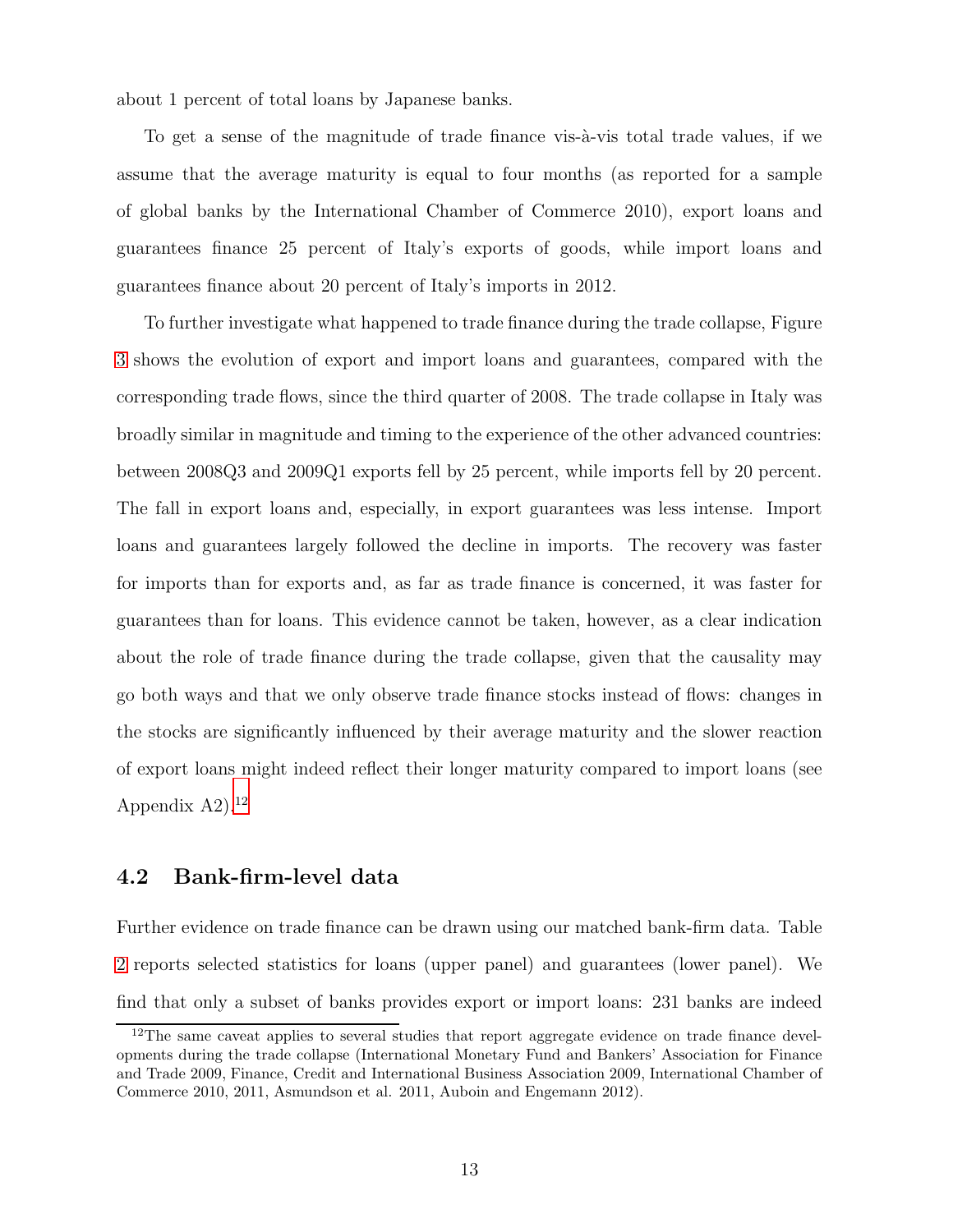active in the market for export loans (180 banks for import loans), compared with about 350 banks reporting ordinary loans to the Central Credit Register in our sample. Banks that do not lend for exports or imports are generally very small local banks (e.g. mutual banks *"banche di credito cooperativo"*), which are subject to special regulations, including stronger limitations in terms of size and scope of their lending activity and geographical reach. An even smaller subset of banks provides export and import guarantees.

The market for export and import finance tends to be more concentrated than the market for other forms of finance, especially for guarantees. The top ten banks account for 78 percent of export loans and 74 percent of import loans, compared with 66 percent for total loans. All export and import guarantees are issued by the ten most important banks. The evidence of high concentration is in line with Olsen (2010), who reports that the top ten banks in the U.S. accounted for 75 percent of the value of issued letters of credit in 2005.

A median firm borrows from 5 different banks, in line with previous studies suggesting that multiple-relationship banking is very common among Italian firms (Detragiache et al. 2000). Interestingly, there is evidence of multiple banking for export and import loans as well. A median firm borrows export or import loans from 3 different banks. The use of multiple lenders, not only for ordinary lending but also for trade finance, might attenuate the effect of bank lending shocks, to the extent that it makes easier for the borrow to substitute one lender with the other lenders. However, firms tend to borrow a large share of their export or import loans from their main bank. For the median firm, almost two thirds of export loans are borrowed from the main bank; a similar percentage is found for ordinary long-term loans, while for ordinary short-term loans it falls to about a half.

The higher share of the main bank might reflect the lower number of banks active in the market for trade finance. It might also be interpreted as evidence of higher informational costs for international trade transactions, similarly to what happens for longer-term loans to finance investments (Berger and Udell 2006): in this context, concentrating borrowing in few lenders, with long-lasting relationships, is a way to reduce these costs and to allow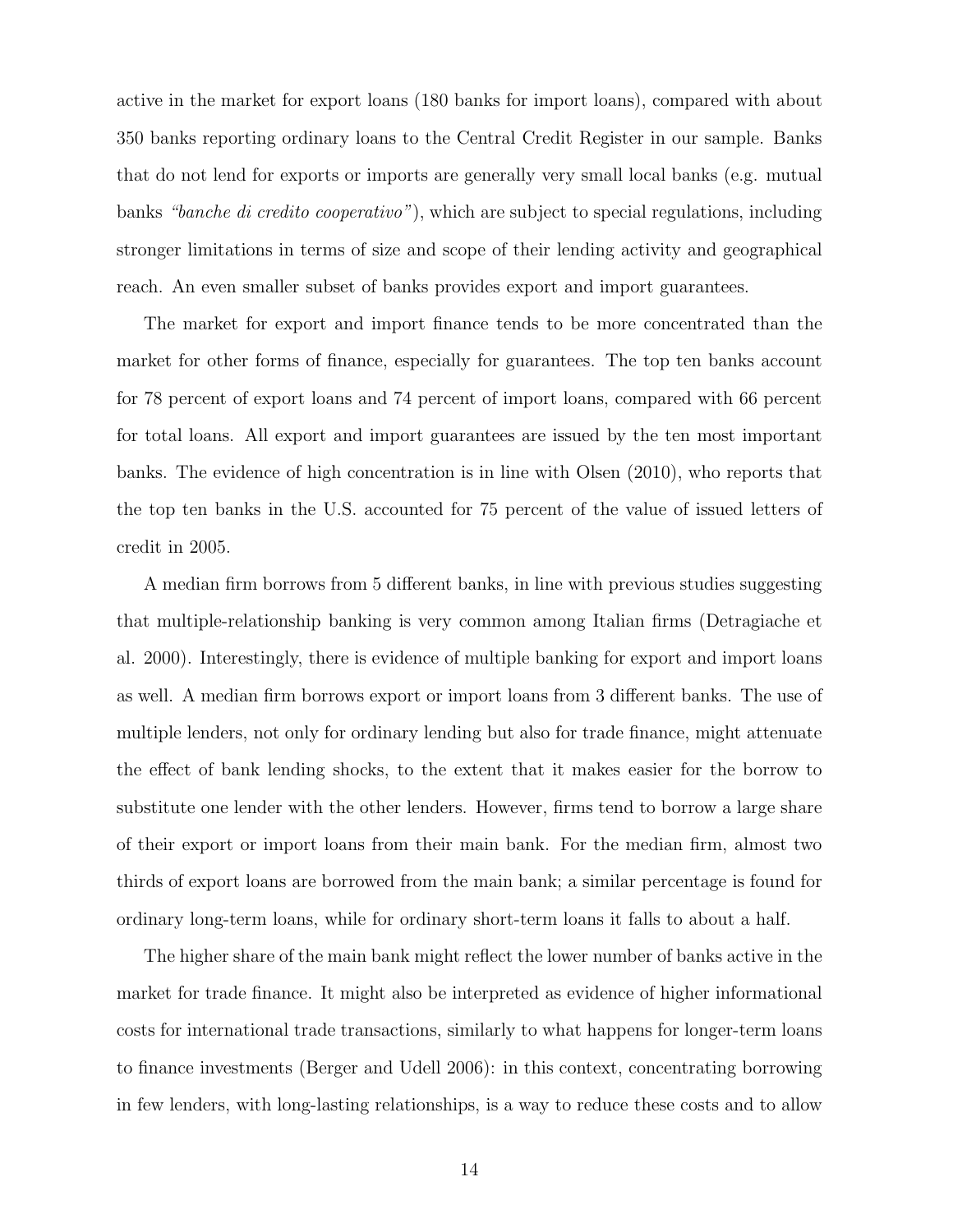banks to invest in soft information.<sup>[13](#page-16-1)</sup>

Guarantees tend to be extremely concentrated in a single intermediary. This holds for both ordinary and export or import guarantees. The median firm receives indeed 100 percent of its guarantees from its main bank.

## **4.3 Firm-level data**

Table [3](#page-39-0) reports further statistics on trade finance at the firm level. Firms are more likely to receive export loans than import loans; import guarantees are instead more likely than export guarantees. When we make a distinction between small and large firms based on the median sales (slightly less than 20 EUR million in sales), we find that small firms are more likely to receive export loans but less likely to receive export or import guarantees; the share of firms with import loans is very similar between small and large firms. Export loans account for a larger share of exports in the case of small firms. This evidence is in line with the fact that small firms are usually more dependent on bank finance than large firms, due to the fact that it is harder for them to get access to other external financial sources. Finally, export and import guarantees account for a tiny share of exports and sales.

## <span id="page-16-0"></span>**5 Credit supply shocks and trade finance**

## **5.1 A simple model of trade finance**

This section presents an extremely simplified model of finance for exports, following the financial constraints model by Banerjee and Duflo  $(2008)$ . We assume that firm i produces entirely for export and that output is a Cobb-Douglas function of n inputs  $(x_1, x_2...x_n)$ . We also assume that all inputs have to be purchased in competitive markets using working

<span id="page-16-1"></span><sup>&</sup>lt;sup>13</sup>The literature on relationship banking argues that banks differ in their organization and lending techniques and that they specialize towards different groups of firms in accordance to the techniques in processing and evaluating information on borrowers (soft versus hard information; see, for Italy, Albareto et al. 2011; Cannari et al. 2010).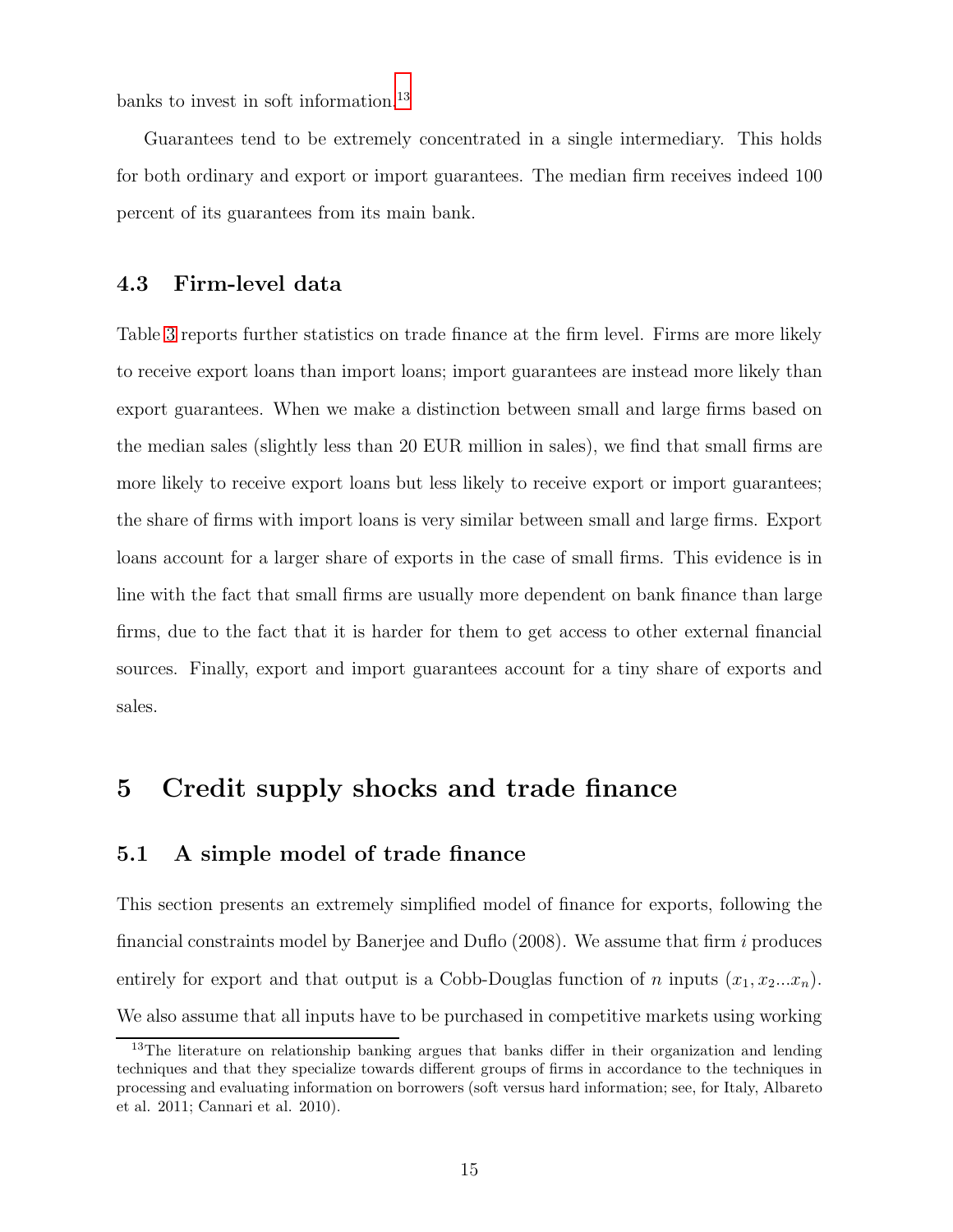capital. Firms' export sales  $(Y_{it})$  are then an increasing and concave function of the amount of working capital invested  $(L_{it})$  and productivity  $(A_{it})$ .

$$
Y_{it} = A_{it} L_{it}^{\theta} \tag{1}
$$

By taking logs and differentiating we can obtain the following:

<span id="page-17-1"></span>
$$
\Delta ln Y_{it} = \Delta ln A_{it} + \theta \Delta ln L_{it} \tag{2}
$$

We assume that each firm borrows the entire working capital from one bank only, so that the change in total working capital for firm  $i$  is equal to the change in loans from bank b to firm i  $(\Delta ln L_{it} = \Delta ln L_{ibt})$ . Following Khwaja and Mian  $(2008)^{14}$  $(2008)^{14}$  $(2008)^{14}$ , the change in loans from bank b to firm i can be written as a function of an economy-wide trend  $\alpha_t$ , credit supply shocks  $\delta_{bt}$  and credit demand shocks  $\eta_{it}$ .

<span id="page-17-2"></span>
$$
\Delta ln L_{ibt} = \alpha_t + \beta \delta_{bt} + \eta_{it} + \epsilon_{ibt} \tag{3}
$$

Credit supply shocks may derive from liquidity or funding constraints that limit banks' ability to provide finance to firms. Credit demand shocks may depend on firm-specific shocks such as changes in customer demand or productivity.

Putting together [\(2\)](#page-17-1) and [\(3\)](#page-17-2) we obtain the following relationship between the change in the log of exports and credit supply shocks:

<span id="page-17-3"></span>
$$
\Delta ln Y_{it} = \alpha_t' + \beta' \delta_{bt} + \eta_{it}' + \epsilon_{it}' \tag{4}
$$

where  $\eta'_{it}$  captures firm-level time-varying shocks (such as productivity growth and credit demand shocks). A priori, we expect that firms that borrow from a bank that was exposed to a negative credit supply shock export less (with respect to the previous period) than firms that borrow from another bank that was not exposed to a negative shock. This

<span id="page-17-0"></span><sup>14</sup>We refer to their work for a simple model of bank intermediation based on costly external financing.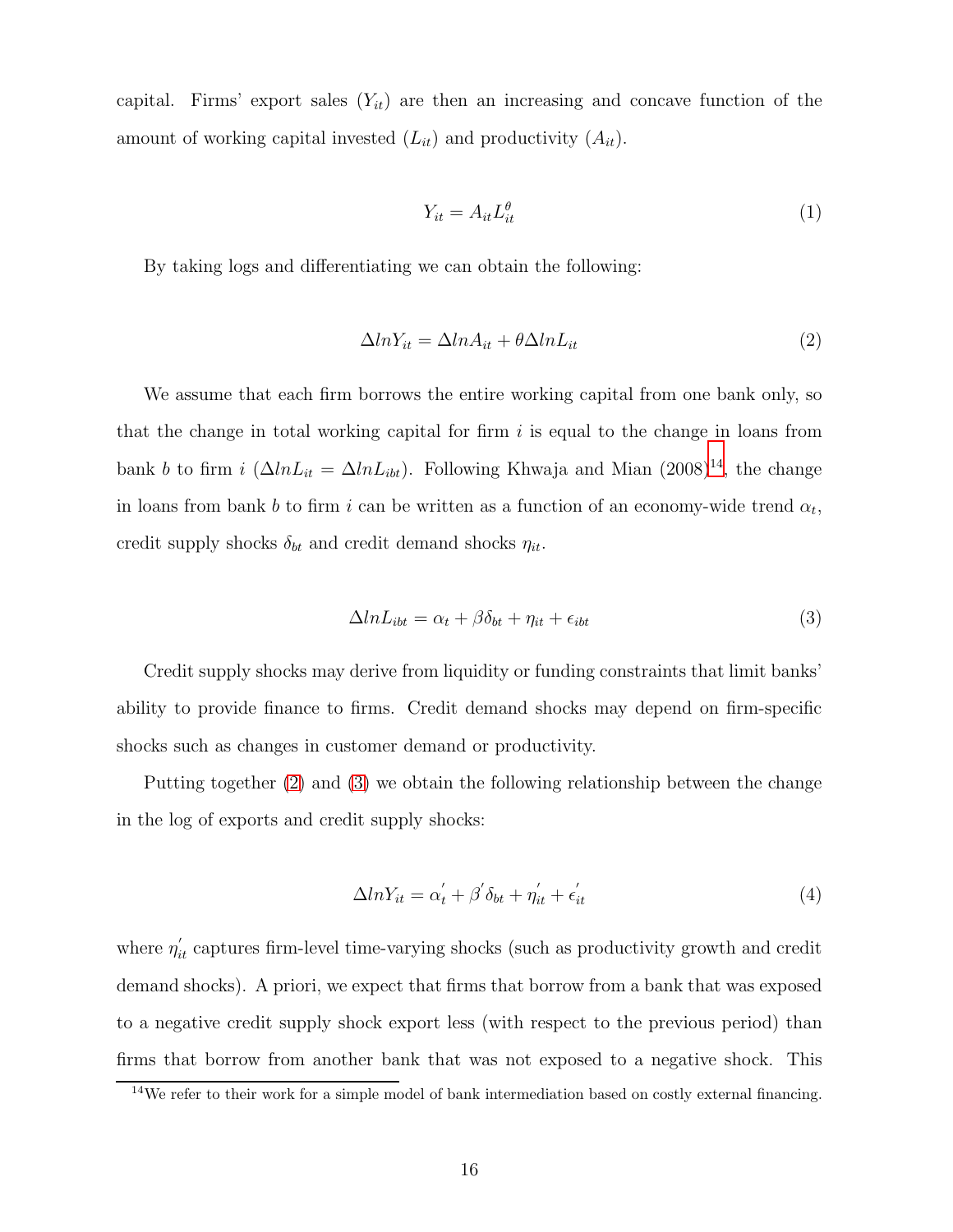equation will be the basis for our empirical analysis.

## **5.2 Measuring the credit supply shock**

We exploit Italian banks' access to foreign funding during the crisis as an exogenous source of identification for the credit supply shock. Since the creation of the European Monetary Union, Italian banks started to receive increasing capital inflows from non-residents, especially foreign banks, as the integration in the euro-area interbank market deepened.[15](#page-18-0) This process accelerated between 2005 and 2007, as access to foreign funding became increasingly easier for Italian banks. The Lehman crisis marked a turning point. Deposits held by non-residents fell by 12 percent in three months, from a peak of 537 EUR billion in 2008Q3 to 471 EUR billion in 2008Q4; two further steep decreases took place between 2009 and 2011 (Figure [4\)](#page-51-0). At the end of 2011Q4 deposits held by non-residents were 26 percent less than at the peak in 2008Q3.

The shock on foreign funding can be considered as exogenous to firms' export behavior. Tensions in the interbank market reflected concerns about banks' funding ability or investments in asset-backed securities rather than about their portfolio of loans to manufacturing exporters. Credit to manufacturing firms, including non-exporters, accounts for a minor share of Italian banks' total assets (6 percent in 2010).

For each bank in our sample, we therefore compute a measure of exposure to foreign funding ( $exposure_{bt}$ ) as the share of deposits held by non-residents on total deposits.<sup>[16](#page-18-1)</sup> There is evidence that funding constraints significantly contributed to the change in credit supply. We show that a higher exposure to foreign funding at the end of a given year is associated with a lower supply of credit in the following year, controlling for credit demand shocks (Khwaja and Mian 2008). At the aggregate level, funding constraints, especially

<span id="page-18-0"></span><sup>&</sup>lt;sup>15</sup>Deposits held by foreign banks account for more than 80 percent of total deposits held by nonresidents at Italian banks.

<span id="page-18-1"></span><sup>&</sup>lt;sup>16</sup>We consider total deposits instead of total liabilities in the denominator of the exposure variable because the latter include other funding sources (bonds, commercial paper, etc.) which cannot easily be accessed, especialy during crisis periods. In robustness exercises we also consider alternative measures of bank health, based on capital requirements ratios or interbank position.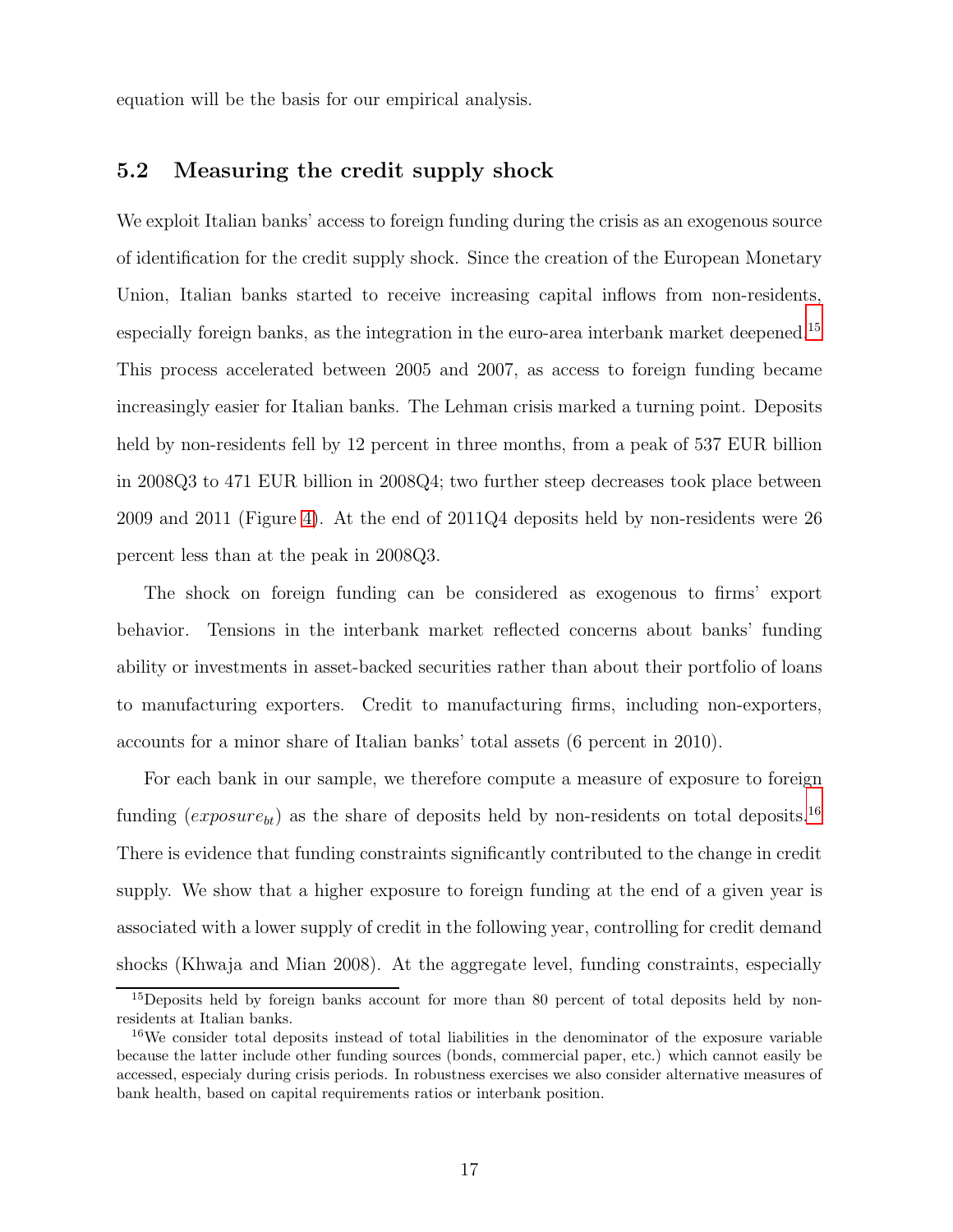for those banks that financed themselves in the interbank markets, were mentioned as the main factor at the basis of lending practices of Italian banks after September 2008, together with the need to reduce risk-weighted assets (Bank of Italy 2009).

Crucially, exposure to foreign funding was heterogeneous across banks. The vast majority of small and local banks had a very negligible exposure, in contrast to larger intermediaries. There is also a significant variation among the latter: among the top 20 banks, the share of deposits held by non-residents goes from 10 percent in the first quartile to 38 percent in the third quartile.

#### **5.3 Methodology**

Using matched bank-firm data, this section looks at the effect of credit supply shock on the various types of loan, with a view to highlighting the specific role of trade finance.

We start from equation [\(3\)](#page-17-2), which shows that the change in loans for firm i is a function of credit supply shocks and credit demand shocks. OLS estimates are biased if credit demand shocks  $(\eta_{it})$  are correlated with credit supply shocks  $(\delta_{bt})$ . A consistent estimator can be obtained by including firm-time fixed effects (Khwaja and Mian 2008). This regression can be estimated on the subsample of firms that borrow from two or more banks. As we noticed in Section [4,](#page-13-0) multiple banking is rather common in Italian firms, not just for ordinary lending but also for trade finance, thus attenuating sample selection issues.

We therefore estimate a within-firm version of equation  $(3)$ :

<span id="page-19-1"></span>
$$
\Delta ln L_{ibt} = \beta exposure_{bt-1} + \sum_{it} \alpha_{it} firm_{it} + \gamma \mathbf{X_{bt}} + \delta mainbank_{ibt} + \epsilon_{ibt}
$$
 (5)

where the dependent variable is the change in the log of the total amount of loans that firm i borrows from bank b. In additional specifications, the dependent variable is the change in the log of each of the four loan types (export loans, import loans, ordinary long-term loans and ordinary short-term loans).<sup>[17](#page-19-0)</sup> Our main explanatory variable is the share of

<span id="page-19-0"></span><sup>&</sup>lt;sup>17</sup>All dependent variables are trimmed at the 5th and 95th percentile of their distribution. Replicating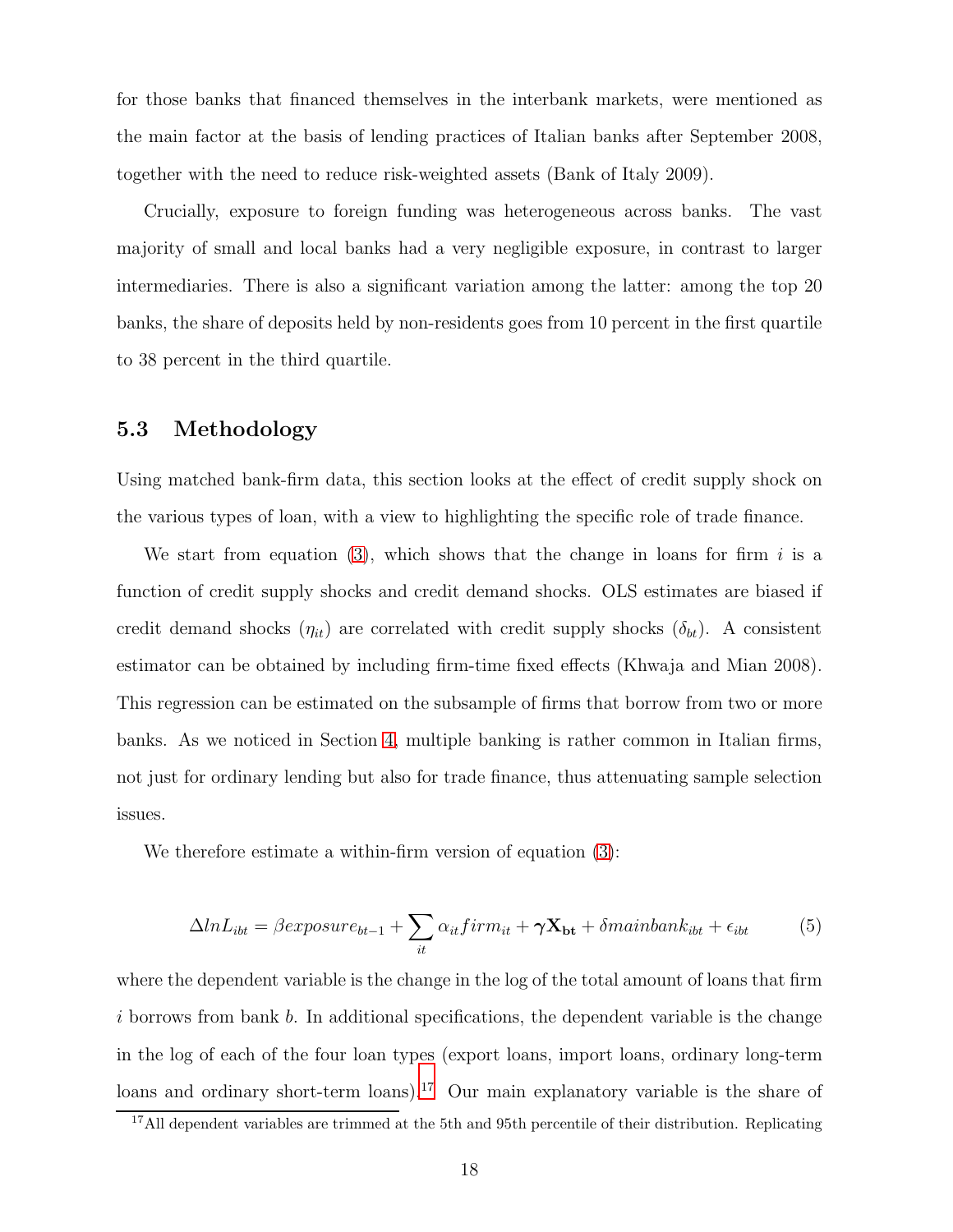deposits held by non-residents on total deposits for bank b at the end of the previous year (exposurebt*−*<sup>1</sup>). It should capture banks' funding constraints related to their exposure to the shock on foreign funding. We include a set of firm-year fixed effects  $\sum$ it  $\alpha_{it} firm_{it}$ which control for credit demand shocks.

We also control for a set of structural bank characteristics  $(X_{bt})$  that are potentially correlated with the credit supply shock transmission mechanism.<sup>[18](#page-20-0)</sup> We include the following variables: the log of total assets, which controls for bank size (assets<sub>bt−1</sub>); a dummy which equals one if the bank is a branch or subsidiary of a foreign banking group (foreign<sub>bt</sub>), which controls for foreign banks's lower exposure to the shocks on the interbank market; a dummy which equals one if a given bank has branches or subsidiaries abroad  $(abroad_{bt})$ , which captures banks' presence in foreign markets; a dummy that is equal to one if the bank is the main bank for a given firm (i.e. the one with the highest share of outstanding loans borrowed by a given firm)( $mainbank_{ibt}$ ), which controls for close relationships between firms and their main banks.

We also check the robustness of our estimates to the inclusion of other bank-level variables (leverage, capital adequacy ratios, net position on the interbank market, etc.), which might capture other factors that could explain the different lending behaviors in the aftermath of Lehman Brothers (see section [5.5\)](#page-23-0) Standard errors are clustered at the bank level, to take into account correlations in error terms across observations related to the same bank. We estimate equation [\(5\)](#page-19-1) over the two years (2009-2010) in which the funding shock, which started in late 2008, had a significant impact on credit supply.<sup>[19](#page-20-1)</sup>

our estimates using the 1st and the 99th percentile, our main findings are confirmed.

<span id="page-20-0"></span><sup>18</sup>Following Albertazzi and Marchetti (2010), we use unconsolidated data instead of consolidated data, since the former have a larger variability and granularity. There is in any case a high level of correlation between indicators based on unconsolidated data and those based on consolidated data. We control for mergers and other corporate restructuring activities by computing pro-forma loans data for all banks in our sample.

<span id="page-20-1"></span><sup>19</sup>Loans are averaged across all quarters of a given year.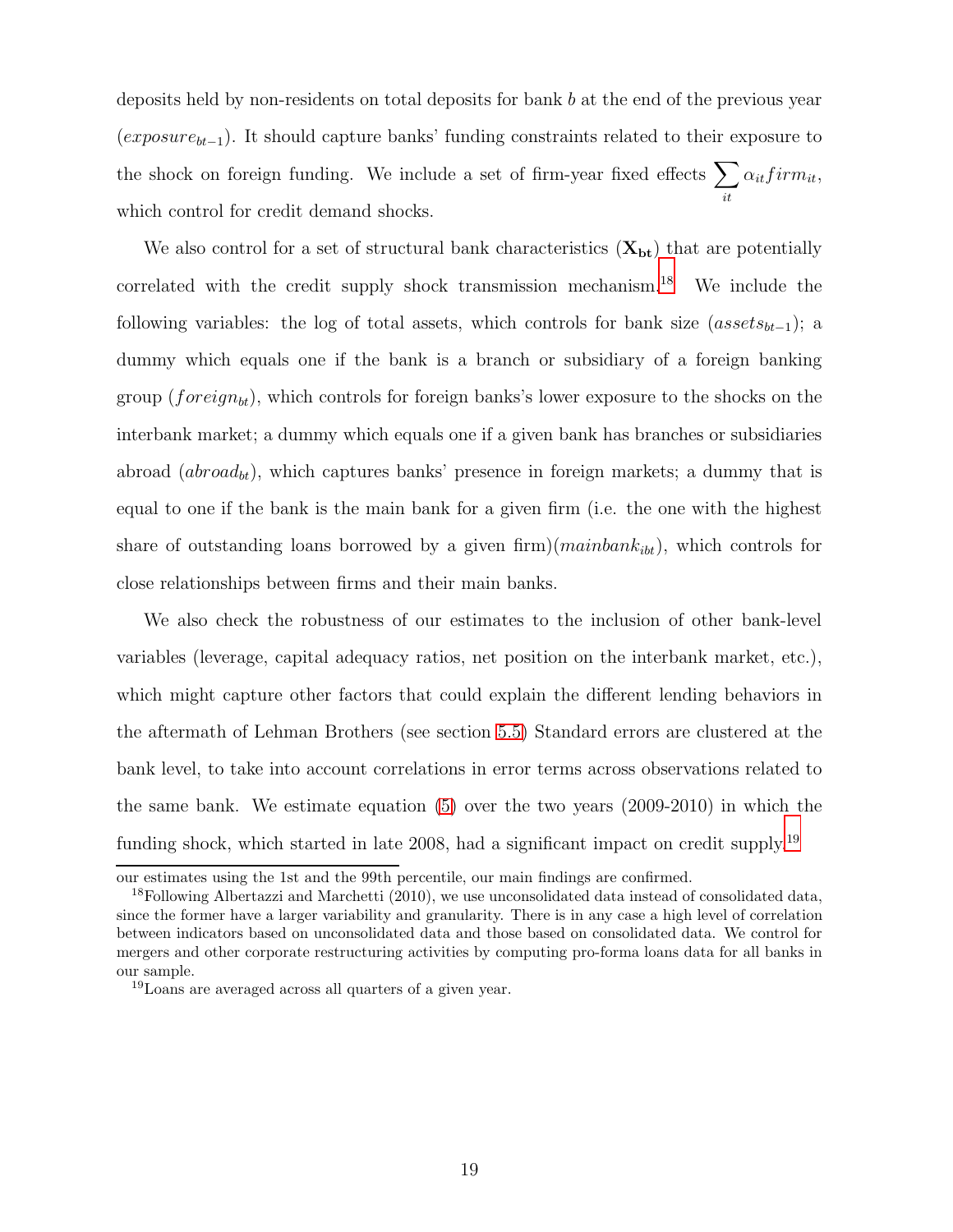#### **5.4 Results**

Table [4](#page-40-0) reports the results estimating equation [\(5\)](#page-19-1) on different loan types. Focusing on the change in log of total loans (column 1), we find that the coefficient on the exposure variable is negative and significant at 1 percent. The higher is the share of deposits that a bank collected on foreign markets, the lower is the bank's capability to extend credit to its borrowers. In other terms, exposed banks reduce their lending growth relative to non-exposed banks. If a bank goes from the first to the third quartile in terms of exposure (corresponding to a 20-percentage-point increase in the share of foreign deposits on total deposits), the growth rate of total loans decreases by 5 percentage points.

When we disentangle the various types of loans (Columns 2-5), we find that the coefficient is always negative, although it is not significant for export and import loans. This reflects not only slightly higher standard errors (which might be related to the lower number of observations due to the fact that not all firms receive these types of loans) but also a substantially smaller (in absolute terms) coefficient. This evidence might be explained by the short-term, low-risk and collateralized nature of trade finance. Export loans, which are typically advances on receivables (bridge payments), are guaranteed by the underlying goods being exported, while import loans are very short-term loans for the purchase of foreign inputs. Transaction banking activities such as trade finance loans are less exposed to the risk of moral hazard, since banks know exactly the transaction that is being financed and there is less scope for a different use of funds by the borrower.

Looking at the bank-level controls, bank size (measured by the log of total assets) is negatively correlated with credit growth (in particular for ordinary long-term loans). This is in line with the view that during the crisis large banks suffered more from capital and funding constraints in the aftermath of Lehman, which are not entirely captured by our measure of exposure to foreign funding. The coefficient on bank size is negative for export and import loans, but again not significant. This confirms our previous finding that trade finance has been less sensitive to bank shocks during the crisis.[20](#page-21-0) Foreign

<span id="page-21-0"></span> $^{20}$ This result might also be related to a 'flight to quality effect' found in the banking literature, where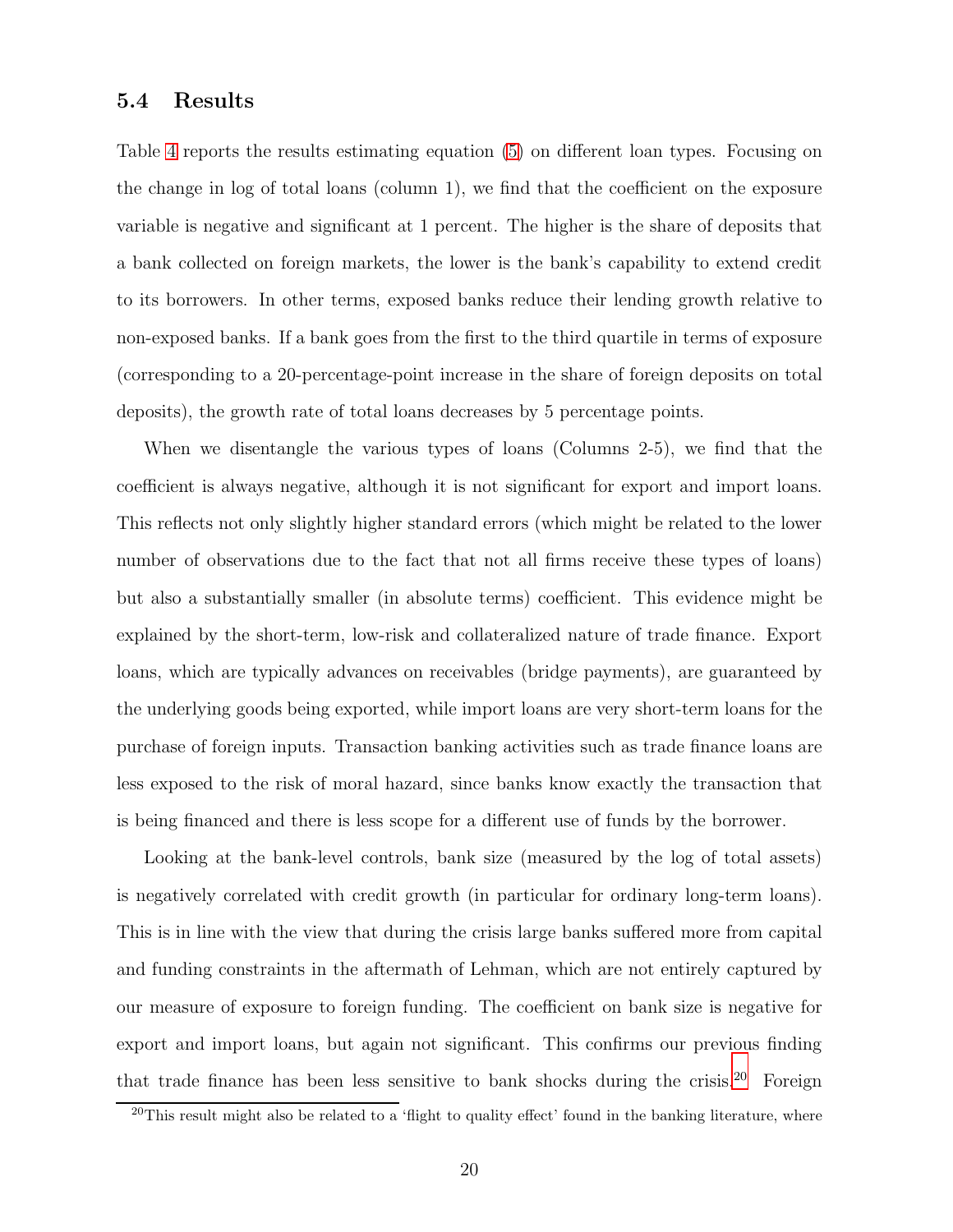banks recorded significantly higher credit growth relative to domestic banks, confirming our hypothesis that these banks (mainly belonging to large European groups) were less exposed to the shocks on the interbank market compared to banks that are based in Italy. The dummy signalling whether a bank has branches or subsidiaries abroad is positively and significantly correlated with growth in total loans but not in export or import loans.

We also find that the main bank plays a significant and positive effect on all types of loans, as it might be expected since the main bank usually has an advantage with respect to other lenders due to its private information on the borrower's quality. The role of the main bank seems to be much more important for long-term loans (such as those used to finance fixed investments) than for the other, largely short-term, loan types. This might be related to the fact that the main bank's private information might be especially useful to finance riskier and longer-term loans. This effect might be even stronger during a crisis period (De Mitri et al., 2010).

In order to better appreciate the timing of the funding shock on trade finance during the crisis period, we run our baseline regression separately for each year (Table [5\)](#page-41-0). As in the previous section, we look at 2009 and 2010 as crisis years. We also report results for 2007 and 2008 (pre-crisis years). Exposure to foreign funding has a strongly negative and significant effect on lending in both crisis years. The coefficients remain largely stable. For the pre-crisis years, we do not find instead a significant relationship between foreign funding and the growth rate of total loans: the coefficient on the exposure variable is still negative but very close to zero. The coefficient is not significant for ordinary short-term and long-term loans, while it is positive and significant for export loans and (in 2007) for import loans. Overall, these results suggest that the negative relation between exposure and growth in lending during the crisis is indeed due to the shock in the interbank market which took place after Lehman Brothers' collapse. Among the control variables, we find a larger coefficient on the main bank dummy in the crisis years with respect to the non-crisis

banks that are forced to reduce their overall lending may select their borrowers on the basis of firms' specific characteristics (Albertazzi and Marchetti, 2010). Since exporting firms tend to be more productive, banks may choose to preserve their lending relationships with exporters, dropping relationships with other, less efficient, firms instead.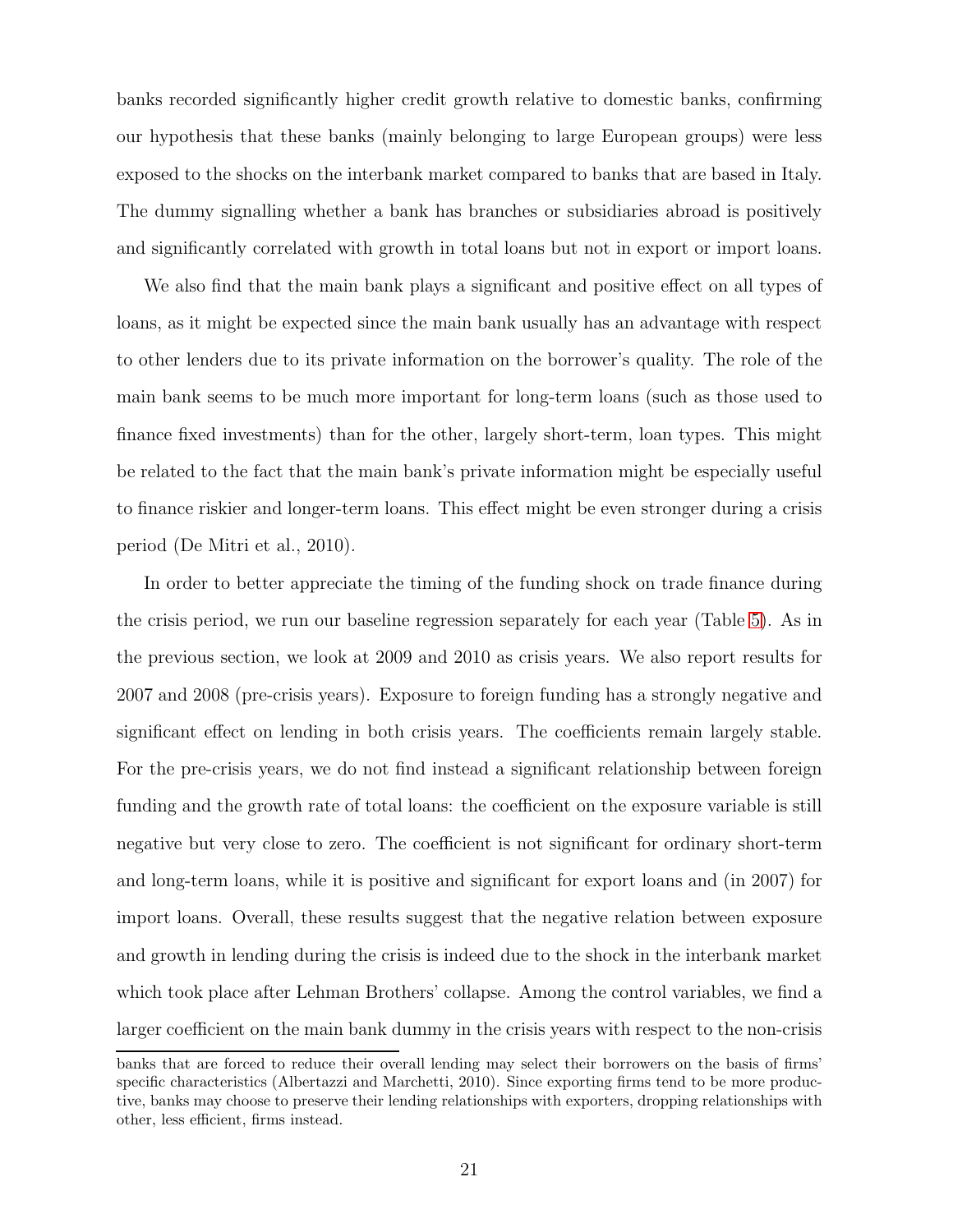year. This is in line with recent studies suggesting that the main bank exerted a sort of 'protection' from credit supply shocks, especially in 2009-10 when funding on the foreign interbank market was becoming increasingly stringent for Italian banks.

#### <span id="page-23-0"></span>**5.5 Robustness**

We carry several robustness checks. First, we add alternative indicators of bank health to our baseline regressions, in order to capture other bank-level constraints that might also affect banks' capability to extend finance to borrowing firms (Table [6\)](#page-42-0). We include various capital ratios (capital and reserves on total assets, Tier 1 and the sum of Tier 1 and Tier 2 ratios) and a measure of the net position on the interbank market (columns 1-4). As a matter of fact, the negative effect of exposure to foreign funding on total loan growth is confirmed also when we control for these alternative bank-health indicators. The coefficient is still negative and significant and its magnitude increases in absolute terms. As in our baseline estimates, exposure to foreign funding is negatively and significantly related to the growth in ordinary long-term and short-term loans, while it is not significantly correlated with export and import loans. The additional bank-level controls are often not significant, suggesting that capital adequacy and leverage ratios were not good predictors of lending behaviours in the aftermath of Lehman Brothers.

We also replicate estimates using the sum of loans and guarantees instead of just loans, in order to see whether there were constraints on the availability of guarantees during the crisis (Table [7\)](#page-43-0). The findings are very similar to our baseline estimates on loans, in terms of significance and magnitude of the coefficients on the exposure variable. One difference is that the coefficient on import loans becomes significantly different from zero. It should be noted that import guarantees include letters of credit issued, which might have been affected more by the crisis than ordinary guarantees.

We also estimate our baseline specification without including firm-year fixed effects but only year fixed effects. This enables us to include not only firms with multiple banks (as in our within-firm model) but also firms borrowing from only one bank. The sample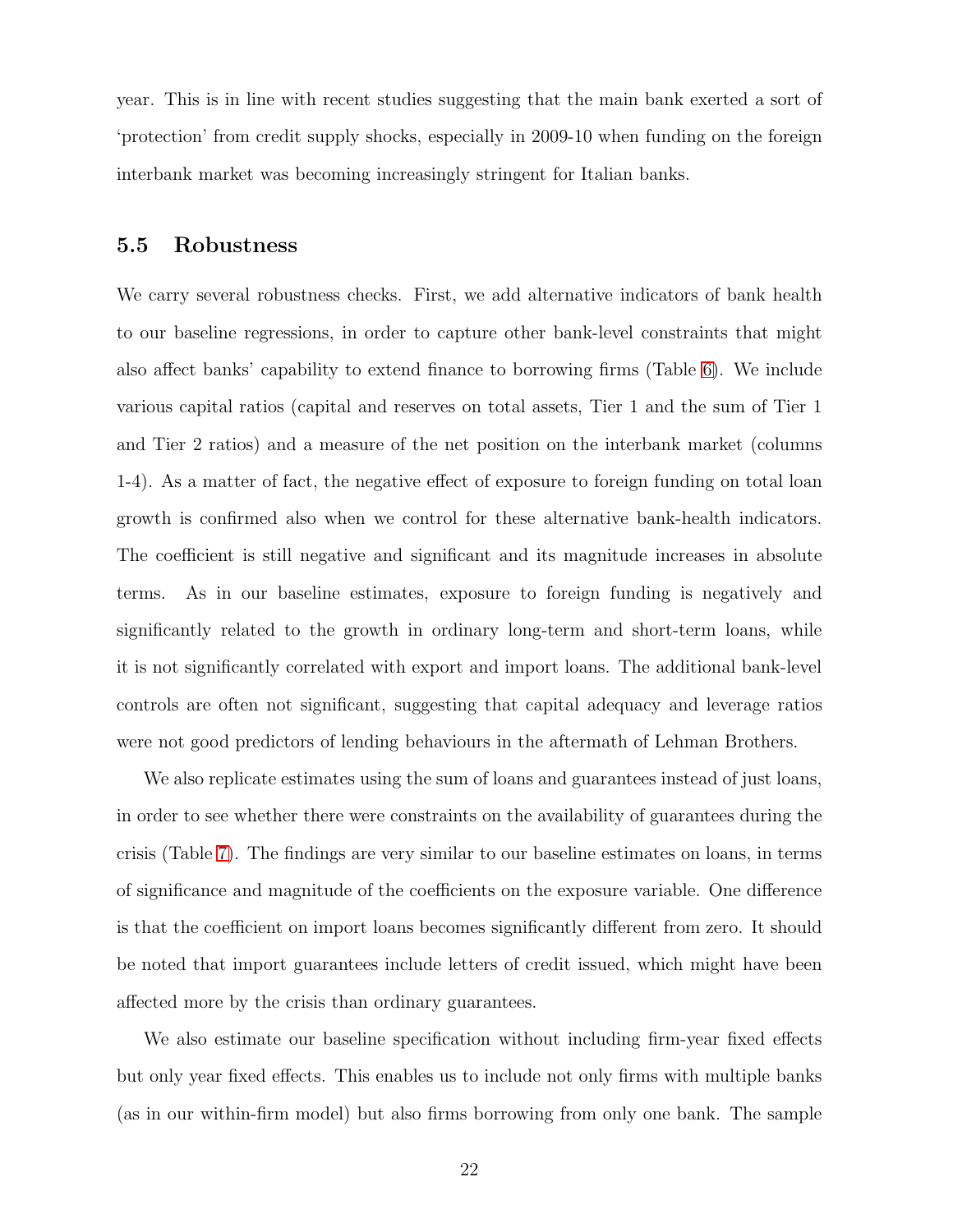size increases only marginally (from 41,961 to 42,697 bank-firm observations and from 4,800 to 5,245 firms), in line with the widespread use of multiple banks among Italian borrowers. The results are very similar to our baseline estimates (Table [8\)](#page-44-0). The coefficient on foreign exposure is still negative and significant and its coefficient on the estimate using total loans is very close to the coefficient of the within-firm estimate (-0.264 versus -0.252). The only major difference is that the coefficient of the exposure variable on export loans increases (in absolute terms) and becomes significant at the 5 percent level, although its magnitude is still below that of the same coefficient on ordinary loans. Very similar results are obtained if one replicates the OLS estimate with year fixed effects on the sample of firms with multiple banks (unreported results). Given that the difference between within-firm and OLS estimates reflects the covariance between credit demand and credit supply shocks (Jimenez et al. 2010), the fact that the two coefficients are very similar suggests that the covariance between credit demand and credit supply shocks is quite small.

We have thus far demonstrated that negative shocks to banks' liquidity may translate into a decrease in lending to firms. However, this bank lending channel may not have any aggregate effect if firms can compensate for bank-specific loan losses by borrowing more from less exposed banks. We therefore consider whether firms that suffered from a lower credit supply were able to at least partially offset the fall in credit with additional credit from other banks (either banks with a credit relationship or banks without a credit relationship in the previous year). To estimate whether credit supply shocks had an impact on firm aggregate borrowing, we follow the econometric strategy suggested by Jimenez et al. (2010) and run an OLS estimation of equation [\(6\)](#page-24-0), which relates the change in the log of firm's total borrowing on firm's weighted average of the exposure variable:

<span id="page-24-0"></span>
$$
\Delta ln L_{it} = \beta \sum_{b} \omega_{ibt-1} exposure_{bt-1} + \gamma \mathbf{Z}_{it} + \sum_{b} \delta_b main bank_{ibt} + \epsilon_{it}
$$
(6)

This is a firm-level version of equation [\(5\)](#page-19-1). Note that the dependent variable captures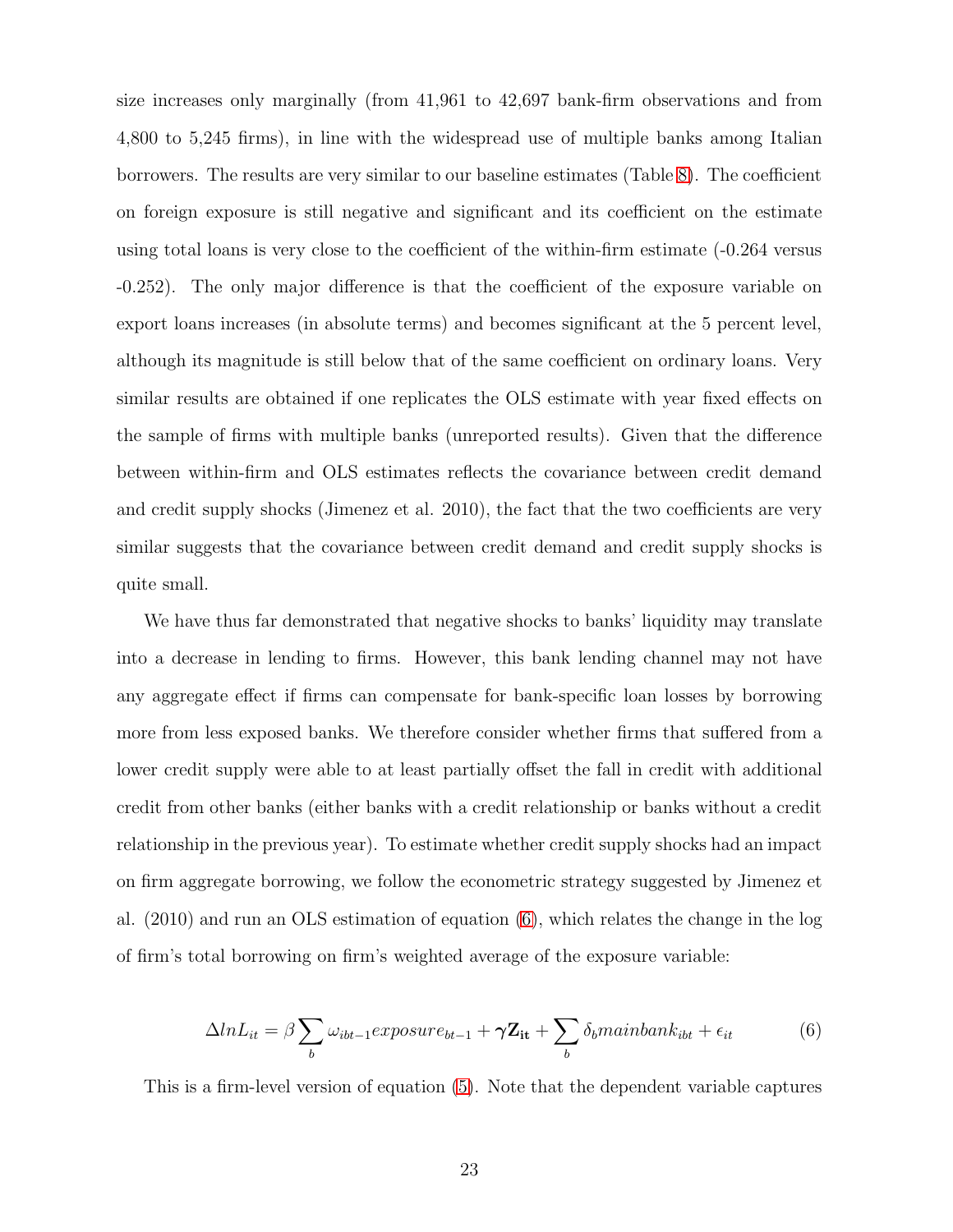not only the intensive margin of firms' borrowing (the change in loans from banks firms have a relationship with at both time t and  $t - 1$ ), but also the extensive margin (loans from new relationships or from dropped relationships). We control for a set of firm-level characteristics (**Zit**) (log of assets, return on assets and leverage). We also include a set of bank fixed effects for each firm's main bank in order to control for the non-random matching between firms and banks (similarly to Amiti and Weinstein 2011).

On the basis of the results reported in Table [9,](#page-45-0) the evidence supports the hypothesis that firms are not able to completely offset the decrease in loans from exposed banks. The coefficient is still negative and significant  $(-0.172,$  compared to  $-0.252$  in our baseline estimates at the bank-firm level). If we estimate the aggregate borrowing effect for the various loan types, we find that the negative effect holds for ordinary long-term loans, but it becomes not significant for ordinary short-term loans and it remains not significant for both export and import loans. Firms seem able to offset the decrease in the supply of ordinary short-term loans with increased borrowing from other banks, but not for ordinary long-term loans. This can be presumably explained by the lower risk of short-term loans, which makes easier for firms to find new lenders.

We also restrict the sample to the top 20 banks, since the market for export and import loans is highly concentrated and we want to avoid that our findings might be influenced by the remaining banks that only have a negligible activity in trade finance. This reduces the sample by one third for total loans and by about one fifth for export and import loans. Nevertheless, all the main findings are unchanged.

We also consider government support during the crisis. Four banking groups, which account for about 20 percent of loans in our sample, issued hybrid capitalization instruments (for a total amount of 4 EUR billion), which were entirely subscribed by the Treasury by the end of 2009. The inclusion of this variable in unreported estimates does not change the magnitude and significance of the exposure variable. We include a dummy variable for the banks that received government funds during the crisis. The coefficient on the public aid variable is positive. This can be interpreted either as a positive effect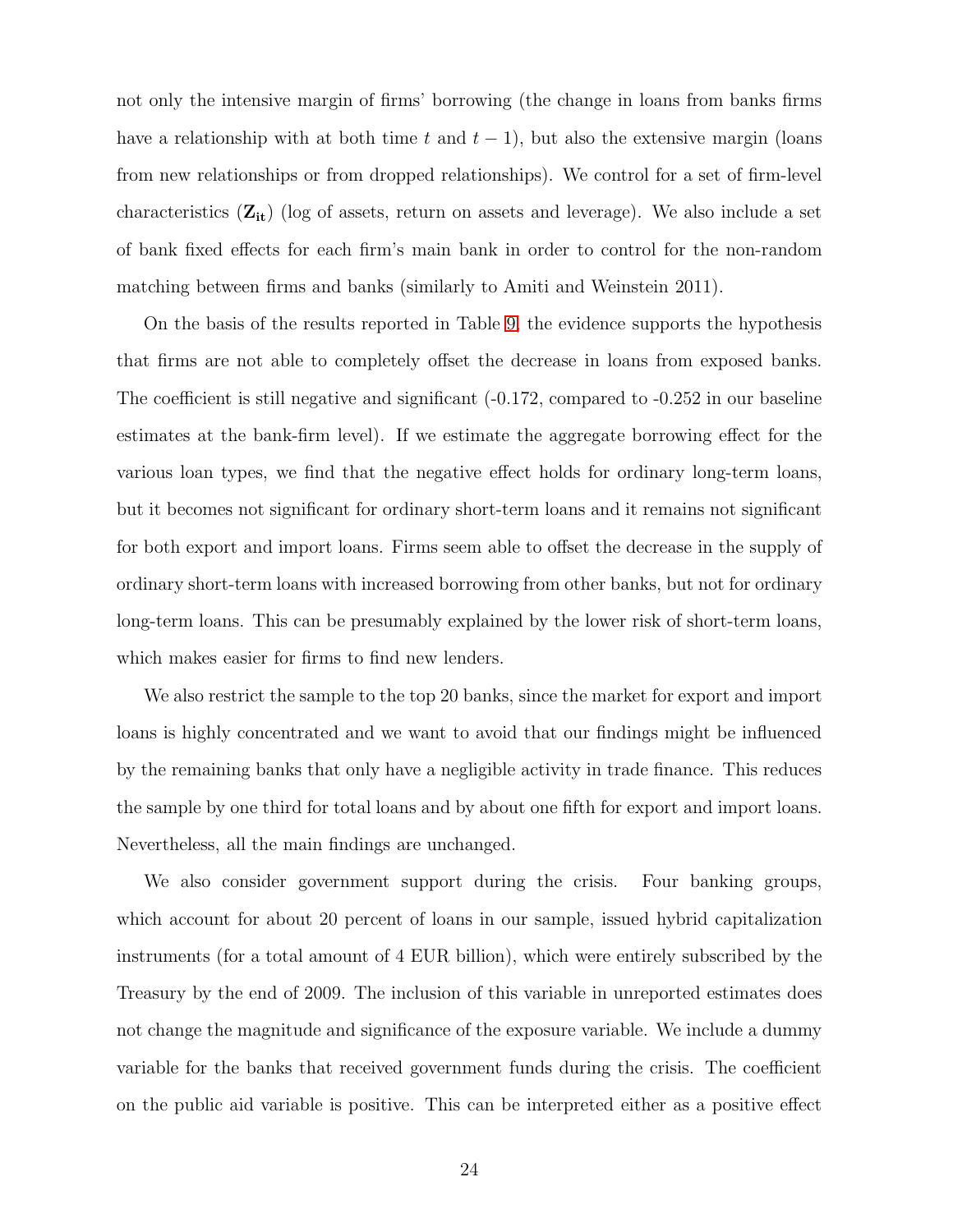of recapitalization on lending or as weaker lending standards before the recapitalization which probably contributed to the banks' difficulties. $^{21}$  $^{21}$  $^{21}$ 

An important concern is that export loans may receive a partial or total guarantee from Italy's public export credit agency (SACE). While this might explain why export loans are not affected by the banks' negative shock on foreign funding, we have reasons to believe that this might not be the only or even the main explanation behind our finding. First, the overall amount of public export credit guarantees is relatively small. According to SACE (2012), public guarantees covered 6.4 EUR billion of exports in 2011 (equal to 1.7 percent of Italy's exports).<sup>[22](#page-26-1)</sup> Second, the vast majority (more than 90 percent) of public export credit guarantees cover extra-EU countries, which account for just 40 percent of Italy's exports. Third, almost two thirds of public export credit guarantees were concentrated in just three sectors (energy, other transport equipment and transport services), which account for only 7 percent of exports in our firm-level data.

Another important issue is that the Central Credit Register does not report loans from foreign banks (although it includes loans from foreign-owned banks that are resident in Italy). The large majority of lending to Italian non-financial companies comes in any case from resident banks.[23](#page-26-2) Although small in the aggregate, this phenomenon might be significant for large and very large firms. If we drop the top quartile of firms in terms of sales, our results become even stronger.

Finally, one important limitation of our work is that interest rates are not observed. This might be an issue if the bank shock translates into a loan rate increase rather than

<span id="page-26-0"></span><sup>&</sup>lt;sup>21</sup>Further public support to trade finance was established by Law  $102/2009$  (article 8 on the "export" bank system"). Cassa Depositi e Prestiti, a joint-stock company under public control which manages a share of Italians' postal savings, was allowed to finance firms' export transactions (only if guaranteed by the public export credit agency) and more generally to support firms' internationalization activity. This instrument became operative only during 2011, therefore it does not affect our results. The amount of funds committed by Cassa Depositi e Prestiti was equal to just 0.8 EUR billion at the beginning of 2012 (Bartiloro et al. 2012).

<span id="page-26-1"></span><sup>&</sup>lt;sup>22</sup>Felbermayr et al.  $(2012)$  report that 3.4 percent of Germany's exports were covered by public export credit guarantees in 2010. Interestingly, they note first a decreasing trend from 2000 (3.3 percent) to 2007 (1.8 percent), followed by a rapid increase during the financial crisis. According to the authors, this might reflect a substitution of public for private insurance during the crisis.

<span id="page-26-2"></span><sup>&</sup>lt;sup>23</sup> According to Italy's Financial Accounts, non-financial firms' borrowing from foreign banks and nonbanking companies (including intra-company borrowings) was less than 10 percent compared to borrowing from Italian banks (Bank of Italy 2012).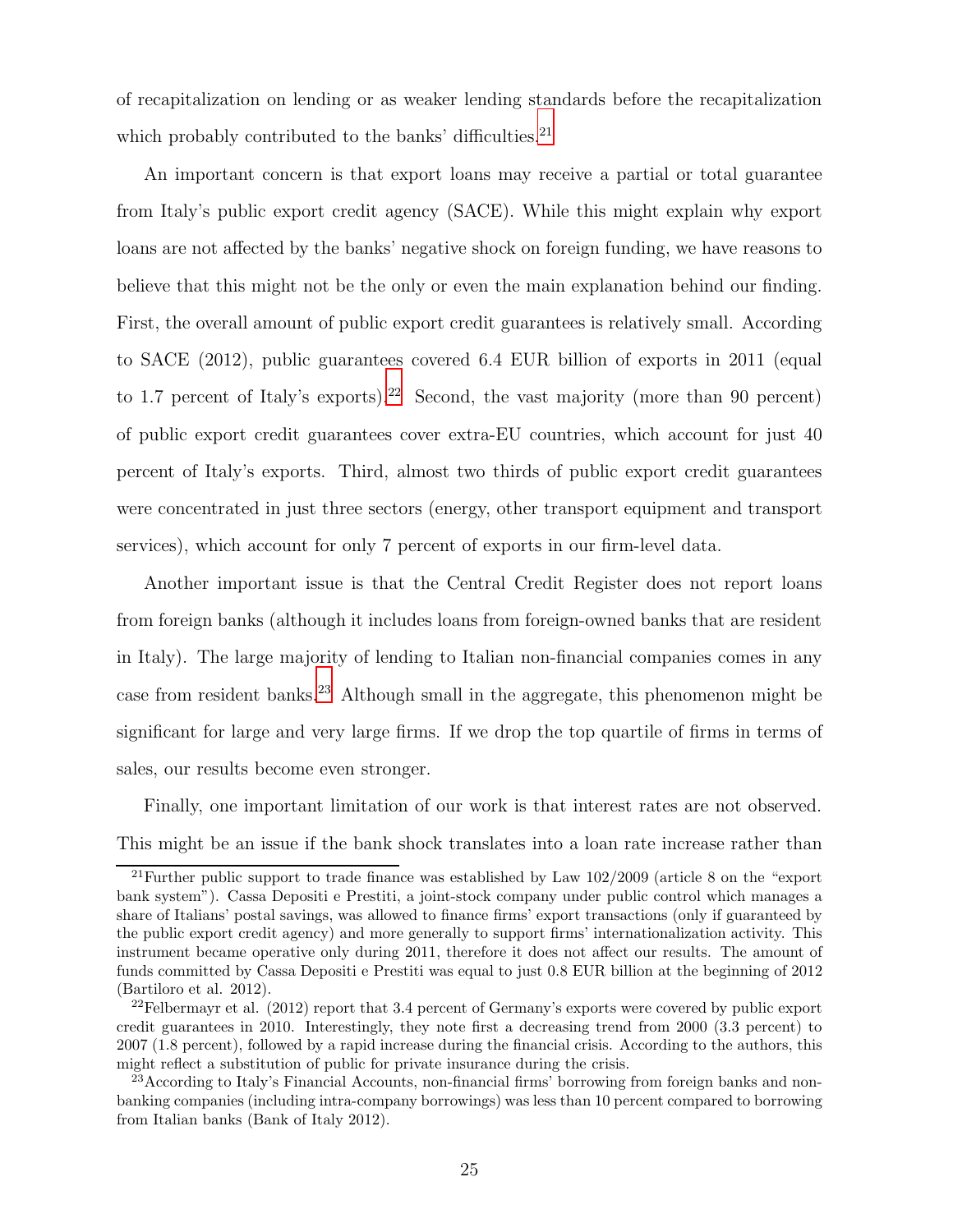in a decrease in the quantity of credit. While this is a possibility, several studies in the banking literature suggest that quantity adjustments are much more important than price adjustments in bank-firm relationships (Petersen and Rajan 1994, Khwaja and Mian 2008). Further issues are discussed in Appendix 1.

## <span id="page-27-0"></span>**6 Credit supply shocks and exports**

### **6.1 Estimation strategy**

The previous section has shown that Italian exporters faced a credit supply shock in the aftermath of Lehman Brothers, which however reflected more a lower availability of ordinary lending than specific constraints on trade finance. This section looks at the effect of the credit supply shock on firms' exports and domestic sales. To this end, we use banks' foreign funding difficulties as a source of an exogenous shock for credit availability.

Using a reduced form approach, we model the relationship between export growth (or domestic sales growth) and bank shocks as in equation [\(4\)](#page-17-3). Specifically, we estimate the following equation:

<span id="page-27-1"></span>
$$
\Delta ln Y_{it} = \beta \sum_{b} \omega_{ibt-1} exposure_{bt-1} + \sum_{jt} \alpha_{jt} ind_{jt} + \theta \mathbf{Z_{it}} + \sum_{b} \gamma_{b} main bank_{ibt} + \epsilon_{it} \tag{7}
$$

where the dependent variable is the change in the log of exports (or domestic sales) for firm i in industry j in year t. Our main explanatory variable is a weighted-average of the share of foreign deposits on total deposits among all banks that were lending to the borrowing firm i in the previous year  $t - 1$ ; we use as weight the share of total loans of each bank towards a given firm i at time  $t - 1$  ( $\omega_{ibt-1}$ ). In other terms, we assume that the credit supply shock experienced by a firm at a given time is the weighted liquidity shock experienced by the banks the firm was borrowing from in the previous year. We choose to compute a weighted average of the exposure variable as in Khwaja and Mian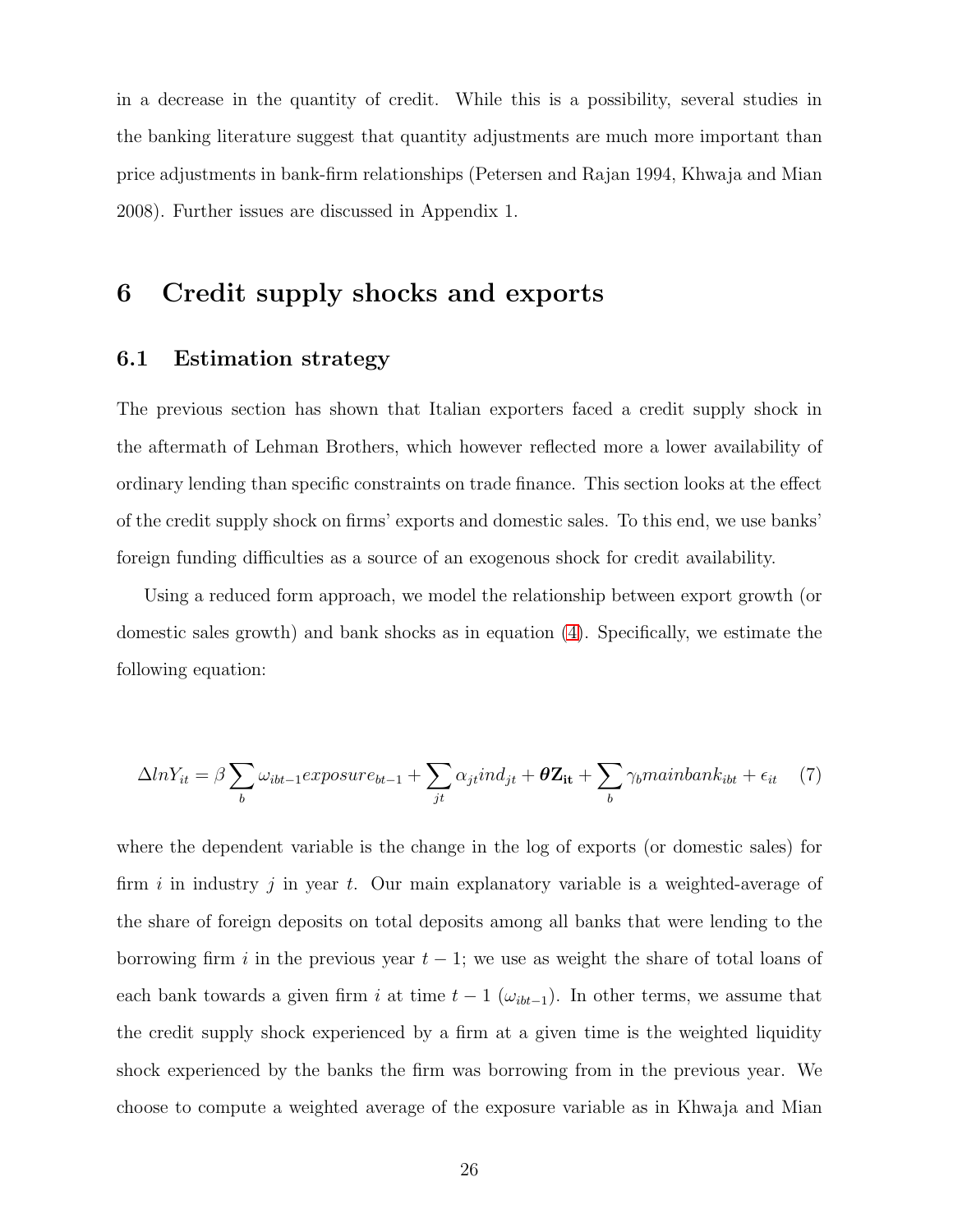(2008) instead of considering only the exposure variable for the main bank because we have shown that multiple banking is very common among Italian firms and the main bank provides just a portion of a given firm's loans.

The usual issue in estimating equation [\(4\)](#page-17-3) is the correlation between credit supply shocks  $(\delta_{bt})$  and the unobserved component of credit demand shocks  $(\eta'_{it})$ . This is the classic "supply versus demand" identification problem. Banks may reduce their supply of credit because they are not able to finance new loans or re-finance existing loans. Alternatively, firms may reduce their demand for credit as they perceive a lower demand for their products. We control for credit demand shocks in the following ways. First, we include the interaction between two (or three) digit industry and year fixed effects, which capture time-varying shocks at the industry level. Second, we include a set of firm-level variables (**Zit**), which may be correlated with export behaviour: firm size (log of assets) and leverage (financial debt on assets). Third, we include bank fixed effects for each firm's main bank in order to control for the non-random matching between firms and banks (as in Amiti and Weinstein  $2011$ .<sup>[24](#page-28-0)</sup>

Our analysis faces some limitations due to data availability issues. One limitation is that we do not have detailed data on exports by destination country or by product. This prevents us from following the approach suggested by Paravisini et al. (2011), who include country-product fixed effects. Another issue is that we observe firm-level exports and domestic sales only at an annual frequency.[25](#page-28-1) We therefore relate exports (or domestic sales) in year t to bank exposure to the negative shock at the end of year  $t-1$ , in order to take into account a lag between the credit supply shock and the real outcomes. As before, we estimate equations [\(7\)](#page-27-1) over the two years (2009-2010) in which the funding shock had a significant impact on credit supply. Standard errors are clustered at the firm level.

 $24$ Recall that our data on exports are at the annual level and that we take annual averages of end-ofquarter stocks of loans.

<span id="page-28-1"></span><span id="page-28-0"></span> $^{25}$ Data on exports are also collected with a monthly frequency by the national statistical institute and have been used by Secchi et al. (2011). Unfortunately, we are currently not able to link them to our data because of confidentiality requirements.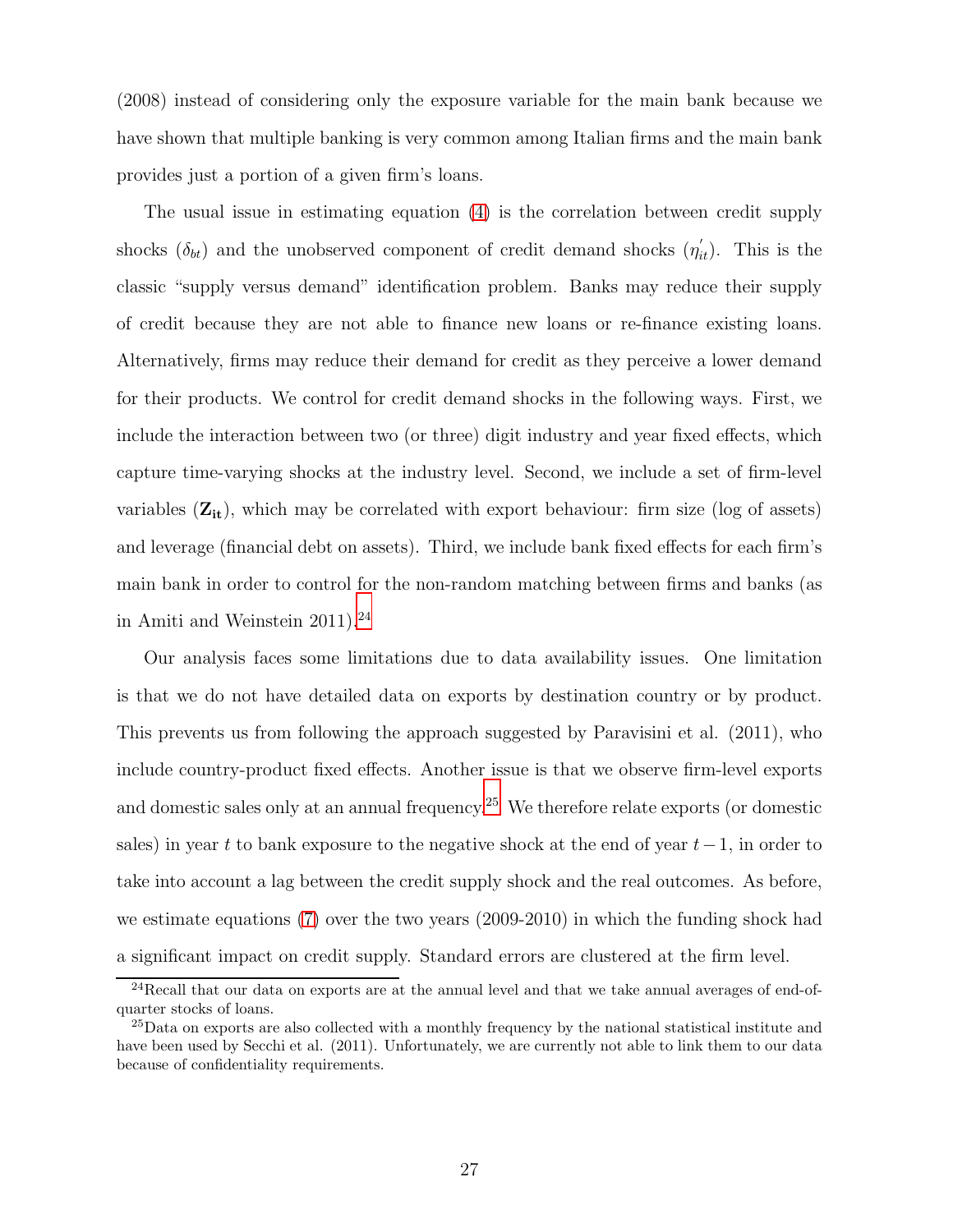#### **6.2 Results**

Results of the OLS estimation of the reduced form equation [\(7\)](#page-27-1) are reported in Table [10.](#page-46-0) Column 1 controls for the interaction between two-digit industry and year fixed effects and main bank fixed effects. The coefficient on the exposure variable is negative and significant. Firms borrowing from banks that are more exposed to a negative funding shock are more likely to experience a lower growth of exports relative to firms borrowing from less exposed banks.

Column 2 includes firm size, measured by the log of assets. Larger firms recorded a less favorable export performance in 2009-2010, which perhaps might reflect the lower exposure of small firms to the global shock during that period. The magnitude of the coefficient on the exposure variable slightly falls, but remains significant. Column 3 includes the ratio of financial debt on assets, to control for firms' access to sources of financing before the crisis. Firms with higher leverage experienced a more favorable export performance, which might be related to their larger availability of funds from banks or other financial intermediaries. The inclusion of leverage does not change the significance of the exposure variable. Column 4 then includes interaction dummies between three-digit sector and year fixed effects, in order to better capture demand shocks on firms' foreign sales. The coefficient on the exposure variable becomes slightly smaller but is still significant.

The magnitude of the coefficient is economically relevant, although admittedly not very large. If the exposure variable increases by one standard deviation (corresponding to a 10-percentage-point increase in the share of foreign deposits on total deposits), the growth rate of exports decreases by 1.3 percentage points. The widespread use of multiple lenders might contribute to at least partly attenuate the effect of the credit shock, by making it easier for firms to increase their borrowing from banks that were less exposed to the funding shock.

An interesting issue to examine is whether the impact of the credit supply shock is more severe for financially distressed firms, as it may be expected since these firms are less likely to have access to alternative sources of external finance. To this aim we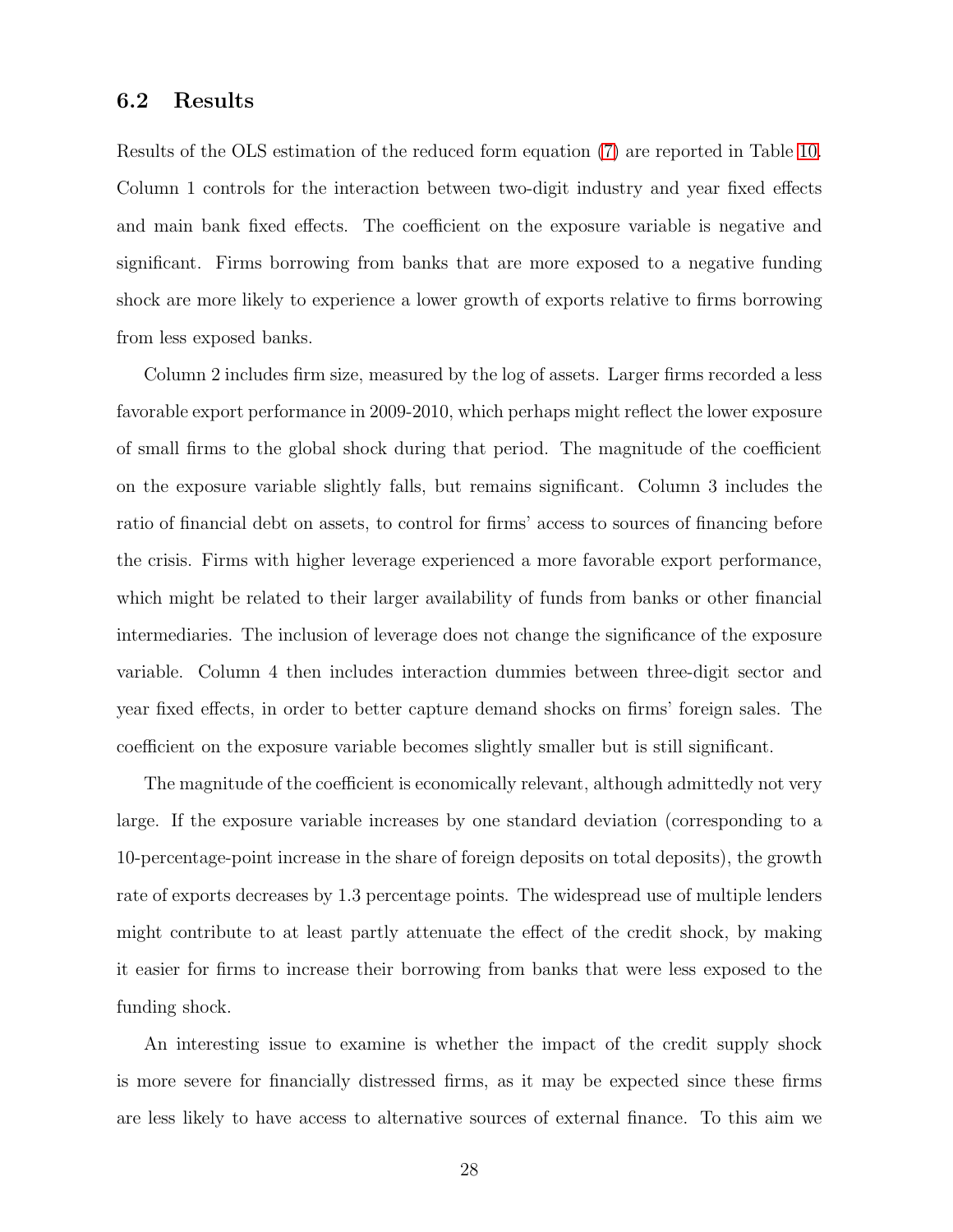compute a dummy variable which identifies distressed firms as those firms that are small (sales below the median), less profitable (return on assets below the median) and highly indebted (leverage above the median). This dummy variable is then interacted with the exposure variable. Column (5) shows that the interaction between distressed firms and the exposure variable is negative and marginally significant. For distressed firms, the effect of the credit shock on exports is four times larger than the effect on firms that are not financially distressed, although the relatively high standard error on the interacted variable suggests that the estimate is not very precise. Overall, the evidence seems to suggest that credit shocks matter more for firms that are financially fragile.

Table [11](#page-47-0) considers the change in the log of domestic sales as the dependent variable instead of exports. The coefficient on the exposure variable is positive but not significantly different from zero in every specification. This suggests that domestic sales are less responsive to credit supply shocks than exports, in line with evidence on Japanese companies reported by Amiti and Weinstein (2011). Exports are more sensitive to credit shocks than domestic sales for several reasons, which include the longer cycle between delivery and settlement, higher fixed costs and information asymmetries in dealing with foreign counterparts. The result is not in contrast with our previous finding that trade finance was less affected by the credit shock, to the extent that exporters might use ordinary lending to finance export working capital or investments.

#### **6.3 Robustness**

We conduct additional unreported tests to check the robustness of our findings. First, we cluster standard errors at the 3-digit industry level or, alternatively, at the main bank level. This does not have any significant impact on standard errors. Second, we modify the exposure variable, using the sum of loans and guarantees rather than just loans to compute each bank's weight in firms' exposure variable. The coefficient becomes smaller and is only marginally significant. This might be explained by the different nature of guarantees: as they do not require an immediate disbursement of funds but only imply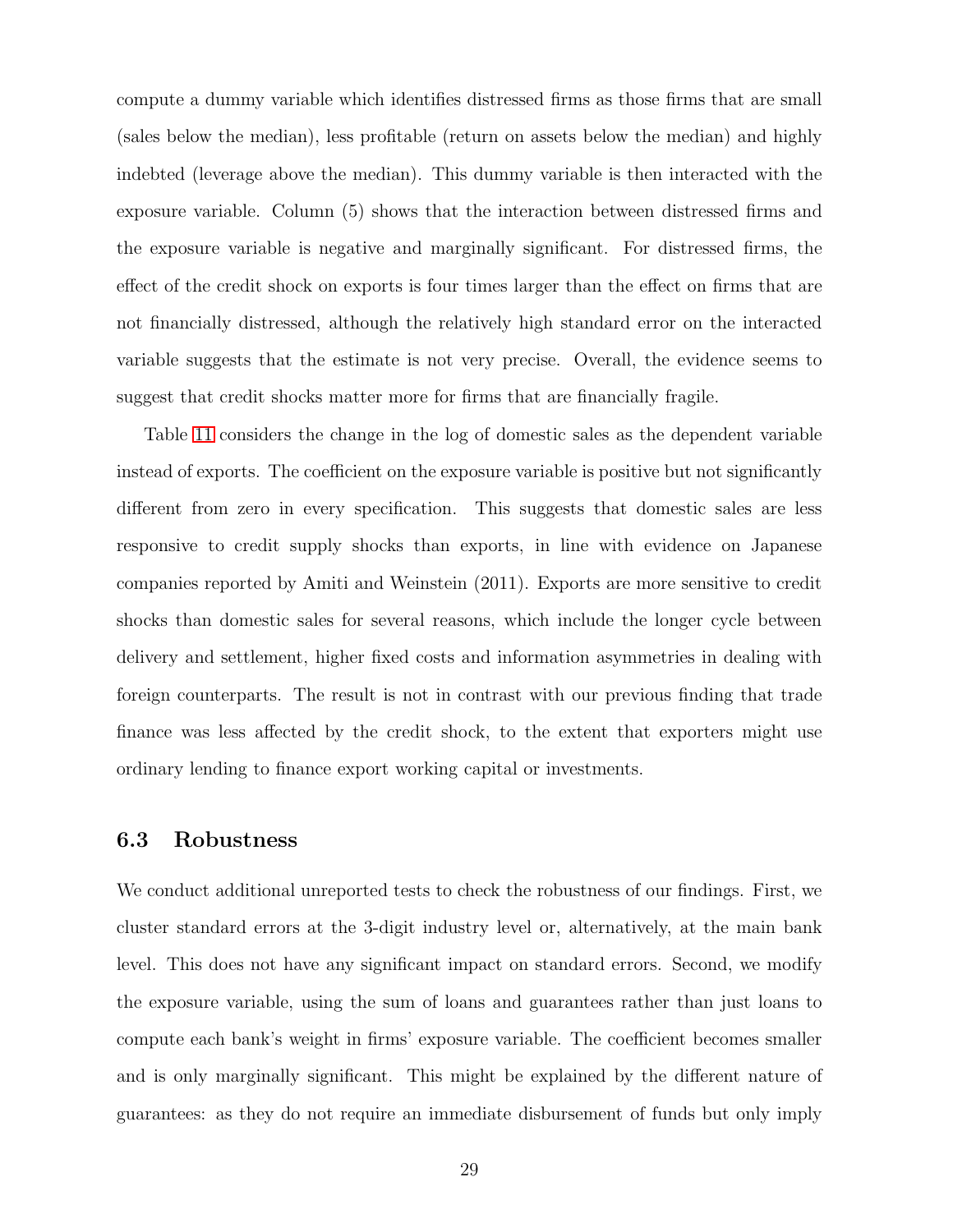a potential exposure in the future, they might be less sensitive to the negative funding shock.

One potential concern is that we do not control for destination-specific shocks to exports. This might affect our findings if firms that export to countries that were more affected by the financial crisis tend to borrow from banks that were more exposed to the negative funding shock. It also prevents us from investigating whether bank finance is more important for firms that export to riskier or more distant countries, where exports are less frequent and there is less trust between the parties.[26](#page-31-1)

# <span id="page-31-0"></span>**7 Concluding remarks**

The effect of financial shocks on exports has been the subject of a burgeoning literature, especially since the 2008-09 trade collapse. Progress in this area has been hampered by the lack of detailed data on trade finance. To the best of our knowledge, this paper is the first one which provides evidence based on matched bank-firm data where export and import loans and guarantees are explicitly observed.

We exploit the heterogenous exposure across banks to the shock that hit the international interbank market after the collapse of Lehman Brothers. We show that banks that were more exposed to the foreign funding shock reduced their lending to our sample of manufacturing exporters relatively to less exposed banks. Using our detailed data by loan type, we are able to see how the funding shock affected the availability of the various forms of bank credit. We find that trade finance was only weakly hit by the funding shock, which mainly affected ordinary lending. The lower sensitivity of trade finance to bank funding shocks can presumably be explained with their very short-term, standardized and low-risk nature, in line with the evidence based on trade finance portfolios (International Chamber of Commerce 2010, 2011).

<span id="page-31-1"></span><sup>&</sup>lt;sup>26</sup>While we are not able to provide evidence on this hypothesis, it is worth noting that it has received little support in recent studies. Antràs and Foley  $(2011)$  find that institutions matter for the choice between exporter and importer finance, but not for the use of letters of credit and documentary collection. Paravisini et al. (2011) find that the elasticity of exports to credit does not vary with distance.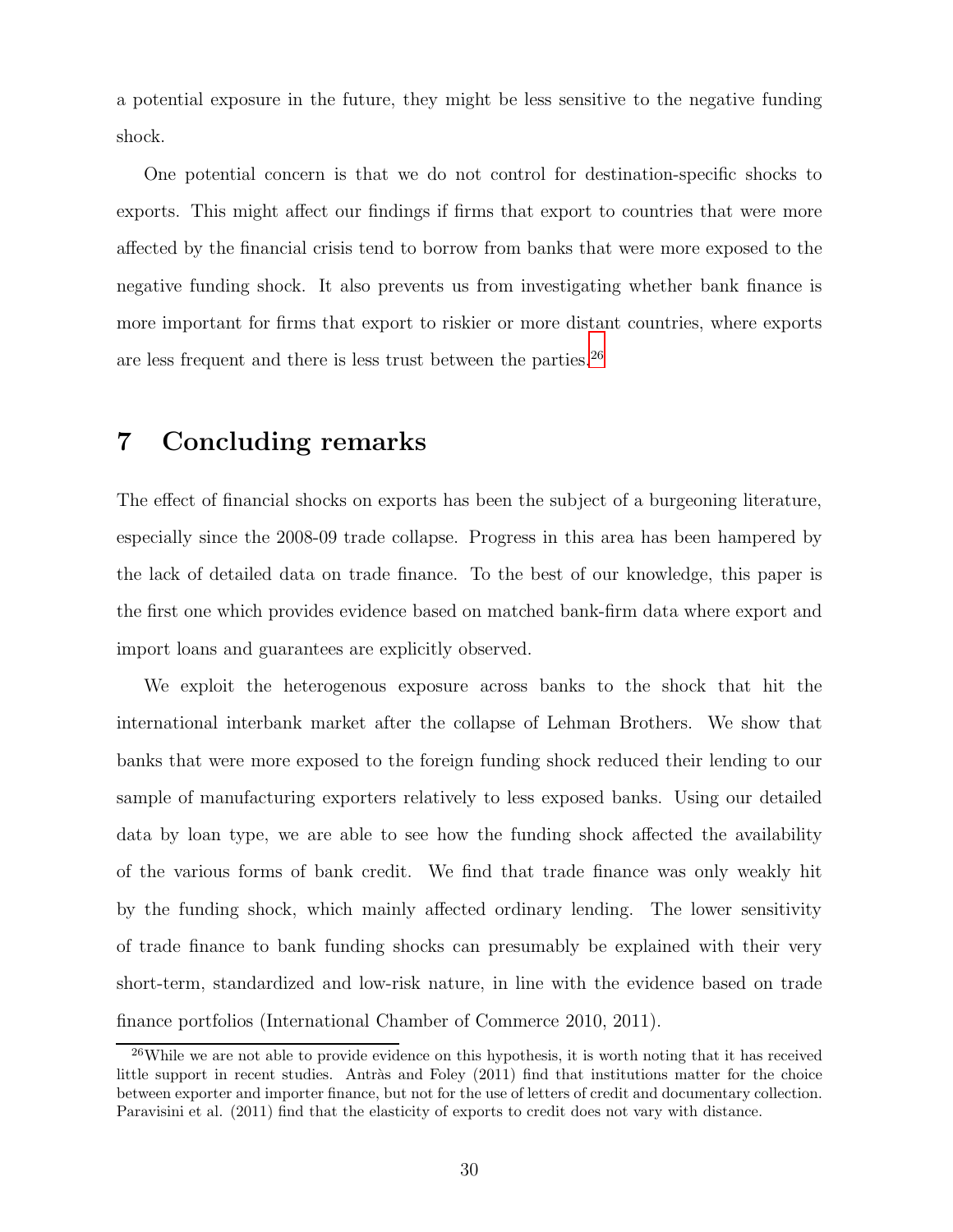We also show that the credit shock had a negative impact on exports: firms, especially financially distressed ones, that borrowed from banks which were more exposed to a negative funding shock exported less compared with firms that borrowed from less exposed intermediaries.

Overall, our findings suggest that credit supply shocks matter for exporters, although not just via specific constraints on trade finance but more via a reduction in the availability of ordinary lending.

It is worth noting that our methodology, in line with recent studies using matched bank-firm data, identifies the credit supply shock by using bank-level measures of exposure to liquidity or funding constraints. While this approach is able to capture episodes of banks cutting overall lending, it probably ignores the bilateral nature of relationships among banks. Trade finance, in particular, is based on bilateral trust between domestic and foreign banks. This aspect, which would require detailed data on bilateral relationships in the interbank market, should be explored in further research.

# **References**

- Albareto G., Benvenuti M., Mocetti S., Pagnini M., Rossi P. (2011), The Organization of Lending and the Use of Credit Scoring Techniques in Italian Banks, Journal of Financial Transformation, 32, pp. 143-157.
- Albertazzi U., Marchetti D.J. (2010), Credit Supply, Flight to Quality and Evergreening: An Analysis of Bank-Firm Relationships after Lehman, Bank of Italy Working Papers, no. 756.
- Ahn J. (2011), A theory of domestic and international trade finance, IMF Working Papers, no. 262.
- Ahn J., Amiti M., Weinstein D.E. (2011), Trade finance and the great trade collapse, American Economic Review, 101(3), 298302.
- Amiti M., Weinstein D.E. (2011), Exports and financial shocks, Quarterly Journal of Economics, 126, 1841-1877.
- Antràs P., Foley C. F. (2011), Poultry in motion: a study of international trade finance practices, NBER Working Paper no. 17091.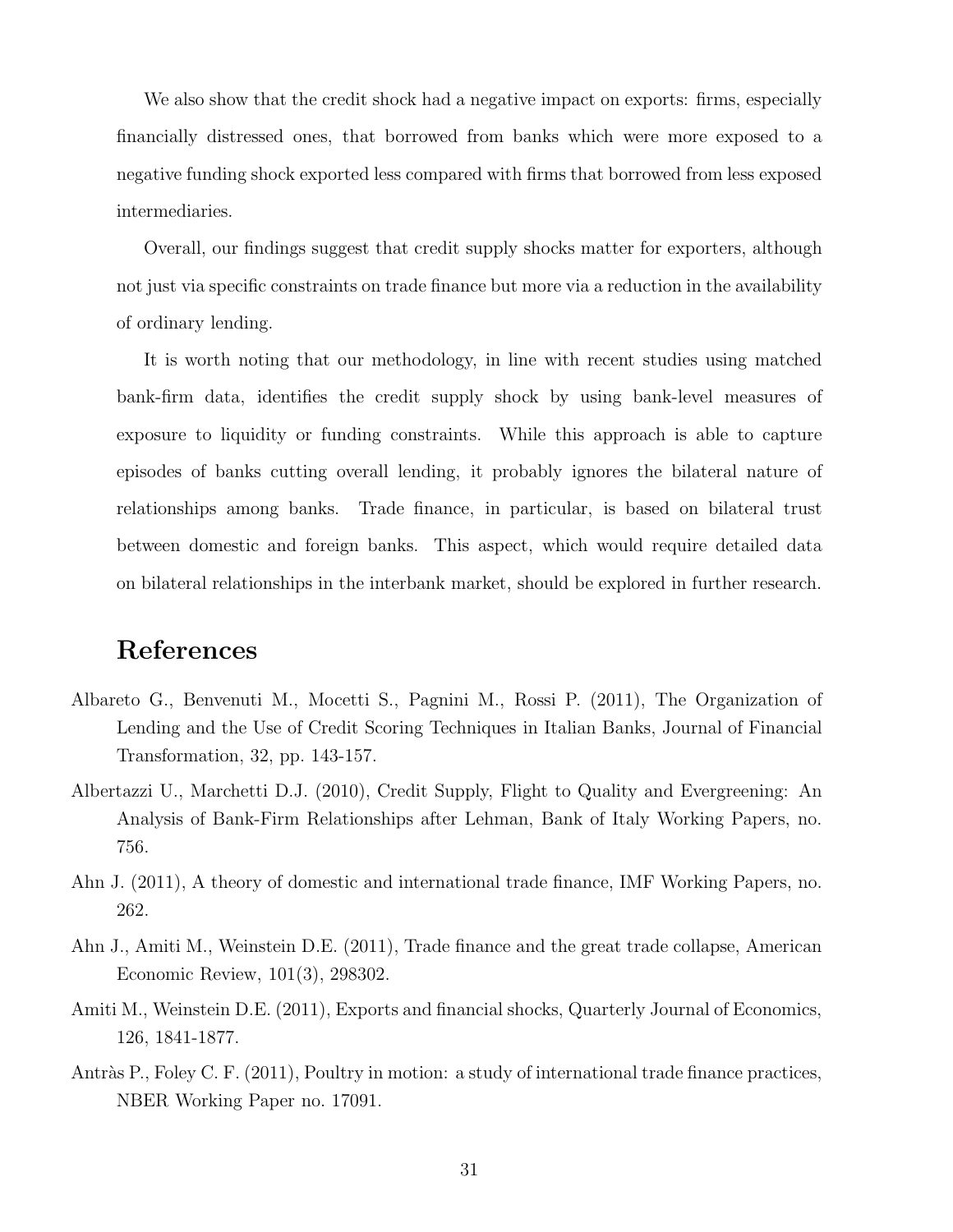- Ashcraft A.B. (2005), Are Banks Really Special? New Evidence from the FDIC-Induced Failure of Healthy Banks, American Economic Review, vol. 95(5), pp. 1712-1730.
- Asmundson I., Dorsey T., Khachatryan A., Niculcea I., Saito M. (2011), Trade and Trade Finance in the 2008-2009 Financial Crisis, IMF Working Papers, no. 11/16.
- Auboin M., Engemann M. (2012), Testing the Trade Credit and Trade Link: Evidence from Data on Export Credit Insurance, World Trade Organization, Staff Working Paper ERSD-2012-18.
- Banerjee A., Duflo E. (2008), Do firms want to borrow more? Testing credit constraints using a directed lending program, mimeo.
- Bank of Italy (1991), Centrale dei rischi: Istruzioni per gli intermediari creditizi, Circolare no. 139, latest update on April 29, 2011.
- Bank of Italy (2009), Annual Report.
- Bank of Italy (2011), Supplement to the Statistical Bulletin: Sample Surveys Survey of Industrial and Service Firms: 2010, no. 37.
- Bank of Italy (2012), Supplement to the Statistical Bulletin: Financial Accounts, no. 39.
- Bartiloro L., Carpinelli L., Finaldi Russo P., Pastorelli S. (2012), L'accesso al credito in tempo di crisi: le misure di sostegno a imprese e famiglie, Bank of Italy Occasional papers, no. 111.
- Behrens K., Corcos G., Mion G. (2013), Trade crisis? What trade crisis?, Review of Economics and Statistics, 95(2), pp. 702-709.
- Bellone F., Musso P., Nesta L., Schiavo S. (2010), Financial Constraints and Firm Export Behaviour, The World Economy, vol. 33(3), pp. 347-373.
- Bems R., Johnson R.C., Yi K.M. (2013), The great trade collapse, Annual Review of Economics, Annual Reviews, 5(1), pp. 375-400.
- Berger A.N., Udell G.F. (2006), A more complete conceptual framework for SME finance, Journal of Banking & Finance, 30, pp. 2945-2966.
- Bernanke B.S. (1983), Nonmonetary Effects of the Financial Crisis in Propagation of the Great Depression, American Economic Review, 73(3), pp. 257-76.
- Bricongne J.C., Fontagne L., Gaulier G., Taglioni D. (2012), Firms and the global crisis: French exports in the turmoil, Journal of International Economics, 87(1), pp. 134-146.
- Cannari L., Pagnini M., Rossi P. (eds) (2010), Banks, local credit markets and credit supply, Workshop and Conferences 5, Bank of Italy.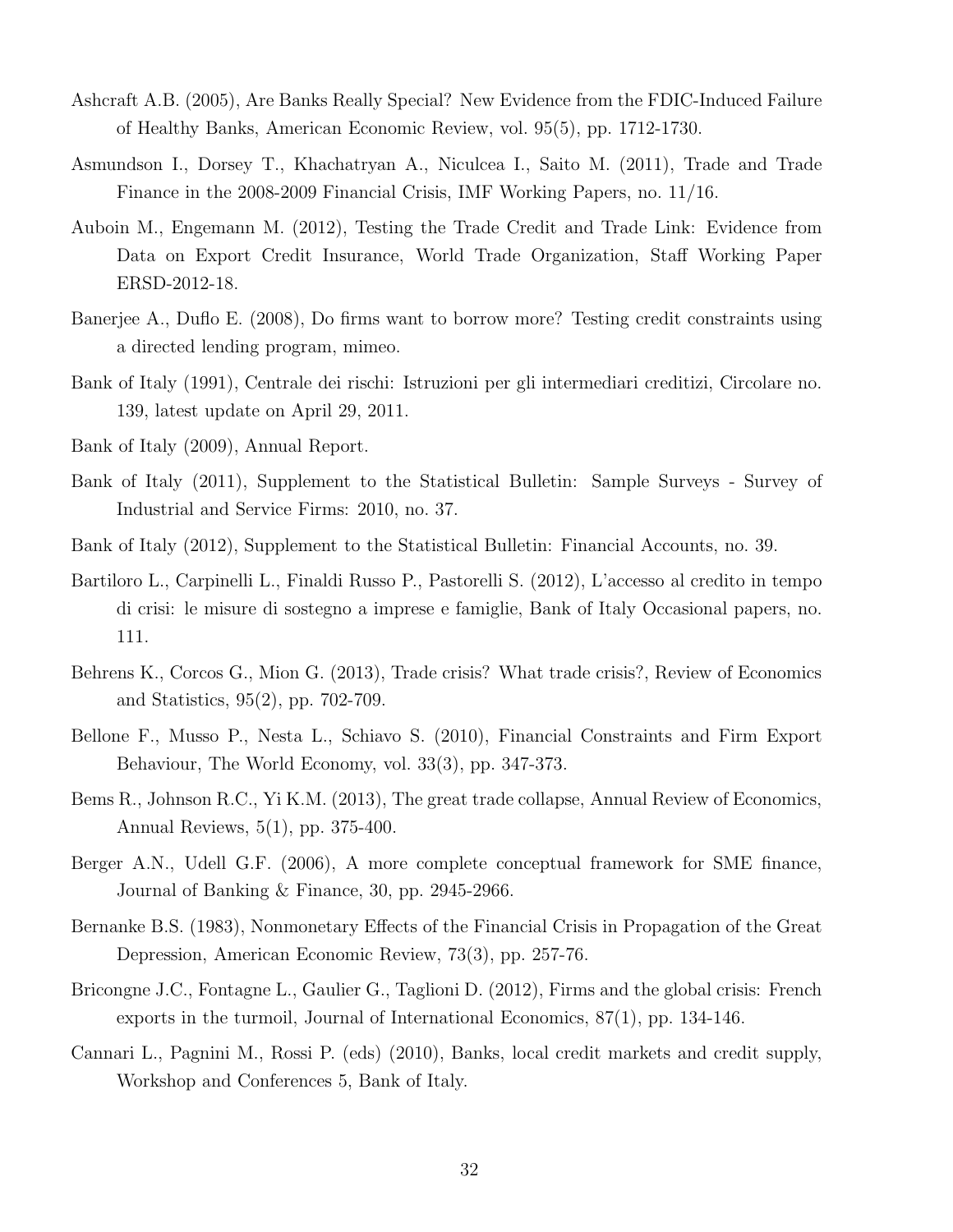- Carvalho D.R., Ferreira M.A., Matos P.P. (2012), Lending Relationships and the Effect of Bank Distress: Evidence from the 2007-2009 Financial Crisis, working paper.
- Chaney T. (2005), Liquidity constrained exporters, mimeo.
- Chor D., Manova K. (2012), Off the cliff and back: credit conditions and international trade during the global financial crisis, Journal of International Economics, 87(1), pp. 117-133.
- Coulibaly B., Sapriza H., Zlate A. (2011), Trade Credit and International Trade during the 2008-09 Global Financial Crisis, International Finance Discussion Papers, Federal Reserve Board, no. 1020.
- De Mitri S., Gobbi G., Sette E. (2010), Relationship lending in a financial turmoil, Bank of Italy Working Papers, no. 772.
- Detragiache E., Garella P., Guiso L. (2000), Multiple versus Single Banking Relationships: Theory and Evidence, The Journal of Finance, 55(3), pp. 11331161.
- Eaton J., Kortum S., Neiman B., Romalis J. (2011), Trade and the global recession, NBER Working Papers, no. 16666.
- Feenstra R.C., Li Z., Yu M. (2013), Exports and Credit Constraints Under Incomplete Information: Theory and Evidence from China, Review of Economics and Statistics, forthcoming.
- Felbermayr G.J., Heiland I., Yalcin E. (2012), Mitigating Liquidity Constraints: Public Export Credit Guarantees in Germany, CESifo Working Paper Series, no. 3908
- Finance, Credit and International Business Association (2009), International Credit and Collections Survey.
- Greenaway, D., Guariglia, A., Kneller, R. (2007), Financial factors and exporting decisions, Journal of International Economics, 73(2), pp. 377395.
- International Chamber of Commerce (2010), Report on findings of ICC-ADB Register on Trade Finance: Statistical analysis of risk profile of trade finance products, Document No. 470/1147 (Rev), September.
- International Chamber of Commerce (2011), Rethinking Trade Finance.
- International Monetary Fund and Bankers' Association for Finance and Trade (2009), Trade Finance Survey: A Survey Among Banks Assessing the Current Trade Finance Environment.
- Iyer R., Lopes S., Peydro J.L., Schoar A. (2010), The Interbank Liquidity Crunch and the Firm Credit Crunch: Evidence from the 2007-09 Crisis, mimeo.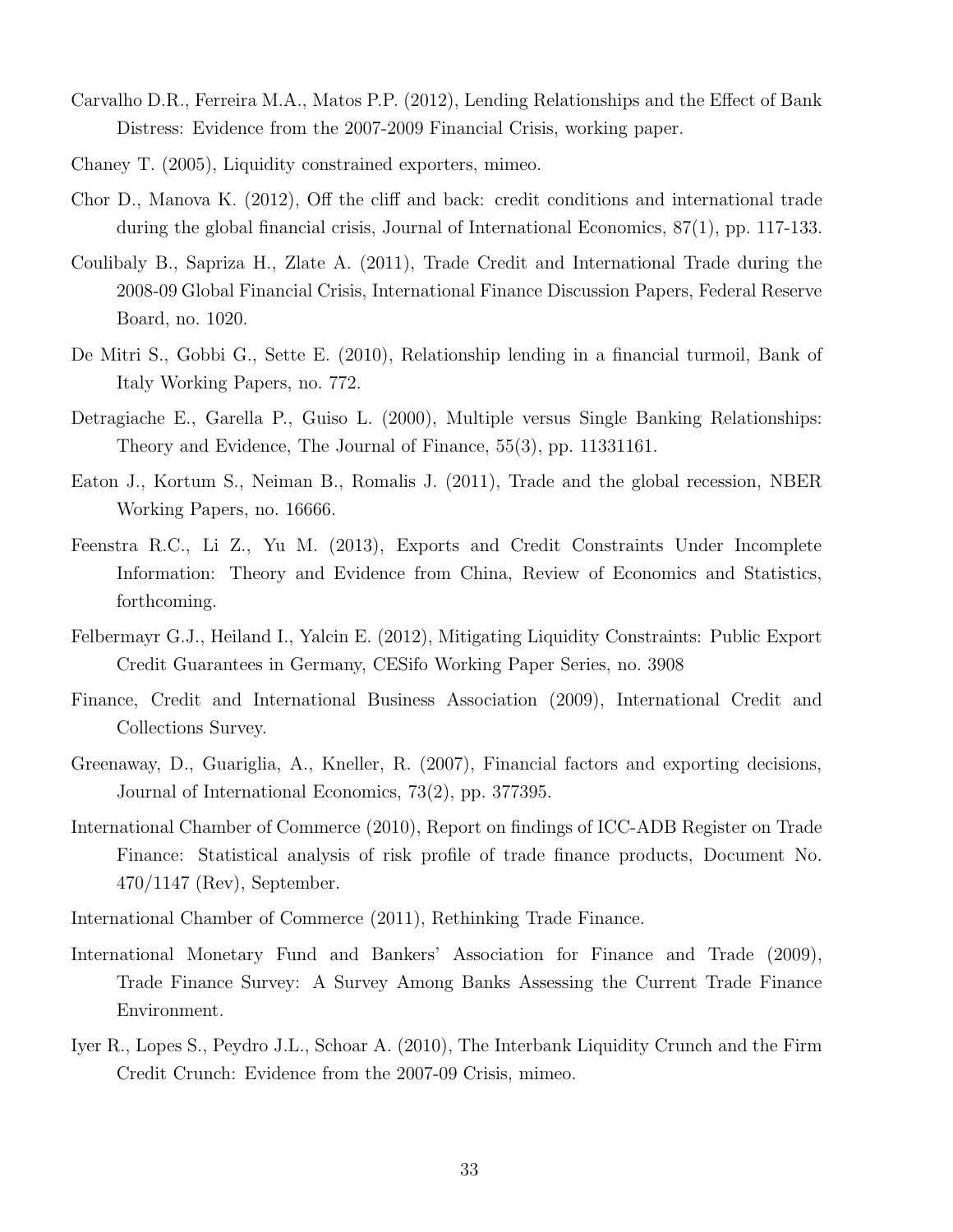- Jimenez G., Mian A., Peydro J.L., Salas S. (2010), Local Versus Aggregate Lending Channels: The Effects of Securitization on Corporate Credit Supply in Spain, National Bureau Working Papers, no. 16595.
- Kalemli-Ozcan S., Kamil H., Villegas-Sanchez C. (2010), What Hinders Investment in the Aftermath of Financial Crises: Insolvent Firms or Illiquid Banks?, National Bureau Working Papers, no. 16528.
- Kashyap A.K., Stein J.C. (2000), What Do a Million Observations on Banks Say about the Transmission of Monetary Policy?, American Economic Review, vol. 90(3), pp. 407-428.
- Khwaja A., Mian A. (2008), Tracing the impact of bank liquidity shocks: evidence from an emerging market, American Economic Review, 98(4), pp. 1413-1442.
- Levchenko A., Lewis L., Tesar L. (2011), The role of financial factors in the trade collapse: a skeptic's view, in Chauffour J.P., Malouche M. (eds.), Trade finance and trade during financial crises, Washington DC, The World Bank, pp. 133-147.
- Manova K. (2013), Credit constraints, heterogeneous firms and international trade, Review of Economic Studies, 80(2), pp. 711-744.
- Minetti R., Zhu S.C. (2011), Credit constraints and firm export: Microeconomic evidence from Italy, Journal of International Economics, 83(2), pp. 109-125.
- Muuls M. (2008), Exporters and credit constraints. A firm-level approach, National Bank of Belgium Working Papers, no. 139.
- Olsen M. (2010), Banks in international trade: incomplete international contract enforcement and reputation, working paper.
- Paravisini D., Rappoport V., Schnabl P., Wolfenzon D. (2011), Dissecting the effect of credit supply on trade: evidence from matched credit-export data, National Bureau of Economic Research Working Papers, no. 16975.
- Peek J., Rosengren E. (2000), Collateral Damage: Effects of the Japanese Bank Crisis on Real Activity in the United States, American Economic Review, 90(1), pp. 30-45.
- Petersen M., Rajan R. (1994), The Benefits of Lending Relationships: Evidence from Small Business Data, Journal of Finance, 49(1), pp. 3-37.
- SACE (2012), Annual Report, Rome.
- Schmidt-Eisenlohr T. (2013), Towards a theory of trade finance, Journal of International Economics, 91(1), pp. 96-112.
- Secchi A., Tamagni F., Tomasi C. (2011), Exporting under financial constraints: margins, switching dynamics and prices, LEM Papers Series, no. 24.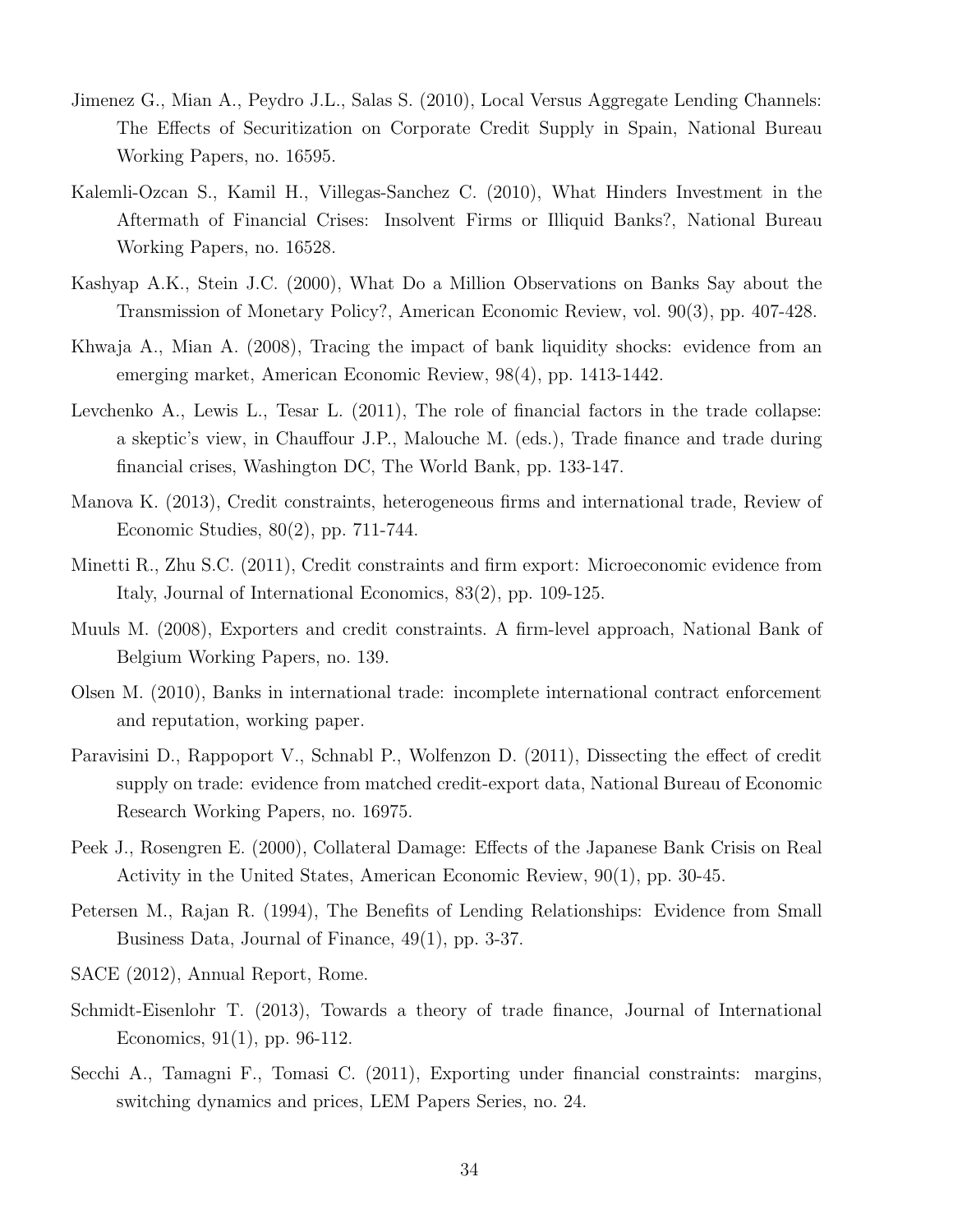- U.S. Department of Commerce (2008), Trade finance guide: a quick reference for U.S. exporters, International Trade Administration.
- Zia B.H. (2008), Export incentives, financial constraints, and the (mis)allocation of credit: micro-level evidence from subsidized export loans, Journal of Financial Economics, 87, 498-527.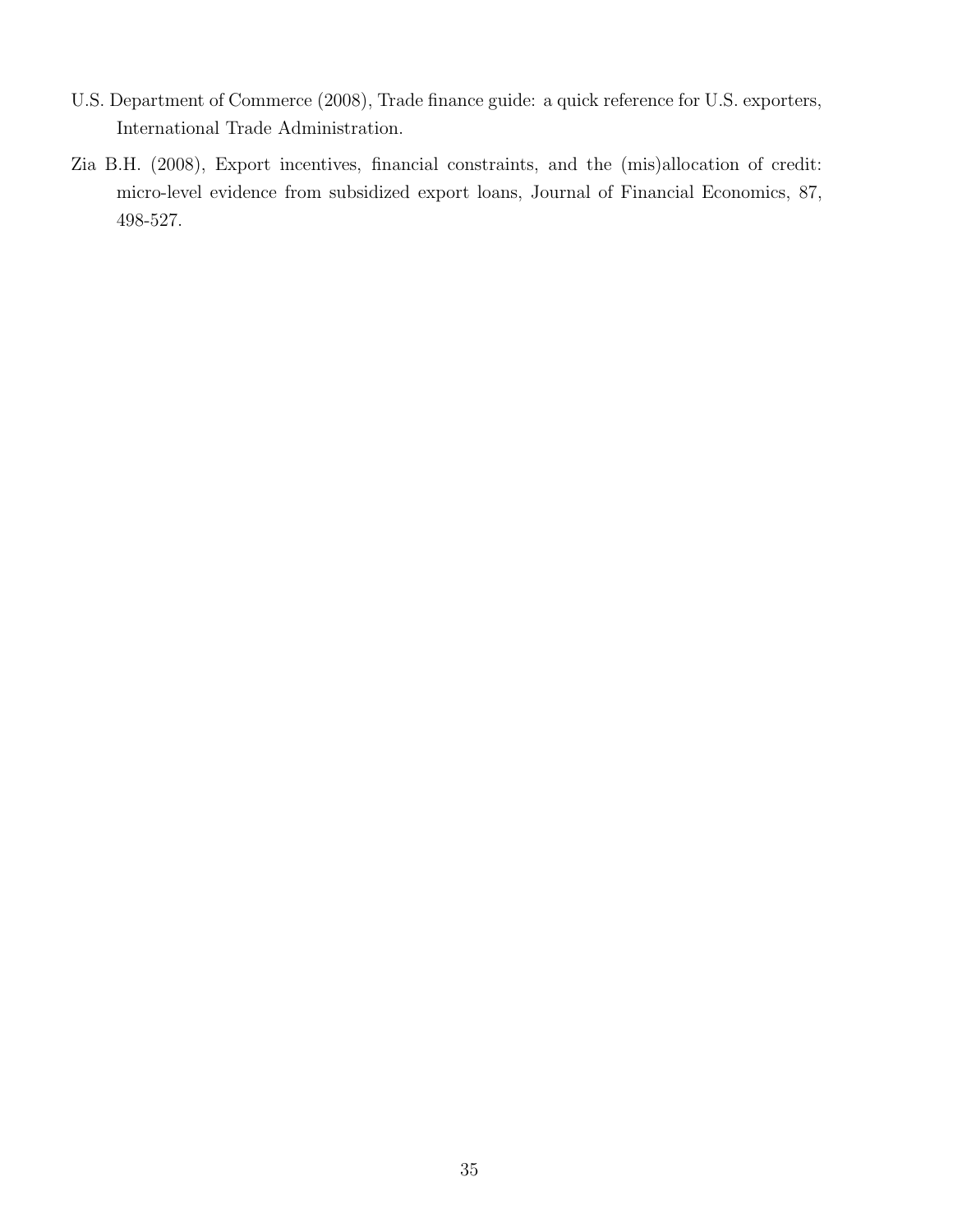| Variable                                 | Mean            | Median               | Sd    | Obs.   |  |  |  |  |  |  |
|------------------------------------------|-----------------|----------------------|-------|--------|--|--|--|--|--|--|
|                                          | Firm-level data |                      |       |        |  |  |  |  |  |  |
| $Employment_{it}$                        | 199.0           | 82.0                 | 629.0 | 19830  |  |  |  |  |  |  |
| $Sales_{it}$                             | 71.8            | 21.4                 | 376.7 | 19899  |  |  |  |  |  |  |
| $Exports_{it}$                           | 32.9            | 8.6                  | 187.7 | 19899  |  |  |  |  |  |  |
| Dom sales <sub>it</sub>                  | 38.9            | 10.6                 | 215.7 | 19899  |  |  |  |  |  |  |
| $\text{Loans}_{it}$                      | 13.6            | 4.5                  | 44.5  | 19899  |  |  |  |  |  |  |
| Ord LT $\text{loans}_{it}$               | 8.3             | 1.9                  | 35.5  | 19899  |  |  |  |  |  |  |
| Ord ST loans <sub>it</sub>               | 3.1             | 1.1                  | 9.5   | 19899  |  |  |  |  |  |  |
| Export loans <sub>it</sub>               | 1.6             | 0.1                  | 5.3   | 19899  |  |  |  |  |  |  |
| Import $\text{loans}_{it}$               | 0.7             | 0.0                  | 5.6   | 19899  |  |  |  |  |  |  |
| $\Delta \ln(Sales)_{it}$                 | $-0.009$        | 0.013                | 0.242 | 19899  |  |  |  |  |  |  |
| $\Delta \ln(\text{Exports})_{it}$        | 0.003           | 0.020                | 0.388 | 18639  |  |  |  |  |  |  |
| $\Delta \ln(Dom\; \text{sales})_{it}$    | $-0.019$        | 0.000                | 0.315 | 19867  |  |  |  |  |  |  |
| $\Delta \ln(\text{Loans})_{it}$          | 0.030           | 0.029                | 0.474 | 18622  |  |  |  |  |  |  |
| $Expasure_{it}$                          | 0.160           | 0.147                | 0.108 | 19239  |  |  |  |  |  |  |
|                                          |                 | Bank-firm-level data |       |        |  |  |  |  |  |  |
| $\text{Loans}_{ibt}$                     | 2.5             | 0.8                  | 10.0  | 105432 |  |  |  |  |  |  |
| Ord LT $\text{loans}_{ibt}$              | 1.5             | 0.2                  | 9.1   | 105432 |  |  |  |  |  |  |
| Ord ST $\text{loans}_{ibt}$              | 0.6             | 0.2                  | 2.1   | 105432 |  |  |  |  |  |  |
| Export loans <sub>ibt</sub>              | 0.3             | 0.0                  | 1.2   | 105432 |  |  |  |  |  |  |
| Import $\text{loans}_{ibt}$              | 0.1             | 0.0                  | 0.9   | 105432 |  |  |  |  |  |  |
| $\Delta \ln(\text{Loans})_{ibt}$         | 0.016           | $-0.011$             | 0.439 | 90807  |  |  |  |  |  |  |
| $\Delta$ ln(Ord LT loans) <sub>ibt</sub> | $-0.058$        | $-0.110$             | 0.527 | 53851  |  |  |  |  |  |  |
| $\Delta$ ln(Ord ST loans) <sub>ibt</sub> | 0.015           | 0.019                | 0.682 | 71576  |  |  |  |  |  |  |
| $\Delta \ln(\text{Export loans})_{ibt}$  | 0.035           | 0.030                | 0.622 | 30447  |  |  |  |  |  |  |
| $\Delta \ln(\text{Import loans})_{ibt}$  | 0.048           | 0.035                | 0.555 | 14010  |  |  |  |  |  |  |
| $Expasure_{ibt}$                         | 0.152           | 0.107                | 0.157 | 105432 |  |  |  |  |  |  |

<span id="page-37-0"></span>Table 1: **Summary statistics**

Source: authors' elaborations on Bank of Italy, CADS and SISF data. Notes: The table reports summary statistics on selected variables at the firm-level (upper panel) and at the bank-firm-level (lower panel). All monetary variables are in EUR millions. Employment is in number of workers.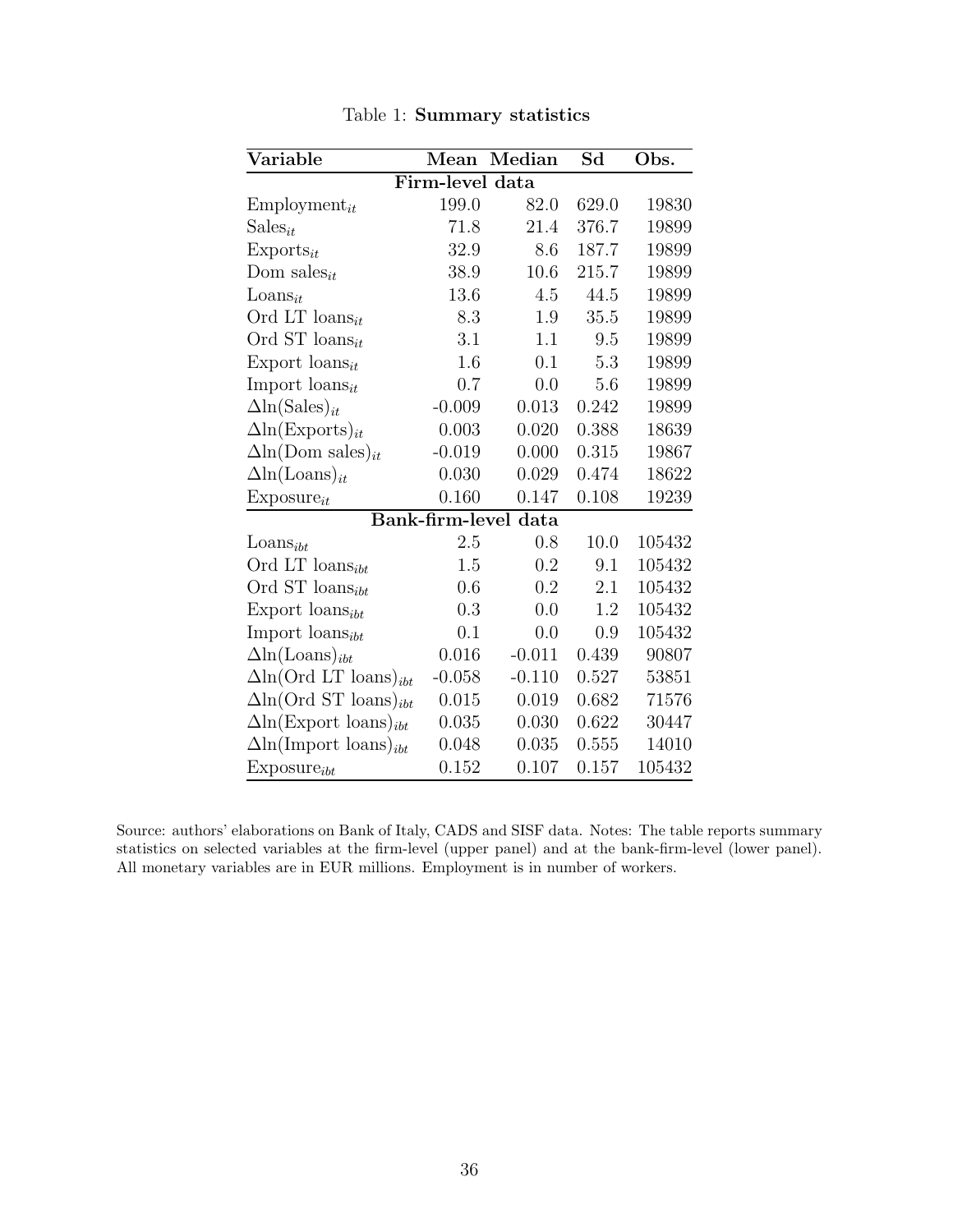|                                              | Type of loan or guarantee |                      |                          |        |        |  |  |
|----------------------------------------------|---------------------------|----------------------|--------------------------|--------|--------|--|--|
|                                              | All                       |                      | Ordinary Ordinary        | Export | Import |  |  |
|                                              |                           | short-term long-term |                          |        |        |  |  |
|                                              | Loans                     |                      |                          |        |        |  |  |
| No. banks with loans $> 0$                   | 383                       | 353                  | 339                      | 231    | 180    |  |  |
| $\%$ share of top ten banks                  | 65.9                      | 62.7                 | 68.4                     | 77.8   | 73.6   |  |  |
| $%$ loans on total loans                     | 100.0                     | 22.8                 | 60.8                     | 11.6   | 4.9    |  |  |
| No. banks with loans $> 0$ per firm (median) | 5.0                       | 4.0                  | 3.0                      | 3.0    | 3.0    |  |  |
| $\%$ loans from main bank (median)           | 45.0                      | 49.1                 | 61.3                     | 60.0   | 58.2   |  |  |
|                                              | <b>Guarantees</b>         |                      |                          |        |        |  |  |
| No. banks with guarantees $> 0$              | 237                       | 233                  |                          | 16     | 66     |  |  |
| $\%$ share of top ten banks                  | 77.8                      | 73.5                 | 99.9                     | 96.5   |        |  |  |
| % guarantees on total guarantees             | 100.0                     | 70.8                 | $\overline{\phantom{a}}$ | 8.5    | 20.7   |  |  |
| No. banks with loans $> 0$ per firm (median) | 1.0                       | 1.0                  |                          | 1.0    | 1.0    |  |  |
| $\%$ guarantees from main bank (median)      | 100.0                     | 100.0                |                          | 100.0  | 100.0  |  |  |

#### <span id="page-38-0"></span>Table 2: **Summary statistics on trade finance**

Source: authors' elaborations on Bank of Italy data. Notes: The upper panel reports the following statistics: the number of banks with loans greater than zero for each type; the market share of top ten banks (i.e. their share on total loans in the sample); the share of each loan type on total loans in the sample; the median number of banks from which firms borrow each loan type; the median share of loans borrowed from the main bank. The lower panel reports similar statistics for guarantees.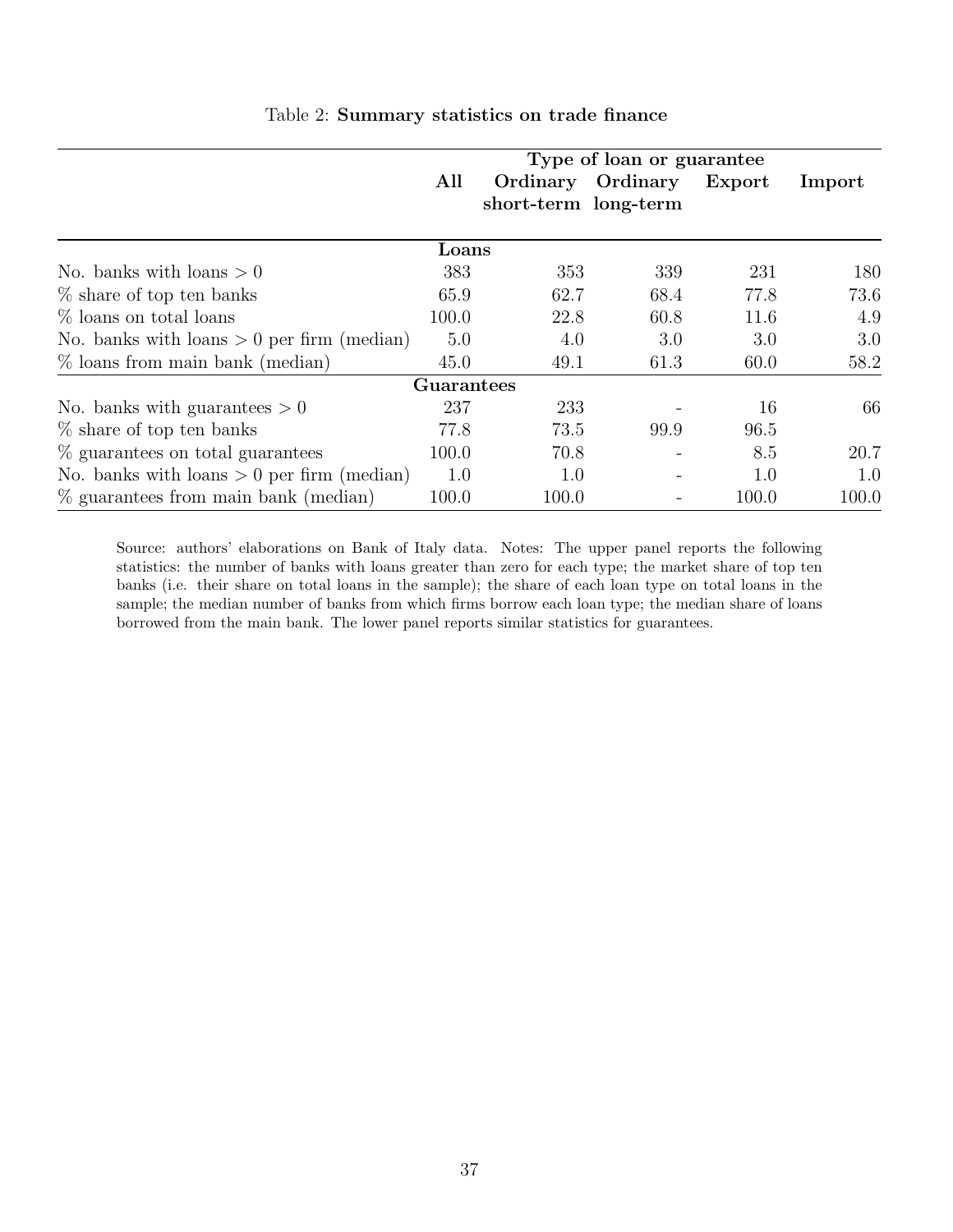|             |            | $\%$ firms with $\%$ firms with | $%$ export | $%$ import |  |  |  |  |
|-------------|------------|---------------------------------|------------|------------|--|--|--|--|
|             | export     | import                          | loans or   | loans or   |  |  |  |  |
|             | loans or   | loans or                        | guarantees | guarantees |  |  |  |  |
|             | guarantees | guarantees                      | on exports | on sales   |  |  |  |  |
|             | Loans      |                                 |            |            |  |  |  |  |
| All firms   | 56.2       | 24.6                            | 8.2        | 1.2        |  |  |  |  |
| Small firms | 59.2       | 24.0                            | 9.5        | 1.2        |  |  |  |  |
| Large firms | 53.5       | 25.1                            | 7.1        | 1.2        |  |  |  |  |
|             |            | Guarantees                      |            |            |  |  |  |  |
| All firms   | 10.3       | 26.8                            | 0.5        | 0.5        |  |  |  |  |
| Small firms | 5.8        | 18.1                            | 0.4        | 0.4        |  |  |  |  |
| Large firms | 14.3       | 34.6                            | 0.6        | 0.7        |  |  |  |  |

<span id="page-39-0"></span>

Source: authors' elaborations on Bank of Italy, CADS and SISF data. Notes: The table reports selected the percentage share of firms with export loans or guarantees, the percentage share of firms with import loans or guarantees, the percentage share of export loans or guarantees on exports and the percentage share of import loans or guarantees on sales. Small firms are firms with sales below the median value. Statistics are based on 19746 observations.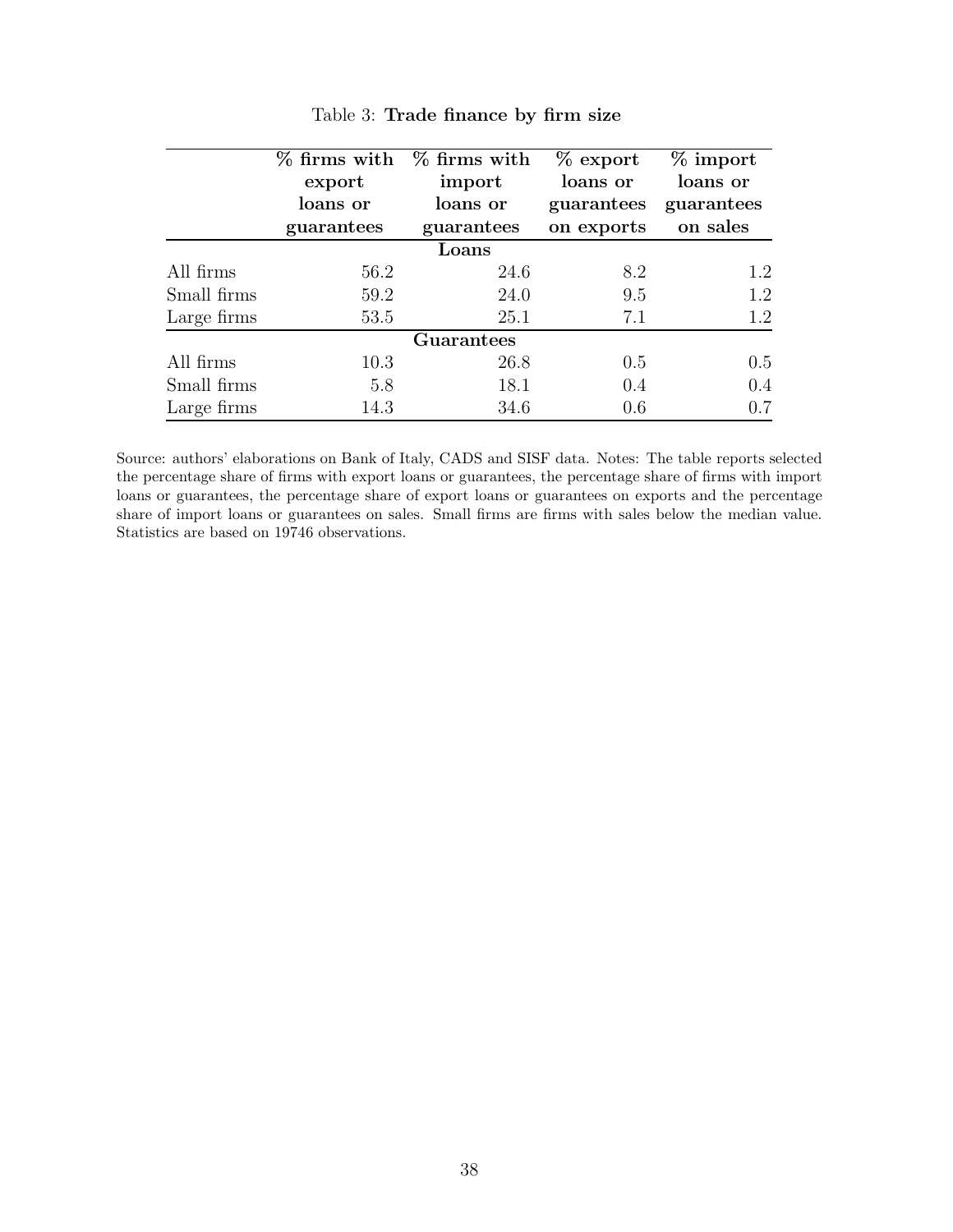|                         | <b>Total</b><br>loans<br>(1) | LT loans<br>$\left( 2\right)$ | <b>Ordinary Ordinary</b><br><b>ST</b> loans<br>$\left( 3\right)$ | Export<br>loans<br>$\left(4\right)$ | Import<br>loans<br>(5) |
|-------------------------|------------------------------|-------------------------------|------------------------------------------------------------------|-------------------------------------|------------------------|
|                         |                              |                               |                                                                  |                                     |                        |
| $exposure_{bt-1}$       | $-0.252***$                  | $-0.230***$                   | $-0.350***$                                                      | $-0.131$                            | $-0.141$               |
|                         | (0.054)                      | (0.064)                       | (0.096)                                                          | (0.096)                             | (0.117)                |
| $\text{asserts}_{bt-1}$ | $-0.006**$                   | $-0.022***$                   | $0.008*$                                                         | $-0.005$                            | $-0.006$               |
|                         | (0.003)                      | (0.003)                       | (0.004)                                                          | (0.006)                             | (0.006)                |
| foreign $_{bt}$         | $0.099***$                   | $0.110***$                    | $0.107***$                                                       | $0.047*$                            | $-0.018$               |
|                         | (0.016)                      | (0.024)                       | (0.027)                                                          | (0.025)                             | (0.033)                |
| abroad <sub>bt</sub>    | $0.034***$                   | $0.046***$                    | 0.011                                                            | 0.017                               | 0.018                  |
|                         | (0.013)                      | (0.016)                       | (0.016)                                                          | (0.021)                             | (0.024)                |
| $\text{mainbank}_{ibt}$ | $0.132***$                   | $0.180***$                    | $0.072***$                                                       | $0.062***$                          | $0.038*$               |
|                         | (0.010)                      | (0.009)                       | (0.016)                                                          | (0.014)                             | (0.020)                |
|                         |                              |                               |                                                                  |                                     |                        |
| Firm-year FE            | yes                          | yes                           | yes                                                              | yes                                 | yes                    |
| Observations            | 41961                        | 25488                         | 32806                                                            | 14332                               | 6339                   |
| No. firms               | 4800                         | 4415                          | 4430                                                             | 2854                                | 1123                   |
| Clusters                | 414                          | 371                           | 375                                                              | 234                                 | 187                    |
| $\,R^2$                 | 0.285                        | 0.357                         | 0.342                                                            | 0.432                               | 0.432                  |

<span id="page-40-0"></span>Table 4: **Credit supply shocks by loan type: baseline estimates Dependent variable:**  $\Delta$ **ln**(**loan type**)<sub>ibt</sub>

Source: authors' elaborations on Bank of Italy, CADS and SISF data. Notes: Columns (1)-(5) report within-firm estimates of equation [5](#page-19-1) on the sample of firms with multiple banks. The dependent variable is the change in the log of loans from bank *b* to firm *i* in year *t* (total loans in column (1) and each of the four loan types in the following columns). The explanatory variables are: *exposurebt*−<sup>1</sup> (bank *b*'s share of deposits held by non-residents on total deposits); *assetsbt*−<sup>1</sup> (log of total assets); *foreignbt* (dummy for branches and subsidiaries of foreign banks); *abroadbt* (dummy for the ownership of branches and subsidiaries abroad); *mainbank<sub>ibt</sub>* (dummy equal to one if bank *b* is the main bank for firm *i*). All regressions include firm-year fixed effects. The coefficient on the constant is not reported. Standard errors are clustered at the bank level. The estimation period goes from 2009 to 2010. \*\*\* Significant at the 1 percent level. \*\* Significant at the 5 percent level. \* Significant at the 10 percent level.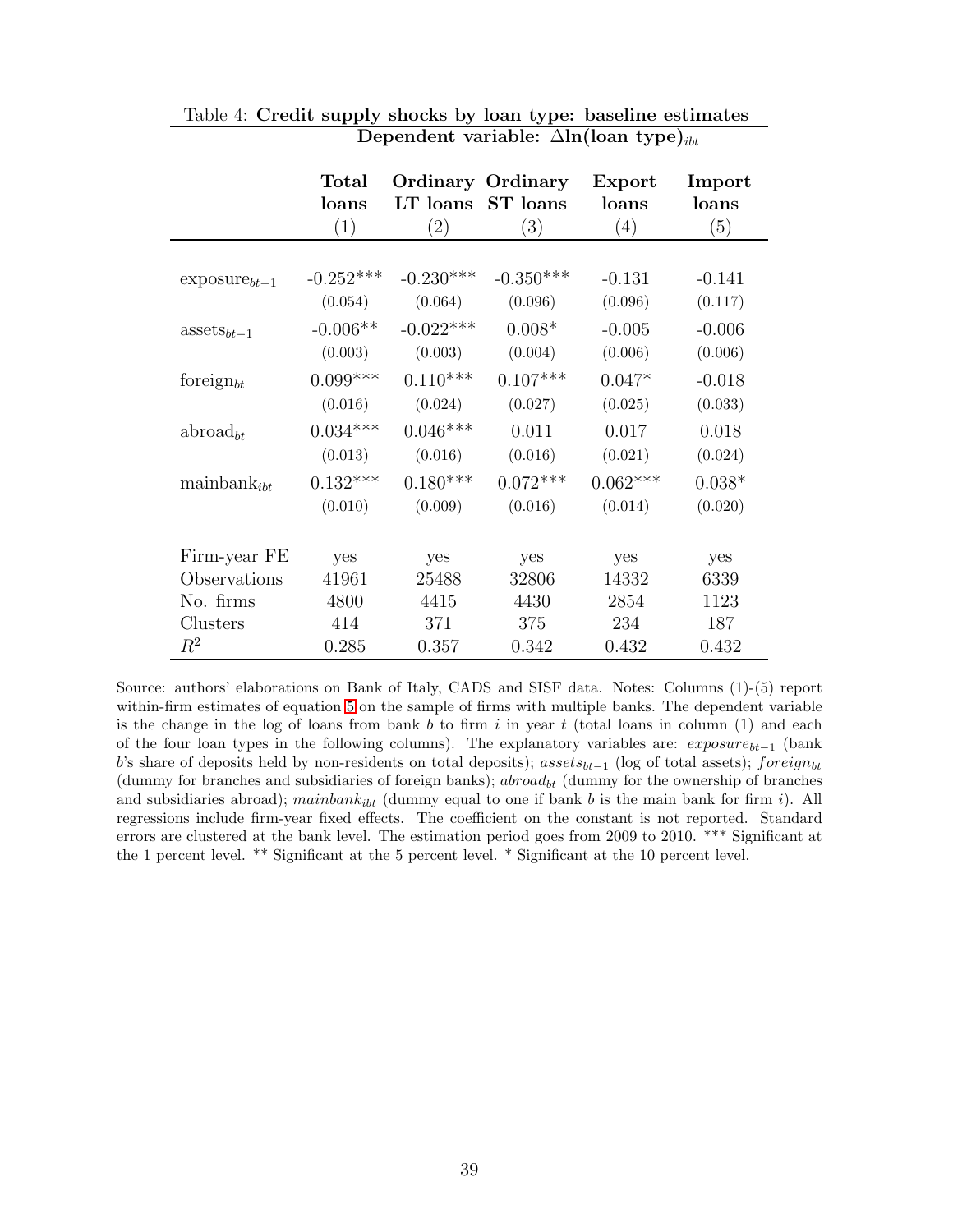|                   | <b>Total</b><br>loans<br>(1) | LT loans<br>(2)       | <b>Ordinary Ordinary</b><br>ST loans<br>(3) | Export<br>loans<br>(4) | Import<br>loans<br>(5) |
|-------------------|------------------------------|-----------------------|---------------------------------------------|------------------------|------------------------|
|                   |                              | Crisis year: 2009     |                                             |                        |                        |
| $exposure_{bt-1}$ | $-0.248***$                  | $-0.229***$           | $-0.425***$                                 | $-0.059$               | $-0.249$               |
|                   | (0.056)                      | (0.073)               | (0.115)                                     | (0.122)                | (0.152)                |
| Observations      | 20696                        | 12408                 | 16389                                       | 7212                   | 3135                   |
| No. firms         | 3848                         | 3493                  | 3530                                        | 2256                   | 861                    |
| Clusters          | 369                          | 318                   | 336                                         | 216                    | 162                    |
| $R^2$             | 0.284                        | 0.363                 | 0.351                                       | 0.428                  | 0.435                  |
|                   |                              | Crisis year: 2010     |                                             |                        |                        |
| $exposure_{bt-1}$ | $-0.239***$                  | $-0.203***$           | $-0.248**$                                  | $-0.193$               | 0.030                  |
|                   |                              |                       |                                             |                        |                        |
| Observations      | 21265                        | 13080                 | 16417                                       | 7120                   | 3204                   |
| No. firms         | 4000                         | 3644                  | 3591                                        | 2259                   | 877                    |
| Clusters          | 372                          | 339                   | 336                                         | 214                    | 174                    |
| $R^2$             | 0.285                        | 0.352                 | 0.330                                       | 0.435                  | 0.415                  |
|                   |                              | Pre-crisis year: 2007 |                                             |                        |                        |
| $exposure_{bt-1}$ | $-0.057$                     | $-0.046$              | 0.101                                       | $0.259**$              | $0.244***$             |
|                   | (0.087)                      | (0.069)               | (0.071)                                     | (0.119)                | (0.092)                |
| Observations      | 24172                        | 13674                 | 19436                                       | 8088                   | 3877                   |
| No. firms         | 4500                         | 4066                  | 4156                                        | 2472                   | 1035                   |
| Clusters          | 394                          | 324                   | 370                                         | 219                    | 167                    |
| $R^2$             | 0.285                        | 0.348                 | 0.334                                       | 0.441                  | 0.450                  |
|                   |                              | Pre-crisis year: 2008 |                                             |                        |                        |
| $exposure_{bt-1}$ | $-0.015$                     | 0.133                 | 0.082                                       | $0.275*$               | 0.020                  |
|                   | (0.122)                      | (0.116)               | (0.178)                                     | (0.140)                | (0.128)                |
| Observations      | 23108                        | 13652                 | 18447                                       | 7875                   | 3742                   |
| No. firms         | 4273                         | 3843                  | 3934                                        | 2386                   | 983                    |
| Clusters          | 370                          | 308                   | 343                                         | 215                    | 158                    |
| $R^2$             | 0.268                        | 0.339                 | 0.322                                       | 0.414                  | 0.383                  |

#### <span id="page-41-0"></span>Table 5: **Credit supply shocks by loan type and year Dependent variable:**  $\Delta \ln(\text{lean type})_{itt}$

Source: authors' elaborations on Bank of Italy, CADS and SISF data. Notes: Columns (1)-(5) report within-firm estimates of equation [5](#page-19-1) on the sample of firms with multiple banks. The dependent variable is the change in the log of loans from bank *b* to firm *i* in year *t* (total loans in column (1) and each of the four loan types in the following columns). The explanatory variables are: *exposurebt*−<sup>1</sup> (bank *b*'s share of deposits held by non-residents on total deposits); *assetsbt*−<sup>1</sup> (log of total assets); *foreignbt* (dummy for branches and subsidiaries of foreign banks); *abroadbt* (dummy for the ownership of branches and subsidiaries abroad); *mainbankibt* (dummy equal to one if bank *b* is the main bank for firm *i*). All regressions include firm fixed effects. The coefficients on *assetsbt*−<sup>1</sup>, *foreignbt*, *abroadbt*, *mainbankibt* and on the constant are not reported. Standard errors are clustered at the bank level. The estimation period is shown in the heading of each panel. \*\*\* Significant at the 1 percent level. \*\* Significant at the 5 percent level. \* Significant at the 10 percent level.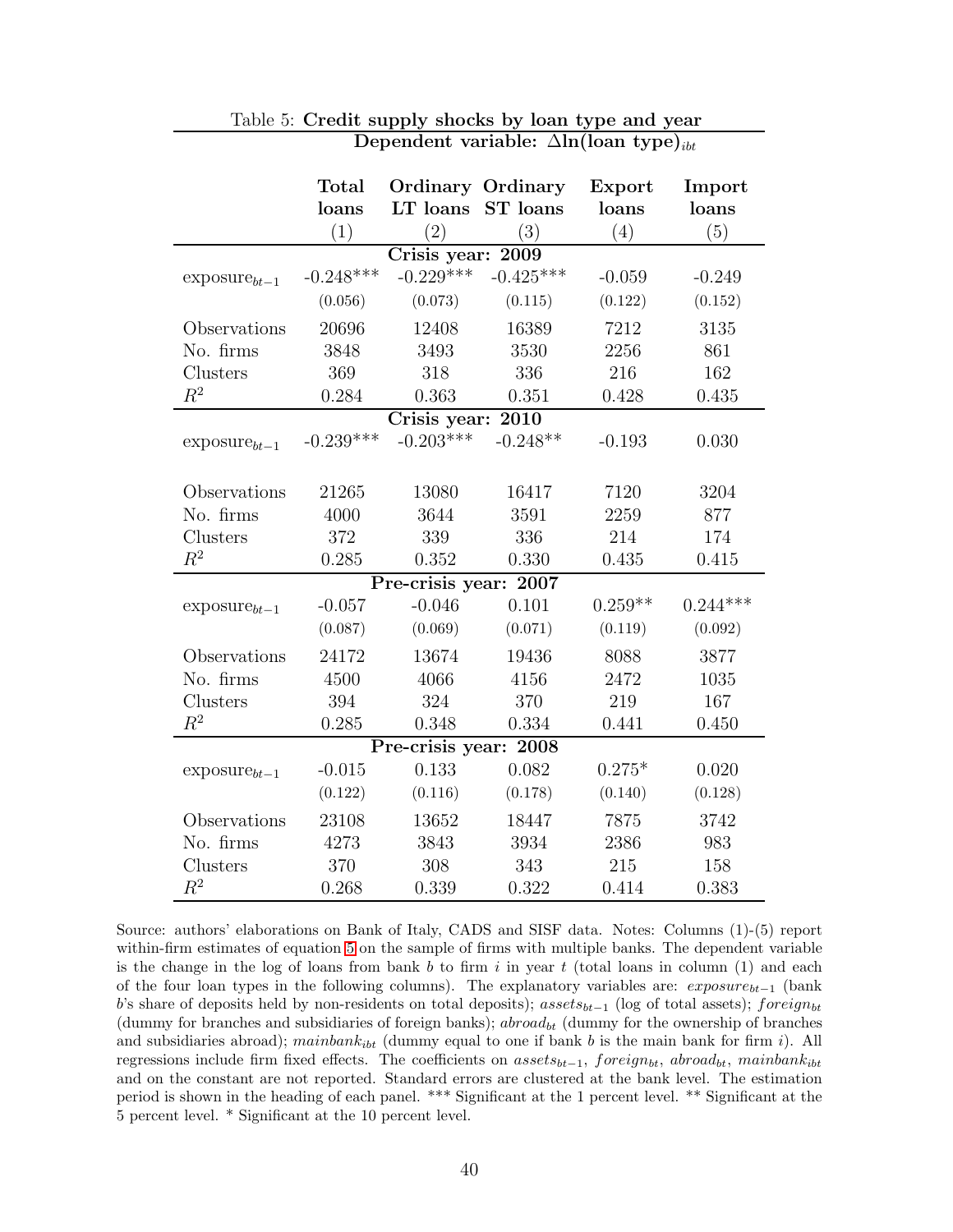<span id="page-42-0"></span>

|                        | <b>Total</b>      |                   | <b>Ordinary Ordinary</b> | Export              | Import   |
|------------------------|-------------------|-------------------|--------------------------|---------------------|----------|
|                        | loans             | LT loans          | ST loans                 | loans               | loans    |
|                        | $\left( 1\right)$ | $\left( 2\right)$ | (3)                      | (4)                 | (5)      |
| $exposure_{bt-1}$      | $-0.342***$       | $-0.320***$       | $-0.374***$              | $-0.15\overline{1}$ | 0.000    |
|                        | (0.071)           | (0.085)           | (0.113)                  | (0.150)             | (0.149)  |
| capres <sub>bt-1</sub> | $-0.292$          | $-0.872**$        | 0.046                    | 0.062               | 0.392    |
|                        | (0.281)           | (0.409)           | (0.352)                  | (0.594)             | (0.528)  |
| Observations           | 39015             | 23038             | 31809                    | 14068               | 6195     |
| No. firms              | 4767              | 4319              | 4410                     | 2847                | 1120     |
| Clusters               | 344               | 304               | 328                      | 213                 | 169      |
| $R^2$                  | 0.302             | 0.379             | 0.348                    | 0.438               | 0.439    |
| $exposure_{bt-1}$      | $-0.335***$       | $-0.293***$       | $-0.390***$              | $-0.160$            | $-0.031$ |
|                        | (0.069)           | (0.100)           | (0.109)                  | (0.129)             | (0.156)  |
| $\text{tier1}_{bt-1}$  | $-0.003$          | $-0.002$          | 0.000                    | $-0.009**$          | $-0.001$ |
|                        | (0.003)           | (0.003)           | (0.003)                  | (0.003)             | (0.004)  |
| Observations           | 38665             | 22764             | 31549                    | 13963               | 6089     |
| No. firms              | 4761              | 4309              | 4403                     | 2844                | 1111     |
| Clusters               | 344               | 304               | 329                      | 214                 | 171      |
| $R^2$                  | 0.302             | 0.380             | 0.351                    | 0.442               | 0.442    |
| $exposure_{bt-1}$      | $-0.336***$       | $-0.292***$       | $-0.393***$              | $-0.199$            | $-0.040$ |
|                        | (0.063)           | (0.097)           | (0.108)                  | (0.130)             | (0.152)  |
| tier $12_{bt-1}$       | $-0.006*$         | $-0.003$          | $-0.002$                 | $-0.012**$          | $-0.003$ |
|                        | (0.003)           | (0.003)           | (0.004)                  | (0.006)             | (0.004)  |
| Observations           | 38665             | 22764             | 31549                    | 13963               | 6089     |
| No. firms              | 4761              | 4309              | 4403                     | 2844                | 1111     |
| Clusters               | 344               | 304               | 329                      | 214                 | 171      |
| $\mathbb{R}^2$         | 0.303             | 0.380             | 0.351                    | 0.442               | 0.442    |
| $exposure_{bt-1}$      | $-0.316***$       | $-0.284***$       | $-0.368***$              | $-0.212$            | $-0.000$ |
|                        | (0.079)           | (0.105)           | (0.121)                  | (0.145)             | (0.153)  |
| $ibknet_{bt-1}$        | 0.000             | 0.000             | 0.000                    | $-0.002*$           | 0.001    |
|                        | (0.001)           | (0.000)           | (0.001)                  | (0.001)             | (0.001)  |
| Observations           | 38943             | 23006             | 31745                    | 14064               | 6192     |
| No. firms              | 4766              | 4318              | 4408                     | 2846                | 1120     |
| Clusters               | 322               | 294               | 306                      | 211                 | 166      |
| $\mathbb{R}^2$         | 0.302             | 0.378             | 0.348                    | 0.438               | 0.439    |

Table 6: **Credit supply shocks by loan type: additional bank-level controls Dependent variable:**  $\Delta$ ln(loan type)<sub>ibt</sub>

Source: authors' elaborations on Bank of Italy, CADS and SISF data. Notes: Columns (1)-(5) reportwithin-firm estimates of equation [5](#page-19-1) on the sample of firms with multiple banks. The dependent variable is the change in the log of loans from bank  $b$  to firm i in year t (total loans in column (1) and each of the four loan types in the following columns). The explanatory variables are: exposure*bt*−<sup>1</sup> (bank b's share of deposits held by non-residents on total deposits); assets*bt*−<sup>1</sup> (log of total assets); foreign<sub>bt</sub> (dummy for branches and subsidiaries of foreign banks); abroad<sub>bt</sub> (dummy for the ownership of branches and subsidiaries abroad); mainbank*ibt* (dummy equal to one if bank b is the main bank for firm i). The following controls are included in separate regressions: capres*bt*−<sup>1</sup> (capital and reserves divided by total assets); tier1*bt*−<sup>1</sup> (tier1 ratio); (tier1 + tier2)*bt*−<sup>1</sup> (sum of tier1 and tier2 ratio); ibknet*bt*−<sup>1</sup> (share of net interbank position on total assets). All regressions include firm-year fixed effects. The coefficients on assets*bt*−1, f oreign*bt*, abroad*bt*, mainbank*ibt* and the constant are not reported. Standard errors are clustered at the bank level. The estimation period goes from 2009 to 2010. \*\*\* Significant at the 1 percent level. \*\* Significant at the 5 percent level. \* Significant at the 10 percent level.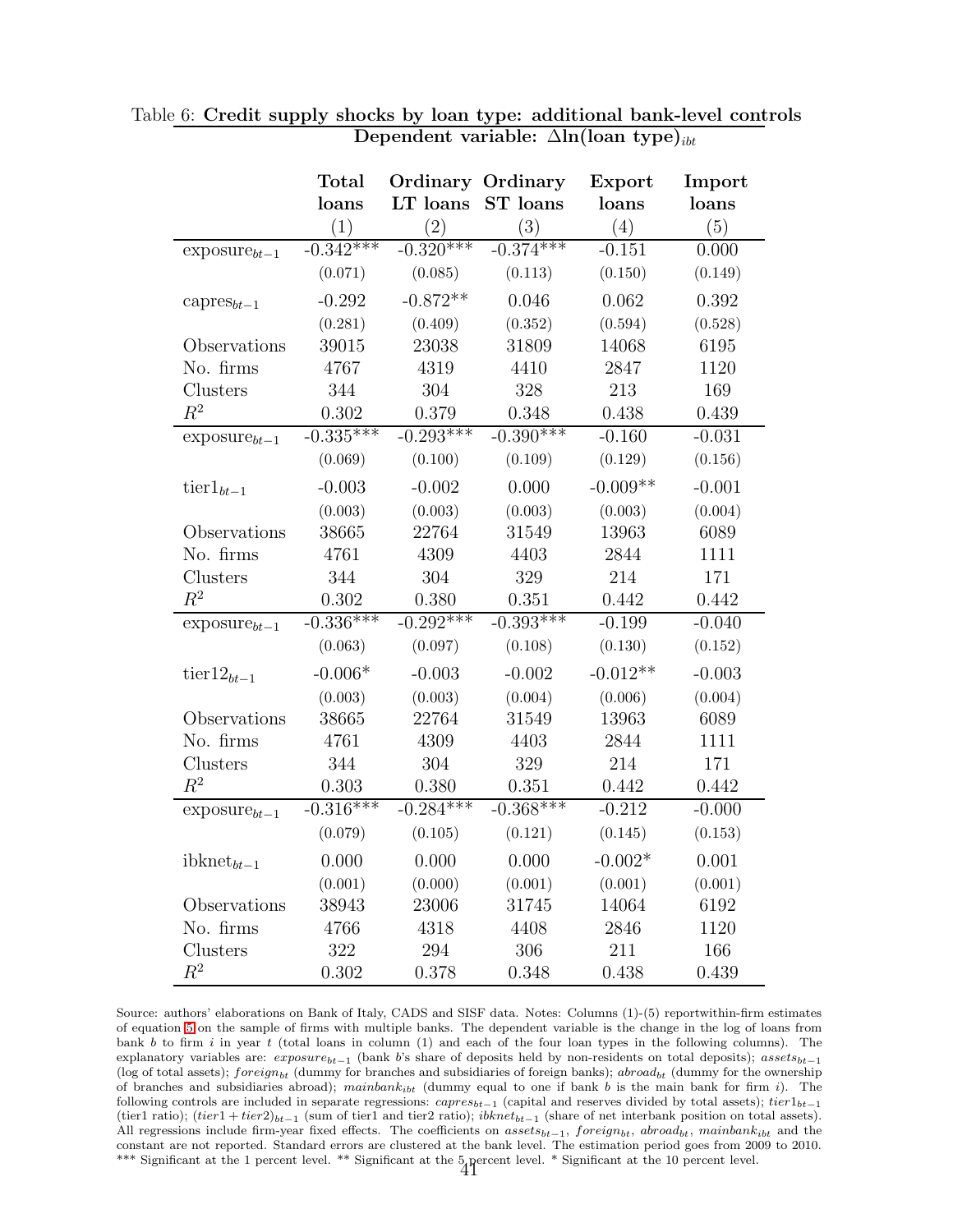<span id="page-43-0"></span>

|                         | <b>Total</b> |                   | <b>Ordinary Ordinary</b> | Export     | Import      |
|-------------------------|--------------|-------------------|--------------------------|------------|-------------|
|                         | loans        | LT loans          | ST loans                 | loans      | loans       |
|                         | $+$ guar.    |                   | $+$ guar.                | $+$ guar.  | $+$ guar.   |
|                         | (1)          | $\left( 2\right)$ | (3)                      | (4)        | (5)         |
|                         |              |                   |                          |            |             |
| $exposure_{bt-1}$       | $-0.250***$  | $-0.230***$       | $-0.260***$              | $-0.130$   | $-0.270***$ |
|                         | (0.051)      | (0.064)           | (0.095)                  | (0.087)    | (0.093)     |
| $\text{asserts}_{bt-1}$ | $-0.005*$    | $-0.022***$       | 0.003                    | $-0.005$   | 0.002       |
|                         | (0.002)      | (0.003)           | (0.004)                  | (0.006)    | (0.004)     |
| foreign $_{bt}$         | $0.097***$   | $0.110***$        | $0.080***$               | $0.050**$  | $-0.012$    |
|                         | (0.015)      | (0.024)           | (0.024)                  | (0.025)    | (0.030)     |
| abroad <sub>ht</sub>    | $0.030**$    | $0.046***$        | 0.015                    | 0.017      | $-0.004$    |
|                         | (0.012)      | (0.016)           | (0.016)                  | (0.022)    | (0.017)     |
| $\text{mainbank}_{ibt}$ | $0.113***$   | $0.180***$        | $0.054***$               | $0.063***$ | $0.033*$    |
|                         | (0.009)      | (0.009)           | (0.012)                  | (0.013)    | (0.017)     |
|                         |              |                   |                          |            |             |
| Firm-Year FE            | yes          | yes               | yes                      | yes        | yes         |
| Observations            | 43644        | 25488             | 35523                    | 14807      | 8349        |
| No. firms               | 4913         | 4415              | 4750                     | 3032       | 1914        |
| Clusters                | 421          | 371               | 390                      | 237        | 191         |
| $\,R^2$                 | 0.275        | 0.357             | 0.318                    | 0.434      | 0.499       |

|  |  |                                                          |  |  | Table 7: Credit supply shocks by loan type: sum of loans and guarantees |  |
|--|--|----------------------------------------------------------|--|--|-------------------------------------------------------------------------|--|
|  |  | Dependent variable: $\Delta \ln(\text{lean type})_{ibt}$ |  |  |                                                                         |  |

Source: authors' elaborations on Bank of Italy, CADS and SISF data. Notes: Columns (1)-(5) report OLS estimates of equation [5](#page-19-1) on the sample of firms with multiple banks. The dependent variable is the change in the log of the sum of loans and guarantees from bank *b* to firm *i* in year *t* (total loans and guarantees in column (1) and each of the four types of loans and guarantees in the following columns). Ordinary guarantees are not disaggregated between short and long term and have been considered shortterm. The explanatory variables are: *exposurebt*−<sup>1</sup> (bank *b*'s share of deposits held by non-residents on total deposits); *assetsbt*−<sup>1</sup> (log of total assets); *foreignbt* (dummy for branches and subsidiaries of foreign banks); *abroadbt* (dummy for the ownership of branches and subsidiaries abroad); *mainbankibt* (dummy equal to one if bank *b* is the main bank for firm *i*). All regressions include firm-year fixed effects. The coefficient on the constant is not reported. Standard errors are clustered at the bank level. The estimation period goes from 2009 to 2010. \*\*\* Significant at the 1 percent level. \*\* Significant at the 5 percent level. \* Significant at the 10 percent level.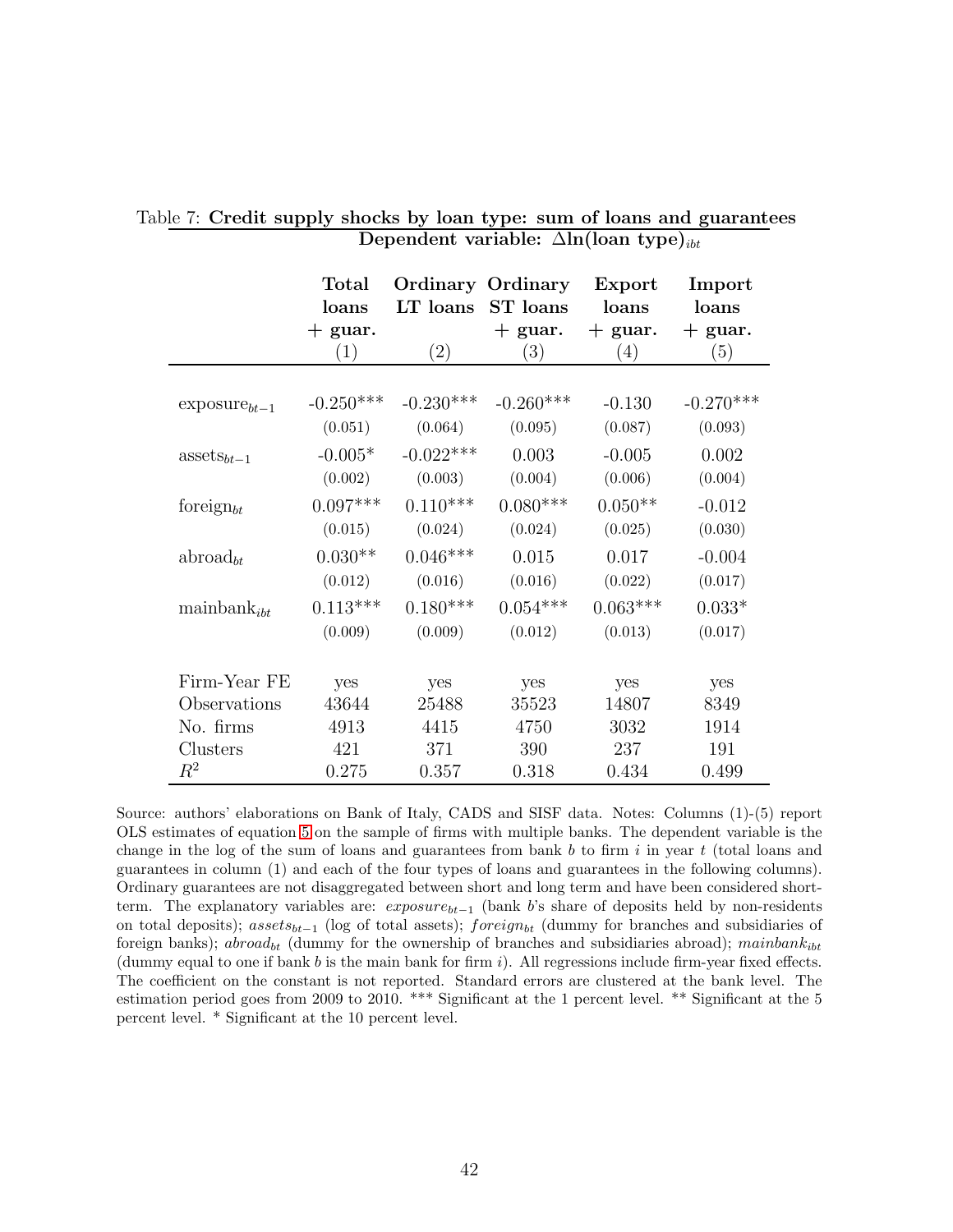|                         | <b>Total</b><br>loans<br>(1) | LT loans<br>(2) | <b>Ordinary Ordinary</b><br>ST loans<br>(3) | Export<br>loans<br>(4) | Import<br>loans<br>(5) |
|-------------------------|------------------------------|-----------------|---------------------------------------------|------------------------|------------------------|
|                         |                              |                 |                                             |                        |                        |
| $exposure_{bt-1}$       | $-0.264***$                  | $-0.232***$     | $-0.372***$                                 | $-0.170**$             | $-0.001$               |
|                         | (0.060)                      | (0.066)         | (0.119)                                     | (0.081)                | (0.132)                |
| $\text{asserts}_{bt-1}$ | $-0.006**$                   | $-0.020***$     | 0.007                                       | $-0.004$               | $-0.004$               |
|                         | (0.003)                      | (0.003)         | (0.004)                                     | (0.005)                | (0.005)                |
| foreign $_{bt}$         | $0.096***$                   | $0.102***$      | $0.098***$                                  | $0.054***$             | $-0.045$               |
|                         | (0.016)                      | (0.026)         | (0.031)                                     | (0.019)                | (0.028)                |
| abroad <sub>bt</sub>    | $0.030*$                     | $0.043**$       | 0.008                                       | 0.012                  | $-0.004$               |
|                         | (0.016)                      | (0.019)         | (0.017)                                     | (0.020)                | (0.021)                |
| $\text{mainbank}_{ibt}$ | $0.105***$                   | $0.152***$      | $0.060***$                                  | $0.058***$             | $0.068***$             |
|                         | (0.008)                      | (0.008)         | (0.010)                                     | (0.010)                | (0.024)                |
|                         |                              |                 |                                             |                        |                        |
| Year FE                 | yes                          | yes             | yes                                         | yes                    | yes                    |
| Observations            | 42697                        | 25970           | 33213                                       | 14411                  | 6356                   |
| No. firms               | 5245                         | 4707            | 4688                                        | 2901                   | 1135                   |
| Clusters                | 415                          | 373             | 375                                         | 234                    | 187                    |
| $\mathbb{R}^2$          | 0.017                        | 0.025           | 0.006                                       | 0.003                  | 0.016                  |

#### <span id="page-44-0"></span>Table 8: **Credit supply shocks by loan type: OLS estimates Dependent variable:**  $\Delta$ ln(loan type)<sub>ibt</sub>

Source: authors' elaborations on Bank of Italy, CADS and SISF data. Notes: Columns (1)-(5) report OLS estimates of equation [5](#page-19-1) on the sample of firms with multiple banks or single banks. The dependent variable is the change in the log of loans from bank *b* to firm *i* in year *t* (total loans in column (1) and each of the four loan types in the following columns). The explanatory variables are: *exposurebt*−<sup>1</sup> (bank *b*'s share of deposits held by non-residents on total deposits); *assetsbt*−<sup>1</sup> (log of total assets); *foreignbt* (dummy for branches and subsidiaries of foreign banks); *abroadbt* (dummy for the ownership of branches and subsidiaries abroad); *mainbank<sub>ibt</sub>* (dummy equal to one if bank *b* is the main bank for firm *i*). All regressions include year fixed effects. The coefficient on the constant is not reported. Standard errors are clustered at the bank level. The estimation period goes from 2009 to 2010. \*\*\* Significant at the 1 percent level. \*\* Significant at the 5 percent level. \* Significant at the 10 percent level.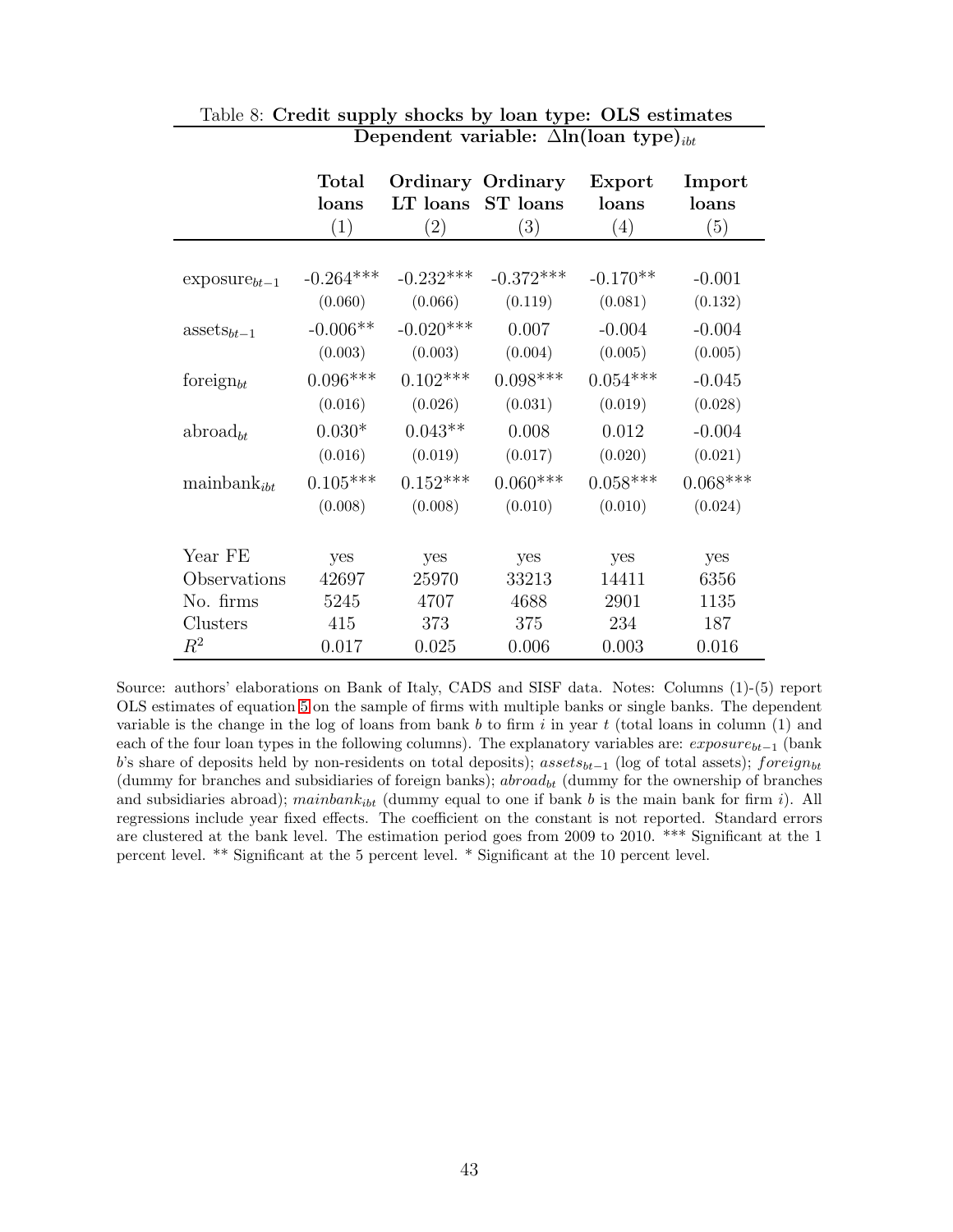|                         | <b>Total</b> |                   | <b>Ordinary Ordinary</b> | Export    | Import      |
|-------------------------|--------------|-------------------|--------------------------|-----------|-------------|
|                         | loans        | LT loans          | <b>ST</b> loans          | loans     | loans       |
|                         | (1)          | $\left( 2\right)$ | $\left(3\right)$         | (4)       | (5)         |
|                         |              |                   |                          |           |             |
| $exposure_{it-1}$       | $-0.172***$  | $-0.223***$       | $-0.065$                 | 0.061     | 0.403       |
|                         | (0.057)      | (0.070)           | (0.134)                  | (0.175)   | (0.329)     |
| $\text{asserts}_{it-1}$ | 0.005        | $-0.010**$        | $0.021***$               | $0.019**$ | 0.011       |
|                         | (0.004)      | (0.005)           | (0.007)                  | (0.008)   | (0.015)     |
| $leverage_{it-1}$       | $-0.043*$    | $0.102***$        | $-0.002$                 | $-0.073$  | $-0.340***$ |
|                         | (0.024)      | (0.031)           | (0.047)                  | (0.061)   | (0.112)     |
| $\text{roa}_{it-1}$     | 0.030        | $0.132*$          | $-0.227*$                | 0.091     | 0.263       |
|                         | (0.060)      | (0.075)           | (0.120)                  | (0.144)   | (0.234)     |
|                         |              |                   |                          |           |             |
| Industry-year FE        | 2d           | 2d                | 2d                       | 2d        | 2d          |
| Main bank FE            | yes          | yes               | yes                      | yes       | yes         |
| Observations            | 7485         | 6671              | 6715                     | 4167      | 1649        |
| Clusters                | 4698         | 4214              | 4249                     | 2704      | 1083        |
| $R^2$                   | 0.061        | 0.064             | 0.069                    | 0.074     | 0.133       |

#### <span id="page-45-0"></span>Table 9: **Credit supply shocks by loan type: firm-level estimates Dependent variable:** Δ**ln(loan type)**it

Source: authors' elaborations on Bank of Italy, CADS and SISF data. Notes: Columns (1)-(5) report OLS estimates of equation [6.](#page-24-0) The dependent variable is the change in the log of loans from the entire banking system to firm *i* in year *t* (total loans in column (1) and each of the four loan types in the following columns). The explanatory variables are: *exposureit*−<sup>1</sup> (weighted average of banks' share of deposits held by non-residents on total deposits, where the weights are equal to the banks' share on total loans to firm *i* at *t* − 1); *assetsit*−<sup>1</sup> (log of firm *i*'s total assets); *leverageit*−<sup>1</sup> (firm *i*'s ratio of total debt to assets); *roait*−<sup>1</sup> (firm *i*'s return on assets); ). All regressions include a set of sector2d\*year fixed effects and a set of bank dummies equal to one if bank *b* is the main bank for firm *i*. The coefficient on the constant is not reported. Standard errors are clustered at the firm level. The estimation period goes from 2009 to 2010. \*\*\* Significant at the 1 percent level. \*\* Significant at the 5 percent level. \* Significant at the 10 percent level.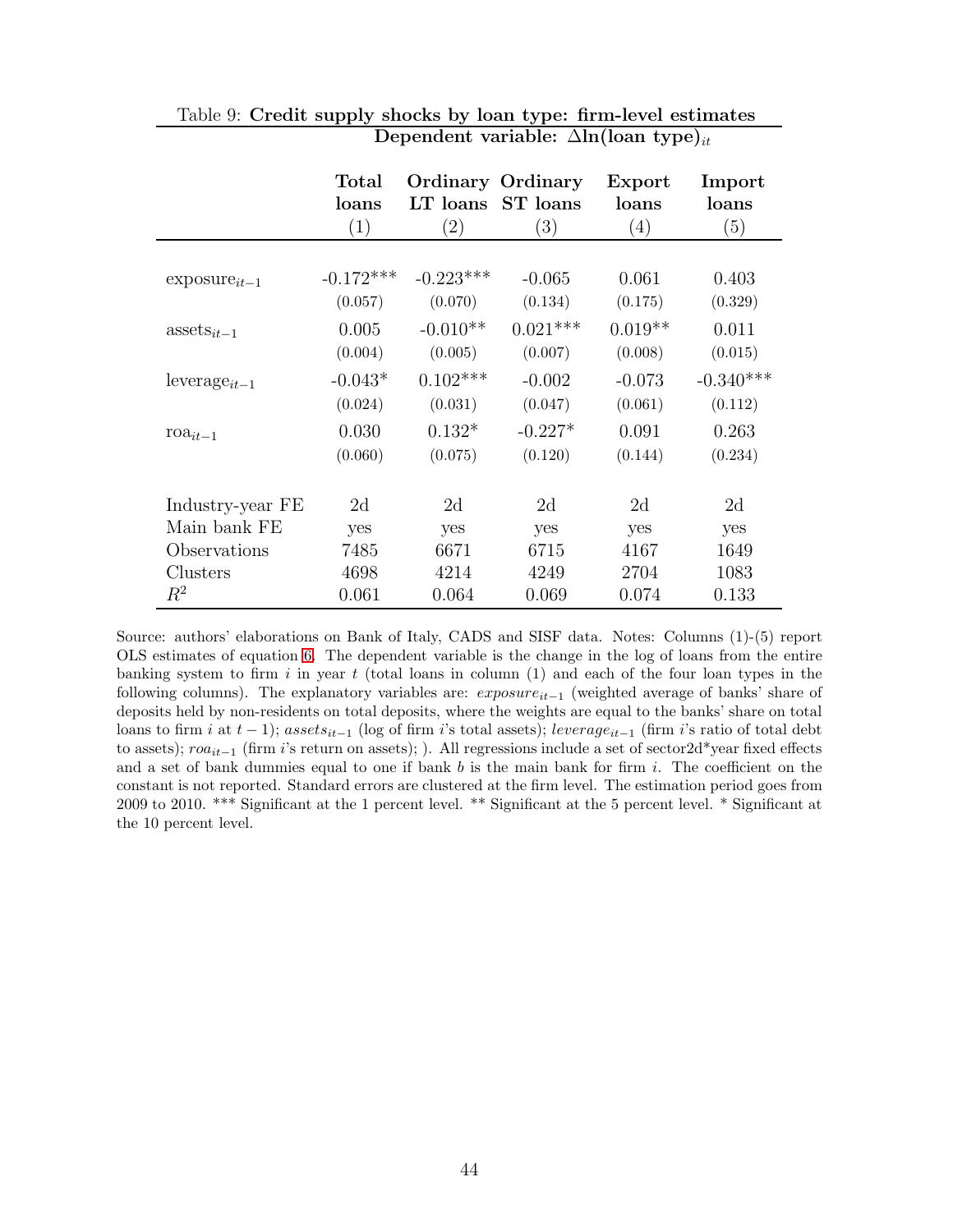<span id="page-46-0"></span>

| Table 10: Exports and credit shocks                |                                   |                   |             |            |             |  |
|----------------------------------------------------|-----------------------------------|-------------------|-------------|------------|-------------|--|
|                                                    | $\Delta$ ln(export) <sub>it</sub> |                   |             |            |             |  |
|                                                    | (1)                               | $\left( 2\right)$ | (3)         | (4)        | (5)         |  |
|                                                    |                                   |                   |             |            |             |  |
| $exposure_{it-1}$                                  | $-0.116***$                       | $-0.091**$        | $-0.105**$  | $-0.091*$  | $-0.087*$   |  |
|                                                    | (0.044)                           | (0.045)           | (0.048)     | (0.050)    | (0.049)     |  |
| $\text{asserts}_{it-1}$                            |                                   | $-0.010***$       | $-0.011***$ | $-0.008**$ | $-0.014***$ |  |
|                                                    |                                   | (0.003)           | (0.003)     | (0.004)    | (0.004)     |  |
| leverage <sub>it-1</sub>                           |                                   |                   | $0.064**$   | $0.063**$  | $0.096***$  |  |
|                                                    |                                   |                   | (0.025)     | (0.025)    | (0.027)     |  |
| distressed <sub>it-1</sub>                         |                                   |                   |             |            | $-0.003$    |  |
|                                                    |                                   |                   |             |            | (0.025)     |  |
| $\exposure_{it-1} \times \text{distressed}_{it-1}$ |                                   |                   |             |            | $-0.249*$   |  |
|                                                    |                                   |                   |             |            | (0.146)     |  |
|                                                    |                                   |                   |             |            |             |  |
| Industry-year FE                                   | 2d                                | 2d                | 2d          | 3d         | 2d          |  |
| Main bank FE                                       | yes                               | yes               | yes         | yes        | yes         |  |
| Observations                                       | 8034                              | 7664              | 7422        | 7422       | 7415        |  |
| Clusters                                           | 4829                              | 4626              | 4502        | 4502       | 4497        |  |
| $R^2$                                              | 0.231                             | 0.239             | 0.243       | 0.277      | 0.245       |  |

Source: authors' elaborations on Bank of Italy, CADS and SISF data. Notes: The table reports reduced form OLS estimates of equation [7.](#page-27-1) The dependent variable is the change in the log of exports of firm *i* in year *t*. The main explanatory variable (*exposureit*−<sup>1</sup>) is the weighted average of banks' exposure to foreign funding (with weights equal to each bank' share in firm's total loans). We control for firm's log of total assets (*assetsit*−<sup>1</sup>) and ratio of financial debt to assets (*leverageit*−<sup>1</sup>). Column 5 includes a dummy for financially distressed firms, defined as firms with sales below the median, return on assets below the median and leverage above the median. All regressions include interaction dummies between year and two-digit industry fixed effects (three-digit industry fixed effects in column 4) and a set of bank fixed effects for each firm's main bank. The coefficient on the constant is not reported. The estimation period goes from 2009 to 2010. Standard errors are clustered at the two-digit industry level. \*\*\* Significant at the 1 percent level. \*\* Significant at the 5 percent level. \* Significant at the 10 percent level.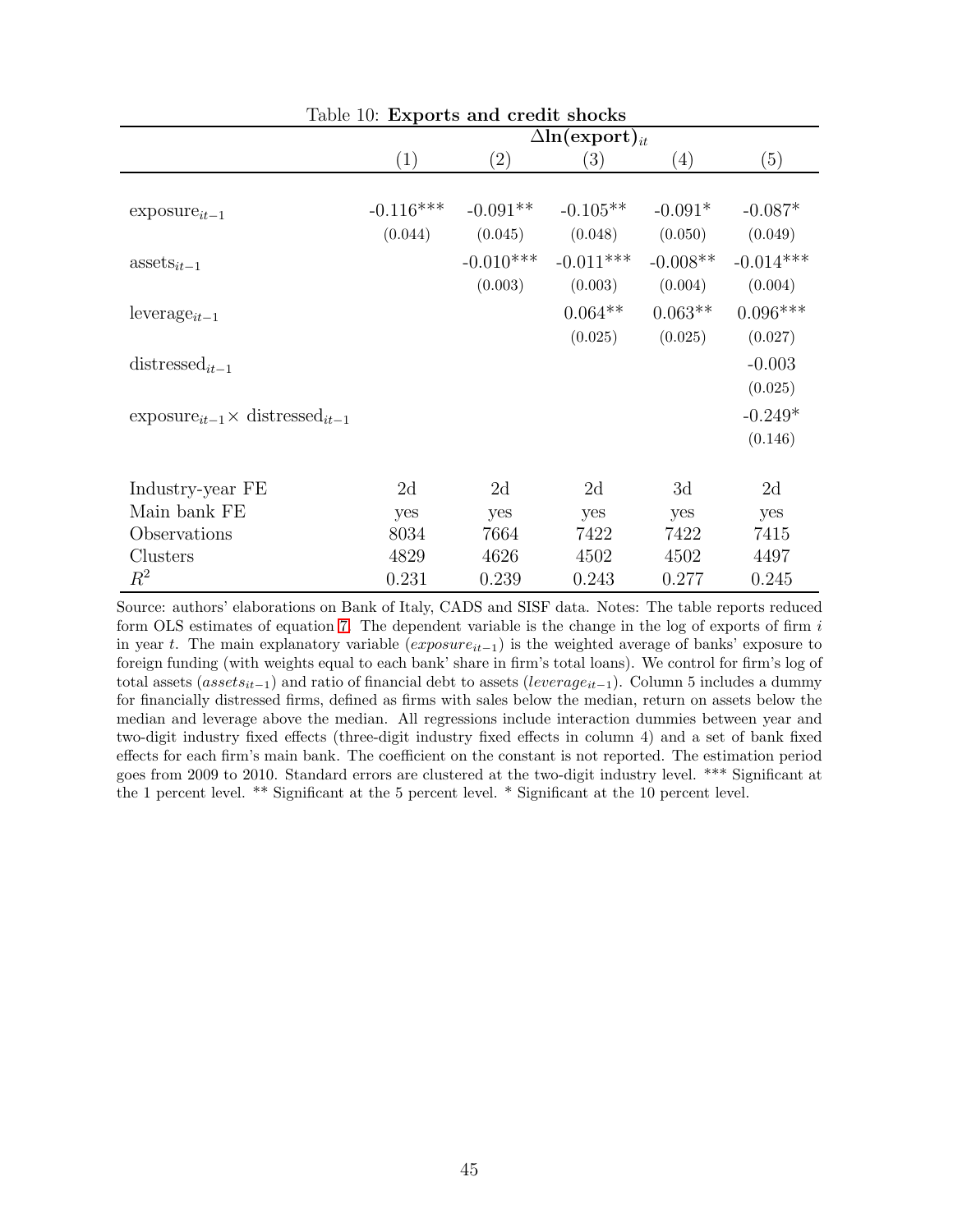<span id="page-47-0"></span>

| Table 11: Domestic sales and credit shocks         |                                     |                   |            |                   |             |
|----------------------------------------------------|-------------------------------------|-------------------|------------|-------------------|-------------|
|                                                    | $\Delta$ ln(domsales) <sub>it</sub> |                   |            |                   |             |
|                                                    | (1)                                 | $\left( 2\right)$ | (3)        | $\left( 4\right)$ | (5)         |
|                                                    |                                     |                   |            |                   |             |
| $exposure_{it-1}$                                  | 0.012                               | 0.014             | 0.021      | 0.022             | 0.028       |
|                                                    | (0.042)                             | (0.045)           | (0.046)    | (0.046)           | (0.047)     |
| $\text{asserts}_{it-1}$                            |                                     | $-0.007**$        | $-0.006**$ | $-0.007**$        | $-0.009***$ |
|                                                    |                                     | (0.003)           | (0.003)    | (0.003)           | (0.003)     |
| $leverage_{it-1}$                                  |                                     |                   | $-0.024$   | $-0.026$          | 0.002       |
|                                                    |                                     |                   | (0.021)    | (0.022)           | (0.023)     |
| distressed <sub>it-1</sub>                         |                                     |                   |            |                   | $-0.026$    |
|                                                    |                                     |                   |            |                   | (0.024)     |
| $\exposure_{it-1} \times \text{distressed}_{it-1}$ |                                     |                   |            |                   | $-0.047$    |
|                                                    |                                     |                   |            |                   | (0.162)     |
|                                                    |                                     |                   |            |                   |             |
| Industry-year FE                                   | 2d                                  | 2d                | 2d         | 3d                | 2d          |
| Main bank FE                                       | yes                                 | yes               | yes        | yes               | yes         |
| Observations                                       | 8086                                | 7585              | 7357       | 7357              | 7357        |
| Clusters                                           | 4943                                | 4656              | 4539       | 4539              | 4539        |
| $\,R^2$                                            | 0.272                               | 0.275             | 0.276      | 0.317             | 0.277       |

Source: authors' elaborations on Bank of Italy, CADS and SISF data. Notes: The table reports reduced form OLS estimates of equation [7.](#page-27-1) The dependent variable is the change in the log of domestic sales of firm *i* in year *t*. The main explanatory variable (*exposureit*−<sup>1</sup>) is the weighted average of banks' exposure to foreign funding (with weights equal to each bank' share in firm's total loans). We control for firm's log of total assets (*assetsit*−<sup>1</sup>) and ratio of financial debt to assets (*leverageit*−<sup>1</sup>). Column 5 includes a dummy for financially distressed firms, defined as firms with sales below the median, return on assets below the median and leverage above the median. All regressions include interaction dummies between year and two-digit industry fixed effects (three-digit industry fixed effects in column 4) and a set of bank fixed effects for each firm's main bank. The coefficient on the constant is not reported. The estimation period goes from 2009 to 2010. Standard errors are clustered at the two-digit industry level. \*\*\* Significant at the 1 percent level. \*\* Significant at the 5 percent level. \* Significant at the 10 percent level.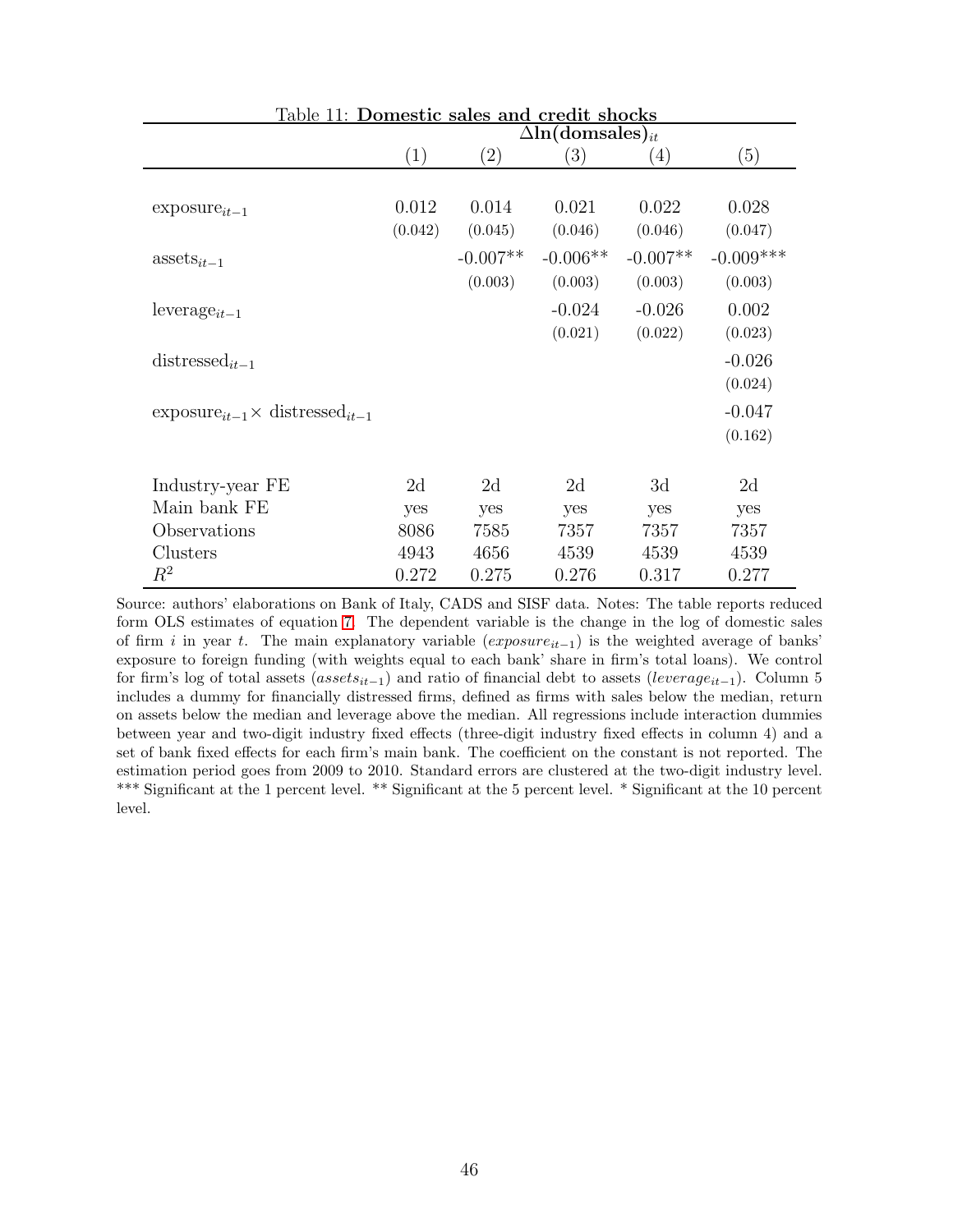<span id="page-48-0"></span>



The figure represents a very simplified scheme of bank finance and firms' international trade activities.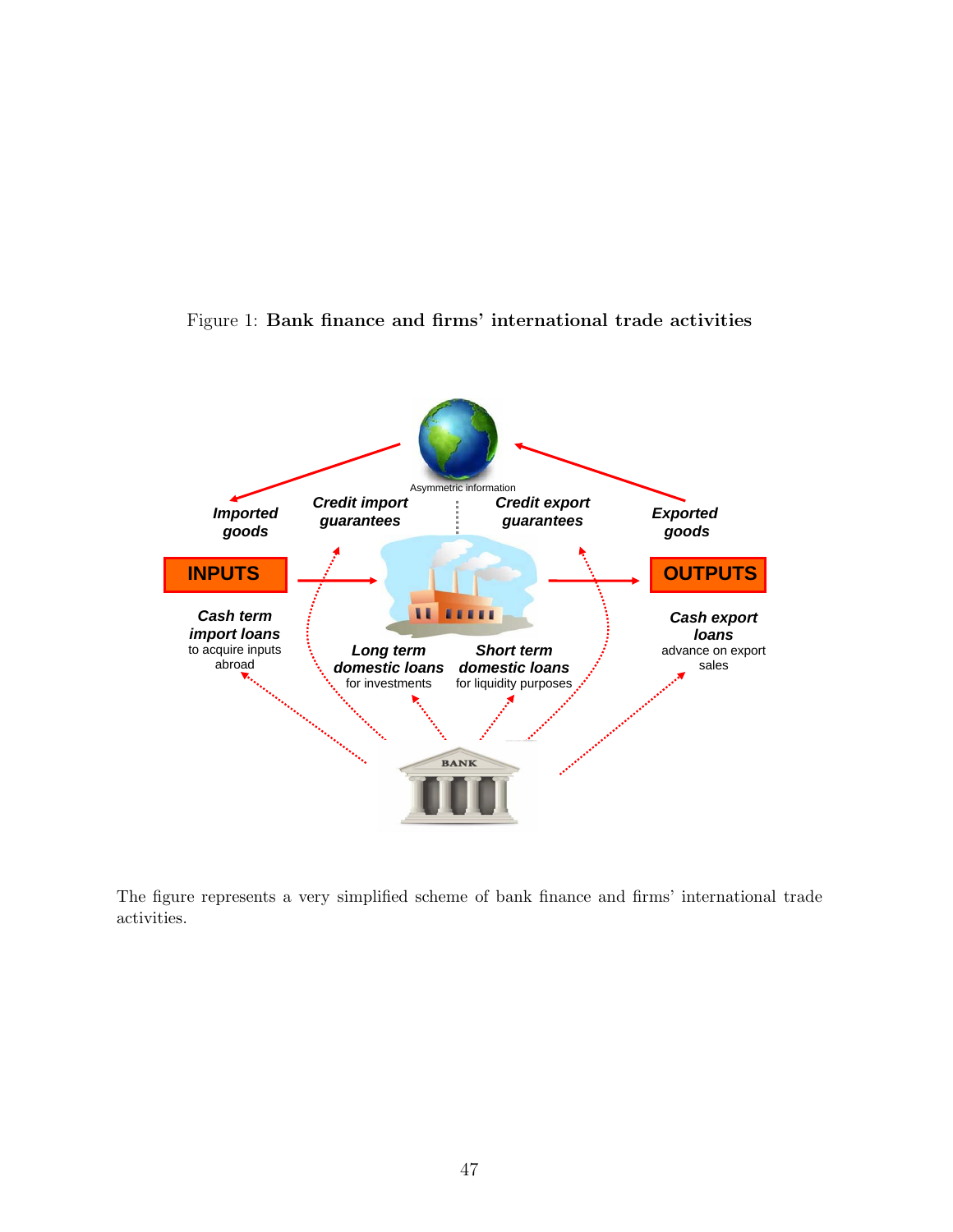

<span id="page-49-0"></span>Figure 2: **Share of trade finance on overall bank lending (%)**

Source: authors' elaborations on Bank of Italy data. The figure reports the percentage share of export and import loans (left panel) and guarantees (right panel) on total loans and guarantees. Data are based on the universe of export, import and ordinary loans and guarantees reported by banks and other financial intermediaries to the Central Credit Register.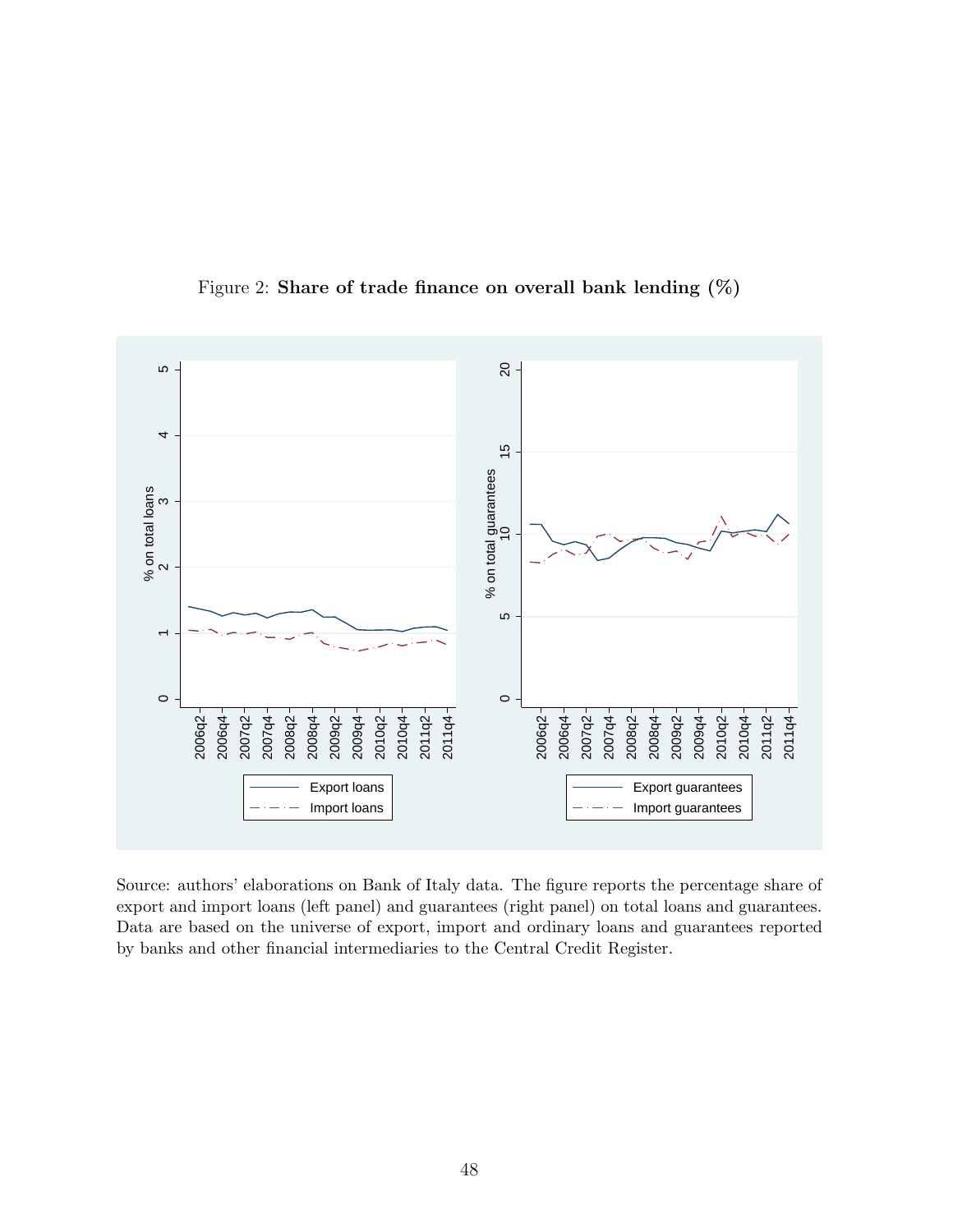

<span id="page-50-0"></span>Figure 3: **Trade finance and trade collapse**

Source: authors' elaborations on Bank of Italy and Istat data. The figure reports the level of export loans, export guarantees, import loans, import guarantees (end-of-quarter stocks), exports of goods and services and imports of goods and services (quarterly flows): base index 2008Q3=100 (non-seasonally adjusted data). Data are based on the universe of export and import loans and guarantees reported by banks and other financial intermediaries to the Central Credit Register and the universe of exports of goods and services according to official statistics.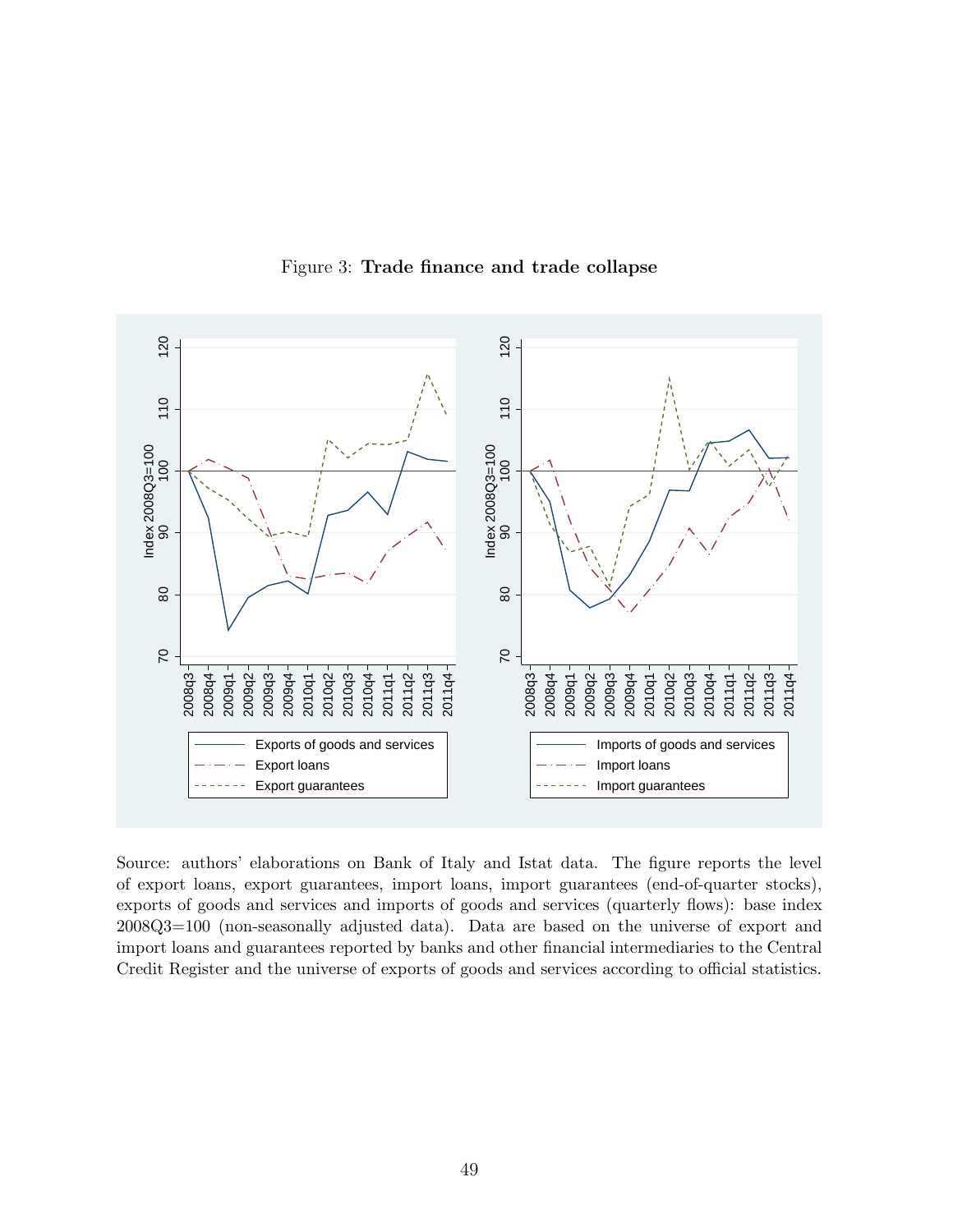

<span id="page-51-0"></span>Figure 4: **Banks' loans to non-financial firms and deposits held by non-residents**

Source: Bank of Italy. The figure reports quarterly stocks of Italian banks' loans to Italian non-financial firms and deposits held by non-residents (EUR billions; non-seasonally adjusted data).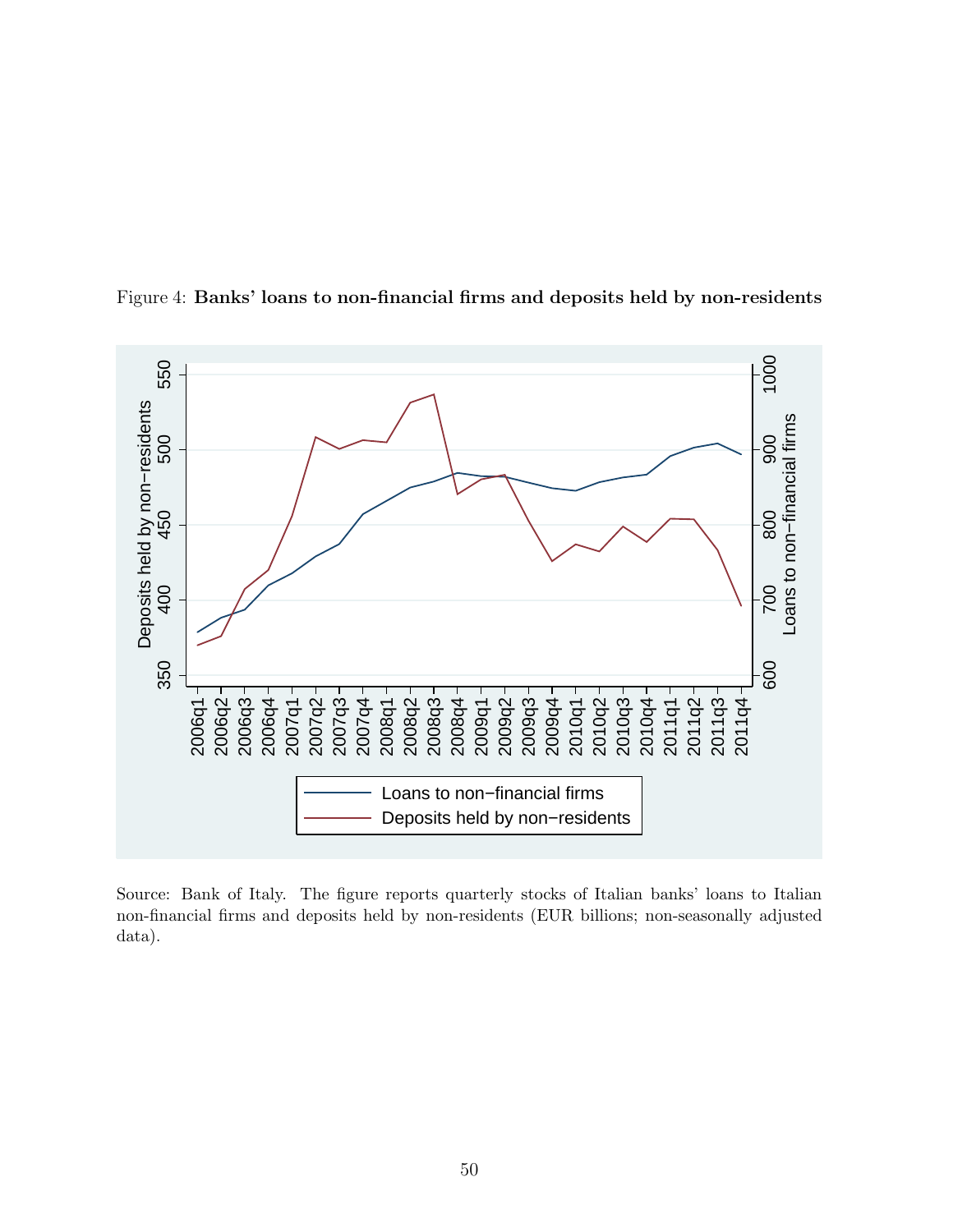## **Appendix 1 - Sources and construction of the dataset**

*Data sources*. Our data are derived from five sources: Central Credit Register, Supervisory Reports, ORBIS, Company Accounts Data Service (CADS) and Survey on Industrial and Service Firms (SISF).

*Central Credit Register*. The Central Credit Register is a database run by the Bank of Italy and used by banks and other financial institutions to assess their prospective borrowers' debt exposure. The Register includes all loans and guarantees extended by Italian banks and other financial institutions to Italian firms and individuals above a threshold level equal to EUR  $75,000$  (the threshold refers to the borrower's aggregate exposure vis- $\lambda$ -vis a given intermediary). The threshold level was reduced to EUR 30,000 at the beginning of 2009. To correct for the change in the threshold, we drop bank-firm pairs with total loans and guarantees lower than EUR 75,000 over the whole sample period. We collect quarterly stocks of loans and guarantees extended by Italian banks to Italian manufacturing firms. We use the drawn margin (i.e. the amount of credit actually disbursed or of guarantees actually granted to a customer), since it is a more precise measure of the amount of credit actually used by firms than the granted margin (i.e. the amount of credit or guarantees that the customer can use directly insofar as it derives from a fully effective contract that has been concluded, "accordato operativo"). We compute pro-forma loans data for all banks in our sample in order to control for mergers and other corporate restructuring activities. Since our firm-level data are only available on an yearly basis, we compute the annual average of end-of quarter stocks. We prefer to compute an average over each quarter rather than taking the end-of-year stocks since export and import loans usually have a short-term maturity. Our data are not corrected for loan securitizations (loans that are securitized are no longer reported to the Register). However, securitization activity was very weak during the crisis, especially after 2009, and it usually includes loans to households or long-term loans to firms, but not trade finance loans.

*Supervisory Reports*. We collect bank-level data on the end-of-year stocks of total deposits and deposits vis- $\grave{a}$ -vis non-residents from Bank of Italy's Supervisory Reports in order to compute our measures of exposure to the foreign funding shock. We compute pro-forma deposits for all banks in our sample in order to control for mergers and other corporate restructuring activities.

*ORBIS*. ORBIS is a commercial database provided by Bureau van Dijk, which is based on several sources, which include balance sheet information collected by local Chambers of Commerce, listed companies' databases, shareholders registers and national private databases. We collect data on capital requirements and liquidity ratios for banks located in Italy.

*Company Accounts Data Services*. CADS is a commercial database maintained by a consortium of banks for credit risk evaluation purposes. It contains balance sheet data for a sample of about 30,000 Italian firms every year. We obtain balance sheet data for firms in the manufac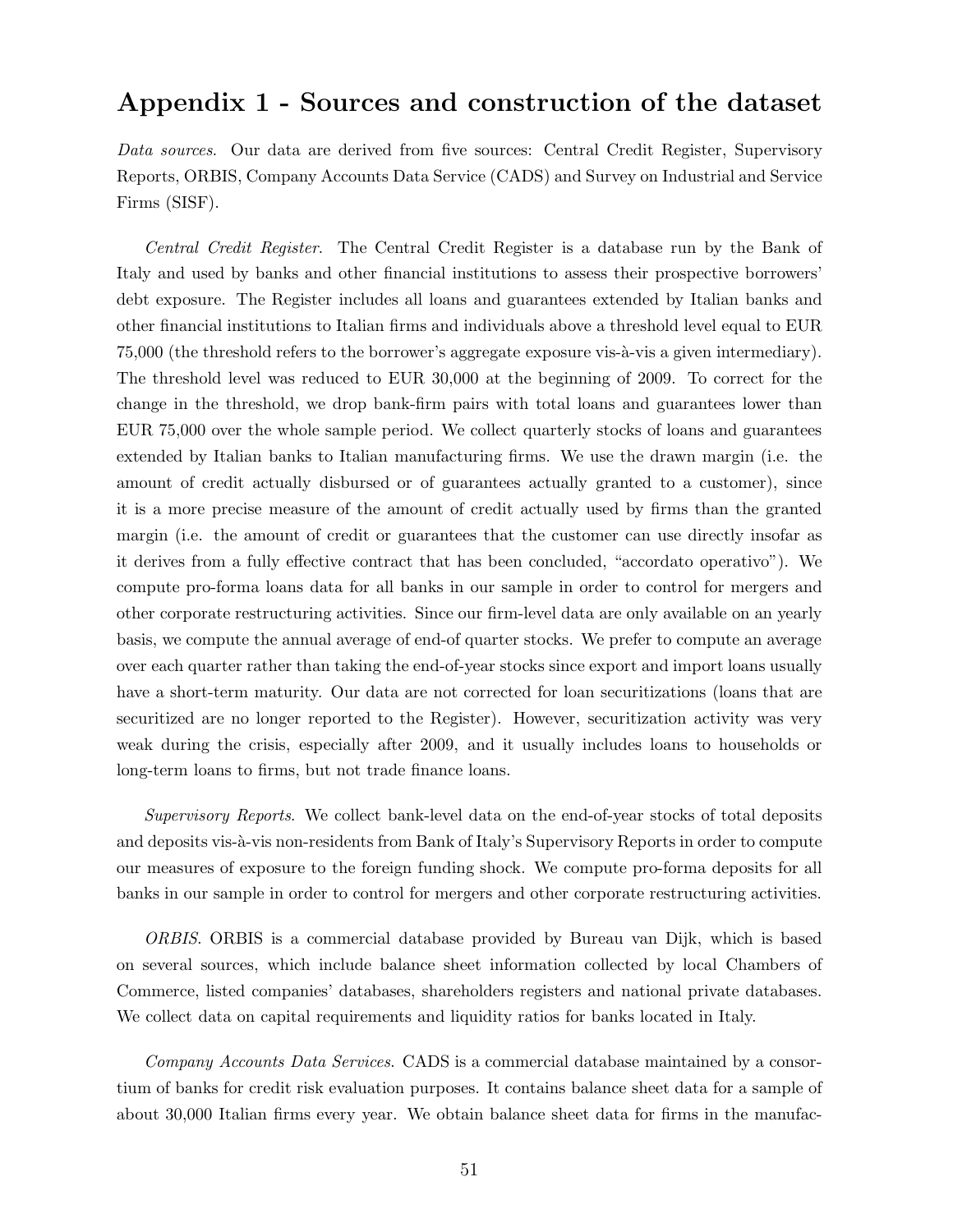turing sector. CADS also reports firm-level exports, which are usually recorded in the notes to financial statements.

*Survey on Industrial and Service Firms.* SISF is an annual survey run by the Bank of Italy. It covers about 4,000 industrial and service firms with 20 or more workers. The sampling scheme is based on sector of activity, size class and region. The distribution of the sample is biased in favour of large firms, with 61 percent of the firms interviewed with 50 or more workers (compared with 30 percent in the target population). The survey collects annual data on investments, employment, turnover, profits, capacity utilization and financing.

*Construction of the dataset.* First, we merge firm-level data from CADS and SISF using a unique tax identifier. We drop firms with zero or missing exports.<sup>[27](#page-53-0)</sup> For variables that appear in both datasets, we prefer to use SISF data, which are subject to stronger quality controls. The correlation between variables in the two datasets is 98 percent for total sales and 90 percent for exports. We drop observations with exports, sales or domestic sales increasing or decreasing by a factor of 4 with respect to the previous year. We also run several consistency checks. Second, we merge bank-firm data from the Register with our firm-level data. Firms that borrow less than 75,000 EUR from banks in the Central Credit Register are not included in our sample. They account for about 15 percent of the total number of firms for which data on exports are available. Third, we merge bank-firm data with bank-level data on the share of deposits held by non-residents from the Supervisory Reports and other bank-level indicators (capital requirements and liquidity ratios) from ORBIS. We end up with a sample of 26,358 bank-firm observations on average each year between 2007 and 2010. For the econometric analysis on the bank-firm dataset, we drop banks with extreme changes in total loans (defined as those below the 5th and above the 95th percentile for the annual growth rate in total loans (corresponding to 0.7 percent of observations). We then collapse our data at the firm-level, ending up with 4,940 firms on average each year between 2007 and 2010. For the econometric analysis on the firmlevel dataset, we drop firms that export less than one EUR million, in order to avoid that our results are affected by unusual changes in export levels in these small and occasional exporters.

<span id="page-53-0"></span><sup>&</sup>lt;sup>27</sup>In CADS data it is not possible to distinguish firms with zero exports and firms with missing values for exports. We therefore assign a missing value to exports for all observations with zero exports in CADS. Using data for the subsample of firms that appear in both CADS and SISF datasets, we find that the probability that exports are not reported in CADS data is higher for smaller firms.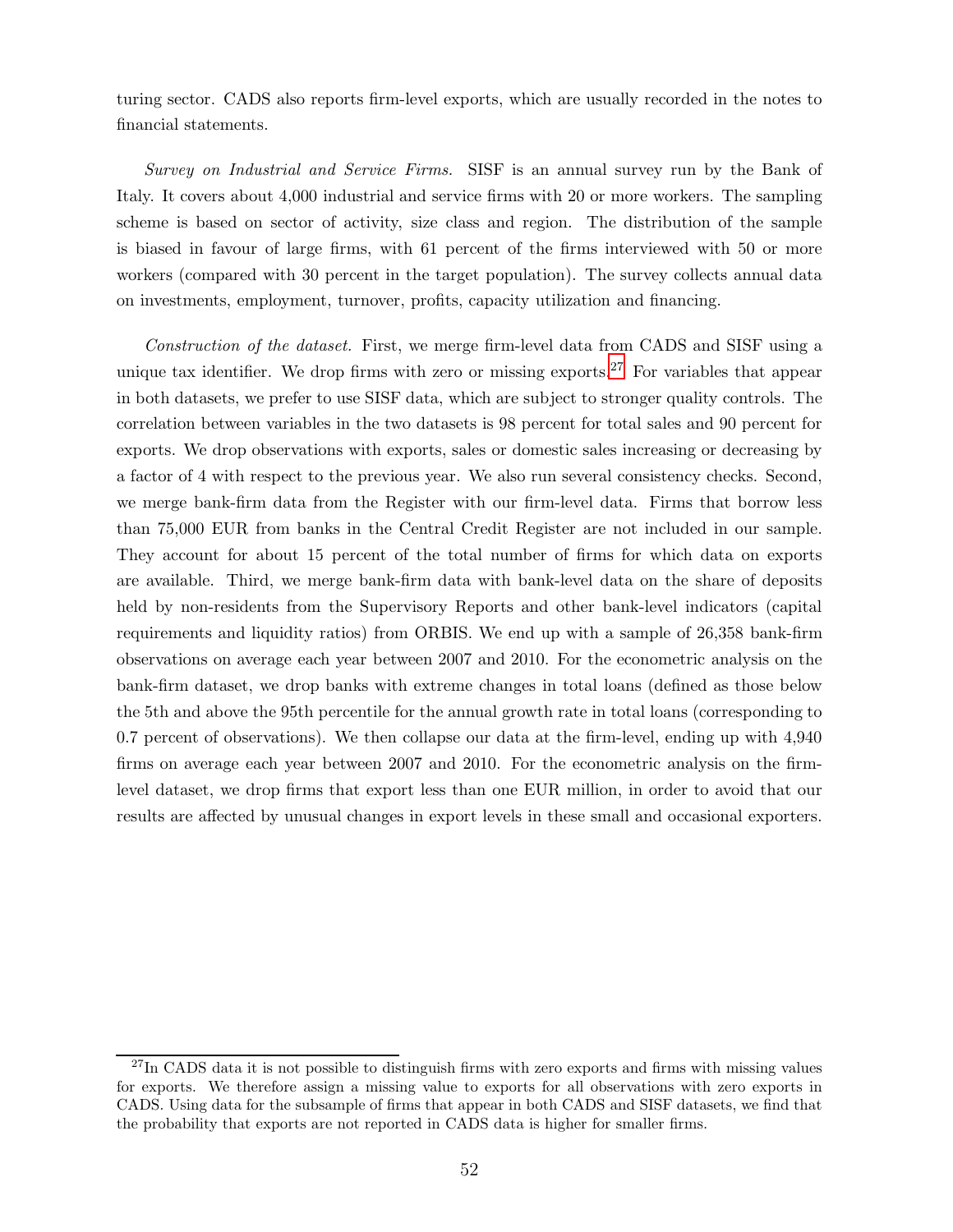## **Appendix 2 - Export and import loans and guarantees**

The Central Credit Register reports information on loans and guarantees disaggregated by bank, firm, destination and risk type.

Loans ("crediti di cassa") are classified according to the implicit type of risk and include the following forms: self-liquidating loans, term loans and revocable loans. Self-liquidating loans ("rischi autoliquidanti") are credit transactions with a form of predetermined redemption, such as loans granted to make receivables from third parties immediately available to customers. Term loans ("rischi a scadenza") are credit transactions with a contractual term and no form of predetermined redemption (such as mortgages and leasing contracts). Revocable loans ("rischi a revoca") correspond to overdrafts.

Guarantees ("crediti di firma") include transactions (endorsements, documentary credits, other credit guarantees, etc.) by means of which a bank takes over or guarantees the liability of a third party. They are recorded according to whether their main purpose is commercial or financial. We only consider commercial guarantees ("crediti di firma commerciali").

Crucially, as anticipated, we also observe the destination of loans and guarantees according to three categories: export activity, import activity, other activity. The criterion is whether the loan or guarantee is explicitly provided to the customer for the purpose of an export transaction or of an import transaction of either goods or services.

Banks usually offer export and import loans as specific products, with their own standardized contractual terms, within their portfolio of loan contracts. The provision of export and import loans and guarantees usually requires several documents, such as sales contracts or orders, shipping forms or certificates of quality. This ensures that banks correctly report export and import loans in the Central Credit Register data. Only for a few very large firms it might be slightly more difficult for banks to correctly report the destination of each loan, since these firms might have non-standardized loan contracts. We check the robustness or our results to this reporting issue by excluding the largest Italian firms from our estimation sample.

Loans and guarantees that are not provided for export or import activities are included in the residual category (Bank of Italy 1991, p. II.22). Within the residual category of ordinary loans, we further distinguish between term loans, which usually have a long-term maturity and are used to finance fixed investments (equipment, capitalized costs, etc.), and self-liquidating and revocable lines, which are mainly used to finance short-term working capital for domestic sales or other purposes.

The vast majority of export loans are self-liquidating loans with a predetermined redemption, usually related to the receipt of the revenue from the importer. Import loans are instead almost always term loans, usually with a maturity lower than 12 months.

Table [A3](#page-57-0) reports trade finance intensity by two-digit sector. Leather, textile and wood products are among the sectors with the highest ratios of export loans on total loans, while motor vehicles and other transport equipment and coke and refined petroleum record the lowest values. The range is quite wide, with the percentage share of export loans on exports going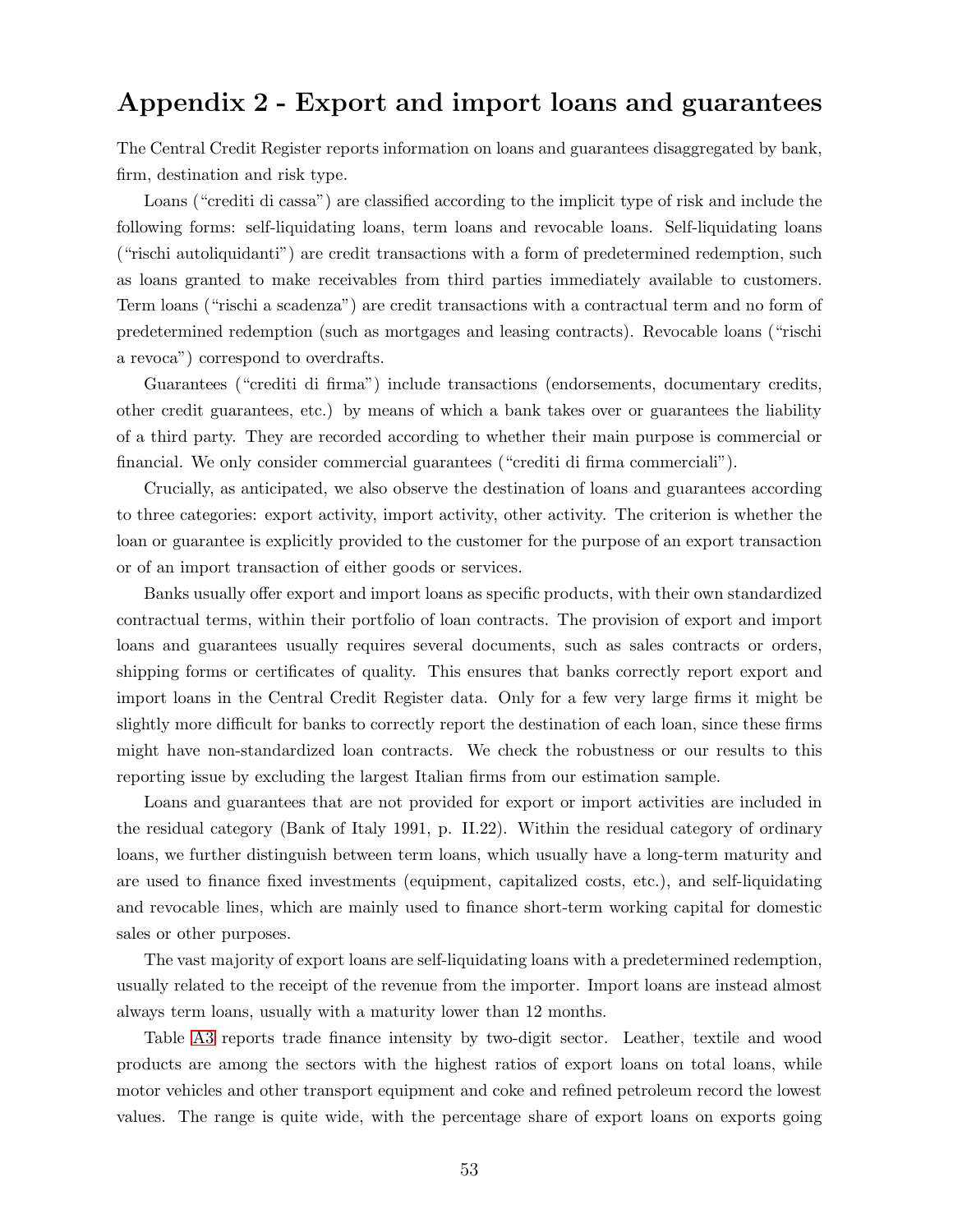from 0.6 percent for other transport equipment and coke and refined petroleum to 10.0 percent for leather. A roughly similar ranking holds for import loans on sales. Export and import guarantees seem instead to be concentrated in just a few sectors (other transport equipment, industrial machinery, electrical equipment, radio and TV and precision instruments).

Further information on the average maturity of export and import loans can be obtained from an international survey of nine banks carried out by the International Chamber of Commerce (2010). The banks provided portfolio-level data on 5,223,357 transactions, with a total throughput between 2005 and 2009 of USD 2.5 trillion. Table [A4](#page-58-0) reports the average maturity and total number of transactions for seven different product types. The average maturity is around 2-4 months for export guarantees (export letters of credit confirmed), import loans and import guarantees (import letters of credit issued). The average maturity of export loans is between 3 and 9 months.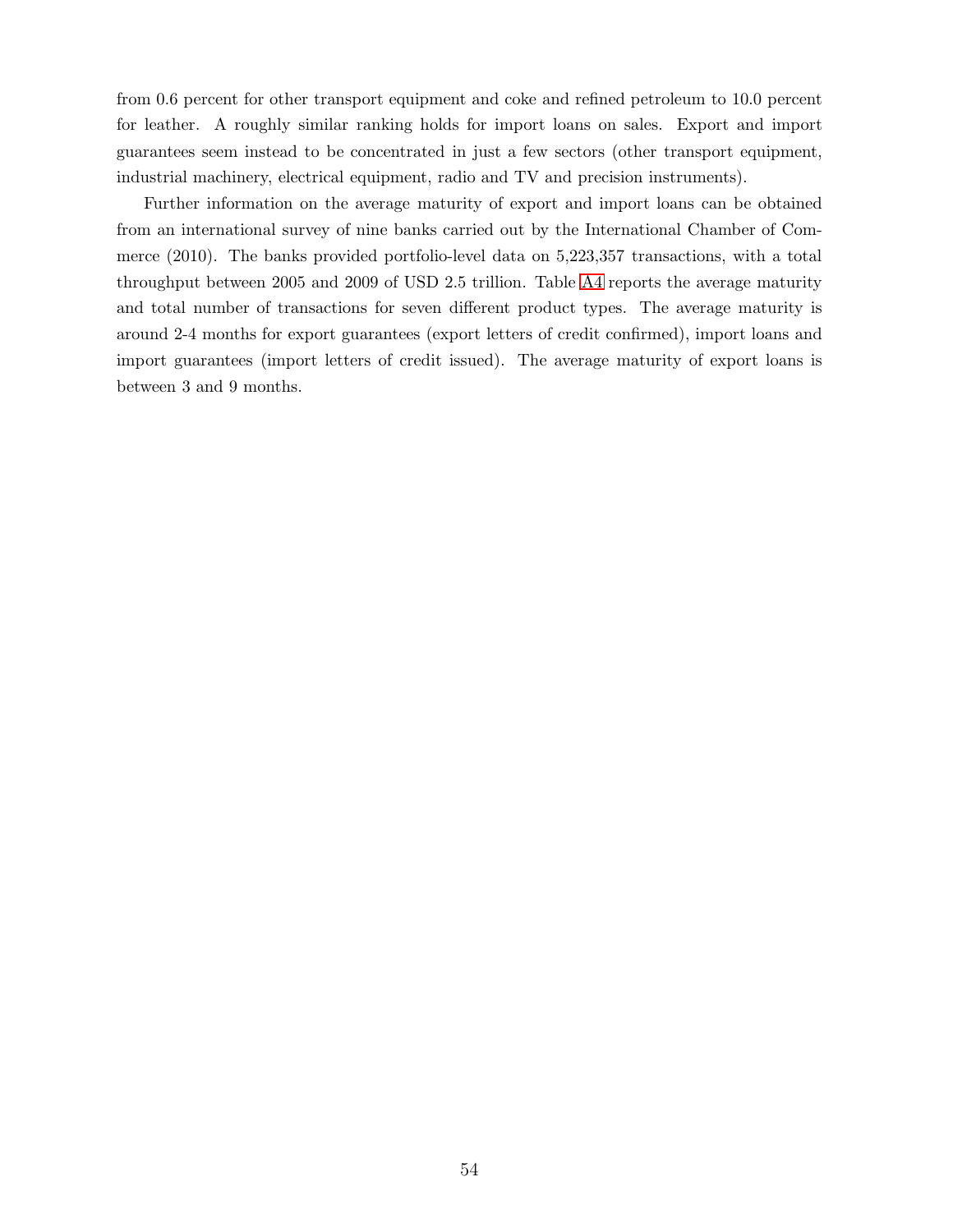| $\operatorname{Year}$ | Firms | <b>Banks</b> | Bank-firm |
|-----------------------|-------|--------------|-----------|
|                       |       |              | pairs     |
| 2007                  | 5396  | 404          | 28338     |
| 2008                  | 5013  | 377          | 27245     |
| 2009                  | 4599  | 380          | 24690     |
| 2010                  | 4753  | 383          | 25159     |
| Avg. 2007-2010        | 4940  | 386          | 26358     |

<span id="page-56-0"></span>Table A1: **Sample composition**

Source: authors' elaborations on Bank of Italy, CADS and SISF data. Notes: The table reports the number of firms, banks and bank-firm pairs by year. See Section [3.3](#page-12-0) and Appendix 1 for more details on the sample.

Table A2: **Exports of goods: annual growth rate in sample and aggregate data**

<span id="page-56-1"></span>

| Year           | Growth rate      | Growth rate     | $\%$ sample exports |
|----------------|------------------|-----------------|---------------------|
|                | (sample exports) | (total exports) | on total exports    |
| 2007           | 13.8             | 9.9             | 47.8                |
| 2008           | 4.1              | 1.2             | 48.6                |
| 2009           | $-21.1$          | $-20.9$         | 47.0                |
| 2010           | 14.8             | 15.6            | 48.6                |
| Avg. 2007-2010 | 2.9              | 1.5             | 48.0                |

Source: authors' elaborations on Bank of Italy, CADS and Istat data. Notes: The table reports the growth rate of nominal exports of goods in our sample and the corresponding aggregate figure from Italy's official statistics. The last column reports the percentage share of exports in our sample on total exports of goods from official statistics.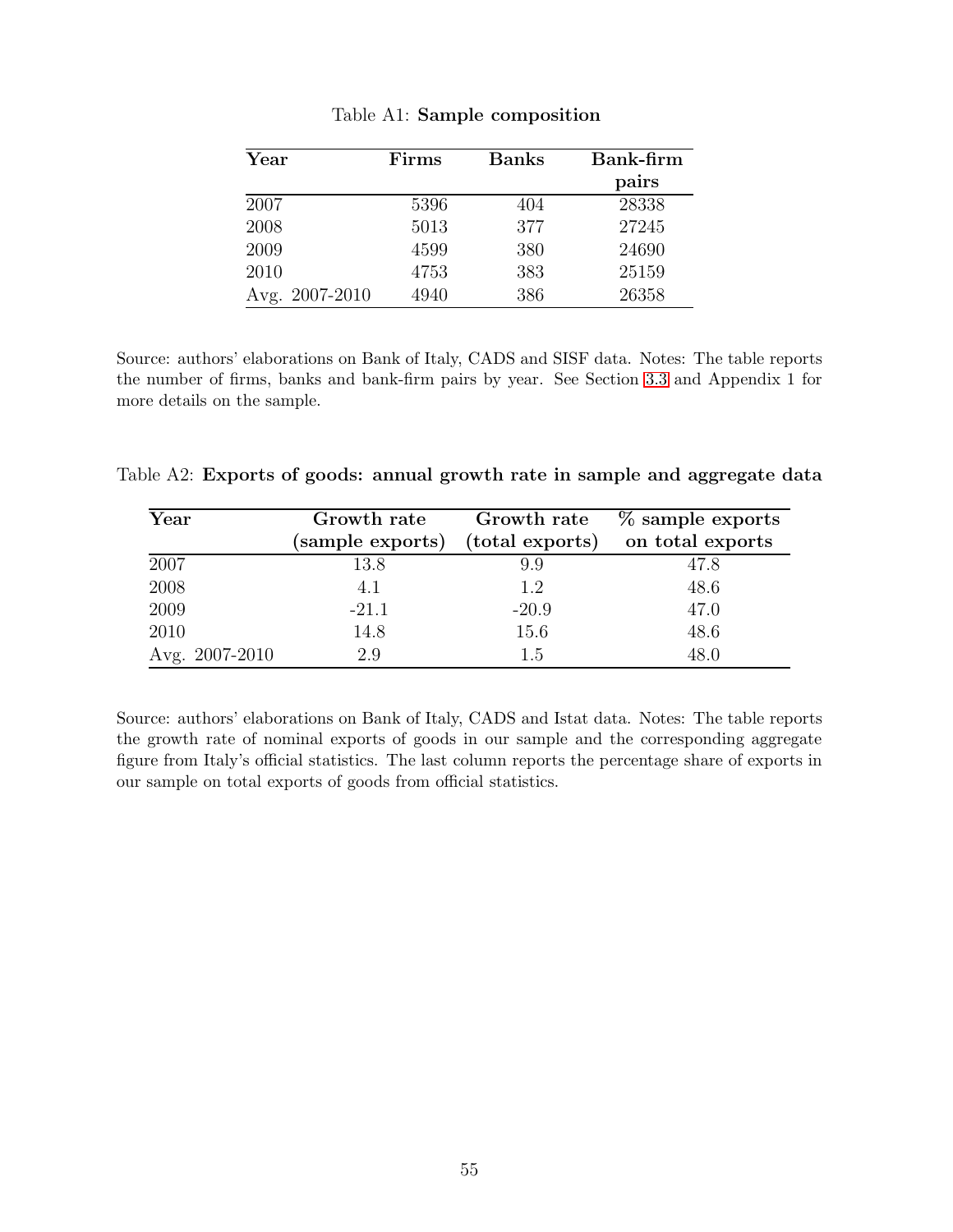| <b>Sector</b>              | Export     | Export     | Import   | Import     |
|----------------------------|------------|------------|----------|------------|
|                            | loans      | guarantees | loans    | guarantees |
|                            | on exports | on exports | on sales | on sales   |
| Food and beverage          | 6.9        | 0.1        | 1.3      | 0.1        |
| Textile                    | 9.8        | 0.1        | 1.8      | 0.8        |
| Wearing apparel            | 8.0        | 0.1        | 1.2      | 1.3        |
| Leather                    | 10.0       | 0.1        | 3.0      | 0.5        |
| Wood                       | 8.9        | 0.1        | 3.7      | 0.6        |
| Pulp and paper             | 5.7        | 0.4        | 0.9      | 0.1        |
| Printing and publishing    | 8.2        | 0.2        | 0.2      | 0.1        |
| Coke and refined petroleum | 0.6        | 0.3        | 2.1      | 1.2        |
| Chemicals                  | 2.8        | 0.4        | 0.6      | 0.1        |
| Rubber and plastics        | 6.3        | 0.1        | 0.4      | 0.1        |
| Non-metallic minerals      | 8.0        | 0.2        | 0.3      | 0.2        |
| Basic metals               | 4.4        | 0.4        | 2.3      | 0.8        |
| Fabricated metals          | 7.1        | 0.5        | 0.9      | 1.1        |
| Industrial machinery       | 4.6        | 1.1        | 0.2      | 2.1        |
| Electrical equipment       | 5.6        | 2.8        | 0.3      | 1.5        |
| Radio and TV               | 2.2        | 1.7        | 0.4      | 0.6        |
| Precision instruments      | 3.9        | 1.6        | 0.5      | 2.4        |
| Motor vehicles             | 1.9        | 0.1        | 0.1      | 0.0        |
| Other transport equipment  | 0.6        | 6.1        | 0.1      | 5.5        |
| Other manufacturing        | 8.1        | 0.1        | 0.6      | 0.2        |

<span id="page-57-0"></span>Table A3: **Trade finance by two-digit sector**

Source: authors' elaborations on Bank of Italy, CADS and SISF data. Notes: The table reports the ratio of export loans on exports, export guarantees on exports, import loans on sales, import guarantees on sales by two-digit sector. Statistics are based on 19746 observations.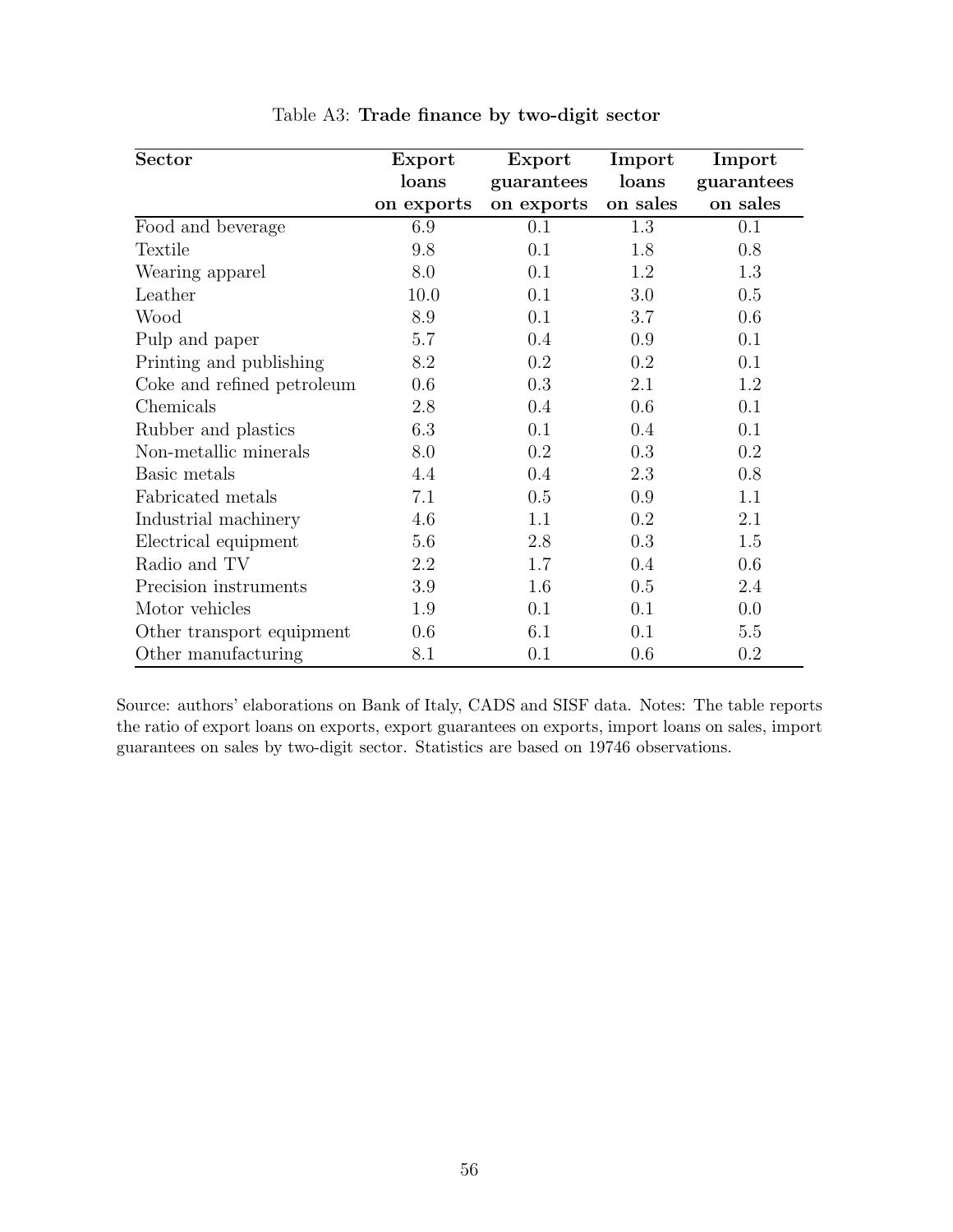<span id="page-58-0"></span>

| Type of loan or guarantee                | Average maturity |                | Number of    |
|------------------------------------------|------------------|----------------|--------------|
|                                          | (days)           | (months)       | transactions |
| Export loans (corporate risk)            | 90               |                | 877053       |
| Export loans (bank risk)                 | 256              | 9              | 752356       |
| Export letters of credit confirmed       | 53               | 2              | 405312       |
| Guarantees and standby letters of credit | 76               | З              | 599014       |
| Import loans (corporate risk)            | 115              | $\overline{4}$ | 584681       |
| Import loans (bank risk)                 | 91               | З              | 808671       |
| Import letters of credit issued          | 79               |                | 1196270      |

Table A4: **Average maturity of export and import loans and guarantees in a survey of international banks**

Source: International Chamber of Commerce (2010) data. Notes: The table reports the average maturity (number of days and months) and the number of transactions by type of loan or guarantee according to a survey of international banks.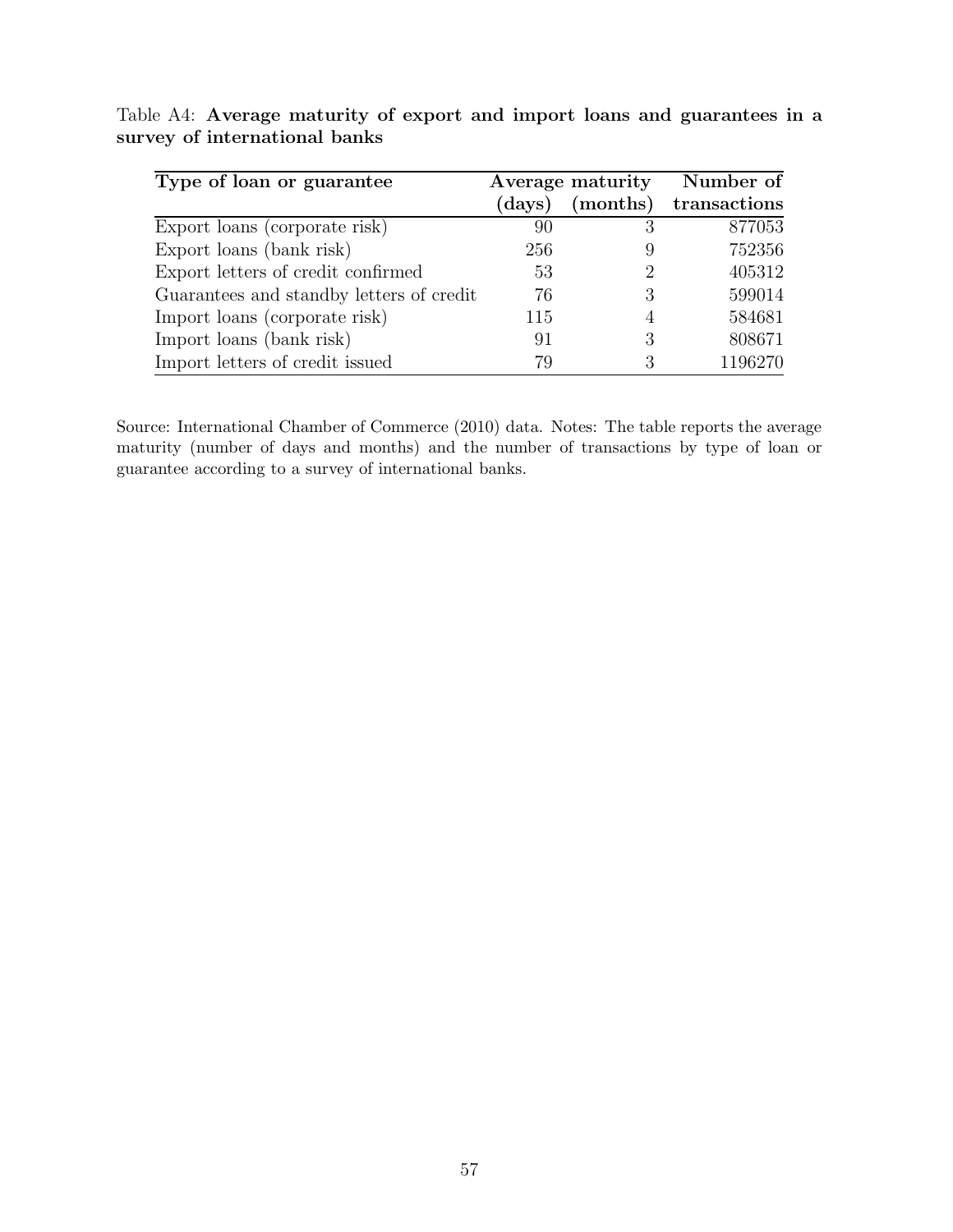- N. 922 *Marshallian labor market pooling: evidence from Italy*, by Monica Andini, Guido de Blasio, Gilles Duranton and William C. Strange (July 2013).
- N. 923 *Do euro area countries respond asymmetrically to the common monetary policy?*, by Matteo Barigozzi, Antonio M. Conti and Matteo Luciani (July 2013).
- N. 924 *Trade elasticity and vertical specialisation*, by Ines Buono and Filippo Vergara Caffarelli (July 2013).
- N. 925 *Down and out in Italian towns: measuring the impact of economic downturns on crime*, by Guido de Blasio and Carlo Menon (July 2013).
- N. 926 *The procyclicality of foreign bank lending: evidence from the global financial crisis*, by Ugo Albertazzi and Margherita Bottero (July 2013).
- N. 927 *Macroeconomic and monetary policy surprises and the term structure of interest rates*, by Marcello Pericoli (September 2013).
- N. 928 *Central bank refinancing, interbank markets, and the hypothesis of liquidity hoarding: evidence from a euro-area banking system*, by Massimiliano Affinito (September 2013).
- N. 929 *Forecasting aggregate demand: analytical comparison of top-down and bottomup approaches in a multivariate exponential smoothing framework*, by Giacomo Sbrana and Andrea Silvestrini (September 2013).
- N. 930 *Uncertainty and heterogeneity in factor models forecasting*, by Matteo Luciani and Libero Monteforte (September 2013).
- N. 931 *Economic insecurity and fertility intentions: the case of Italy*, by Francesca Modena, Concetta Rondinelli and Fabio Sabatini (September 2013).
- N. 932 *The role of regulation on entry: evidence from the Italian provinces*, by Francesco Bripi (September 2013).
- N. 933 *The management of interest rate risk during the crisis: evidence from Italian banks*, by Lucia Esposito, Andrea Nobili and Tiziano Ropele (September 2013).
- N. 934 *Central bank and government in a speculative attack model*, by Giuseppe Cappelletti and Lucia Esposito (September 2013).
- N. 935 *Ita-coin: a new coincident indicator for the Italian economy*, by Valentina Aprigliano and Lorenzo Bencivelli (October 2013).
- N. 936 *The Italian financial cycle: 1861-2011*, by Riccardo De Bonis and Andrea Silvestrini (October 2013).
- N. 937 *The effect of tax enforcement on tax morale*, by Antonio Filippin, Carlo V. Fiorio and Eliana Viviano (October 2013).
- N. 938 *Tax deferral and mutual fund inflows: evidence from a quasi-natural experiment*, by Giuseppe Cappelletti, Giovanni Guazzarotti and Pietro Tommasino (November 2013).
- N. 939 *Shadow banks and macroeconomic instability*, by Roland Meeks, Benjamin Nelson and Piergiorgio Alessandri (November 2013).
- N. 940 *Heterogeneous firms and credit frictions: a general equilibrium analysis of market entry decisions*, by Sara Formai (November 2013).
- N. 941 *The trend-cycle decomposition of output and the Phillips curve: Bayesian estimates for Italy*, by Fabio Busetti and Michele Caivano (November 2013).
- N. 942 *Supply tightening or lack of demand? An analysis of credit developments during the Lehman Brothers and the sovereign debt crises*, by Paolo Del Giovane, Andrea Nobili and Federico Maria Signoretti (November 2013).
- N. 943 *Sovereign risk, monetary policy and fiscal multipliers: a structural model-based assessment*, by Alberto Locarno, Alessandro Notarpietro and Massimiliano Pisani (November 2013).

<sup>(\*)</sup> Requests for copies should be sent to:

Banca d'Italia – Servizio Studi di struttura economica e finanziaria – Divisione Biblioteca e Archivio storico – Via Nazionale, 91 – 00184 Rome – (fax 0039 06 47922059). They are available on the Internet www.bancaditalia.it.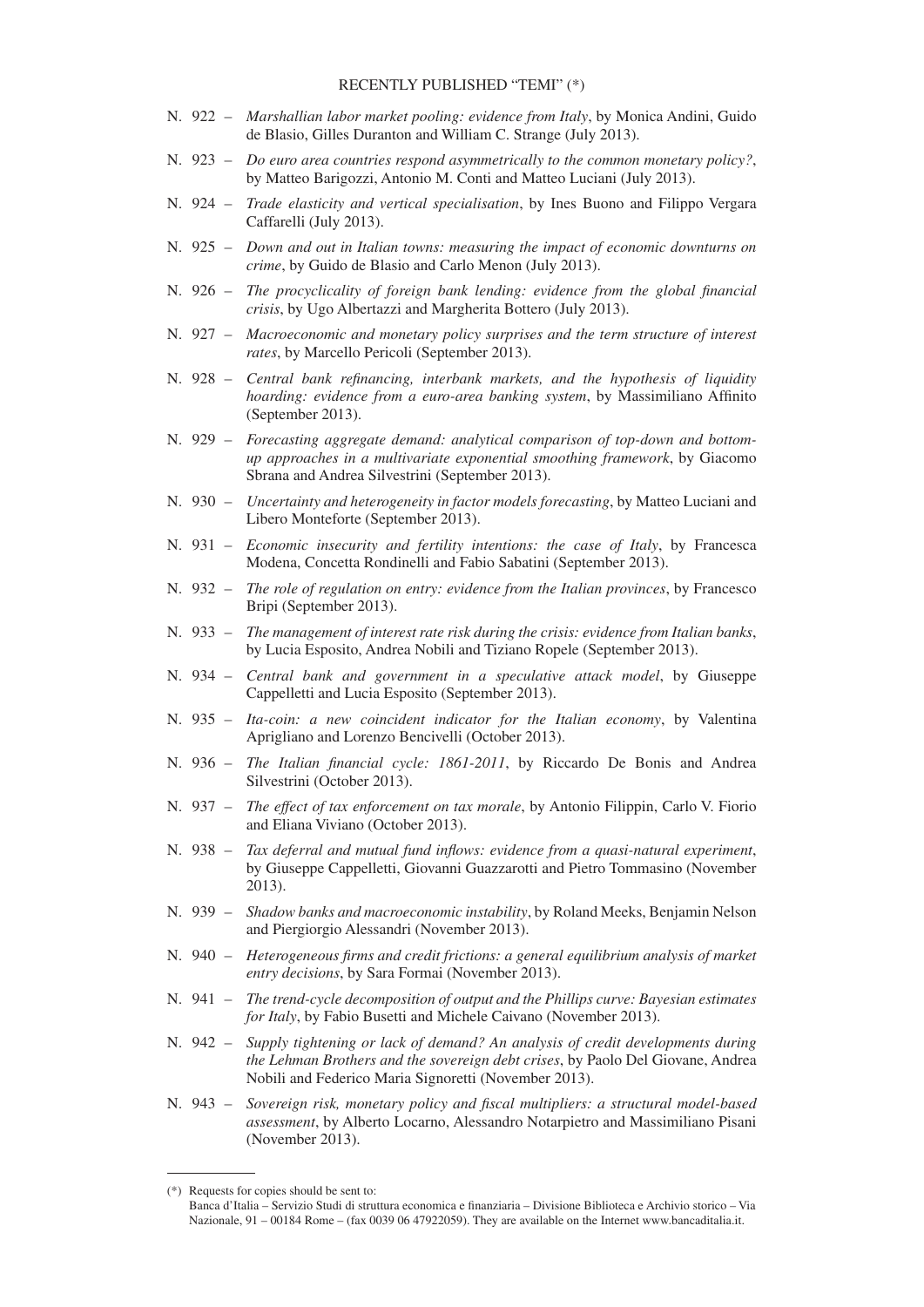- A. PRATI and M. SBRACIA, *Uncertainty and currency crises: evidence from survey data*, Journal of Monetary Economics, v, 57, 6, pp. 668-681, **TD No. 446 (July 2002).**
- L. MONTEFORTE and S. SIVIERO, *The Economic Consequences of Euro Area Modelling Shortcuts*, Applied Economics, v. 42, 19-21, pp. 2399-2415, **TD No. 458 (December 2002).**
- S. MAGRI, *Debt maturity choice of nonpublic Italian firms* , Journal of Money, Credit, and Banking, v.42, 2-3, pp. 443-463, **TD No. 574 (January 2006).**
- G. DE BLASIO and G. NUZZO, *Historical traditions of civicness and local economic development,* Journal of Regional Science, v. 50, 4, pp. 833-857,**TD No. 591 (May 2006).**
- E. IOSSA and G. PALUMBO, *Over-optimism and lender liability in the consumer credit market,* Oxford Economic Papers, v. 62, 2, pp. 374-394, **TD No. 598 (September 2006).**
- S. NERI and A. NOBILI, *The transmission of US monetary policy to the euro area,* International Finance, v. 13, 1, pp. 55-78, **TD No. 606 (December 2006).**
- F. ALTISSIMO, R. CRISTADORO, M. FORNI, M. LIPPI and G. VERONESE, *New Eurocoin: Tracking Economic Growth in Real Time,* Review of Economics and Statistics, v. 92, 4, pp. 1024-1034, **TD No. 631 (June 2007).**
- U. ALBERTAZZI and L. GAMBACORTA, *Bank profitability and taxation,* Journal of Banking and Finance, v. 34, 11, pp. 2801-2810,**TD No. 649 (November 2007).**
- L. GAMBACORTA and C. ROSSI, *Modelling bank lending in the euro area: a nonlinear approach,* Applied Financial Economics, v. 20, 14, pp. 1099-1112 ,**TD No. 650 (November 2007).**
- M. IACOVIELLO and S. NERI, *Housing market spillovers: evidence from an estimated DSGE model,* American Economic Journal: Macroeconomics, v. 2, 2, pp. 125-164, **TD No. 659 (January 2008).**
- F. BALASSONE, F. MAURA and S. ZOTTERI, *Cyclical asymmetry in fiscal variables in the EU*, Empirica, **TD No. 671**, v. 37, 4, pp. 381-402 **(June 2008).**
- F. D'AMURI, GIANMARCO I.P. OTTAVIANO and G. PERI, *The labor market impact of immigration on the western german labor market in the 1990s,* European Economic Review, v. 54, 4, pp. 550-570, **TD No. 687 (August 2008).**
- A. ACCETTURO, *Agglomeration and growth: the effects of commuting costs,* Papers in Regional Science, v. 89, 1, pp. 173-190, **TD No. 688 (September 2008).**
- S. NOBILI and G. PALAZZO, *Explaining and forecasting bond risk premiums,* Financial Analysts Journal, v. 66, 4, pp. 67-82, **TD No. 689 (September 2008).**
- A. B. ATKINSON and A. BRANDOLINI, *On analysing the world distribution of income*, World Bank Economic Review , v. 24, 1 , pp. 1-37, **TD No. 701 (January 2009).**
- R. CAPPARIELLO and R. ZIZZA, *Dropping the Books and Working Off the Books,* Labour, v. 24, 2, pp. 139- 162 ,**TD No. 702 (January 2009).**
- C. NICOLETTI and C. RONDINELLI, *The (mis)specification of discrete duration models with unobserved heterogeneity: a Monte Carlo study,* Journal of Econometrics, v. 159, 1, pp. 1-13, **TD No. 705 (March 2009).**
- L. FORNI, A. GERALI and M. PISANI, *Macroeconomic effects of greater competition in the service sector: the case of Italy,* Macroeconomic Dynamics, v. 14, 5, pp. 677-708, **TD No. 706 (March 2009).**
- Y. ALTUNBAS, L. GAMBACORTA and D. MARQUÉS-IBÁÑEZ, *Bank risk and monetary policy,* Journal of Financial Stability, v. 6, 3, pp. 121-129, **TD No. 712 (May 2009).**
- V. DI GIACINTO, G. MICUCCI and P. MONTANARO, *Dynamic macroeconomic effects of public capital: evidence from regional Italian data,* Giornale degli economisti e annali di economia, v. 69, 1, pp. 29- 66, **TD No. 733 (November 2009).**
- F. COLUMBA, L. GAMBACORTA and P. E. MISTRULLI, *Mutual Guarantee institutions and small business finance,* Journal of Financial Stability, v. 6, 1, pp. 45-54, **TD No. 735 (November 2009).**
- A. GERALI, S. NERI, L. SESSA and F. M. SIGNORETTI, *Credit and banking in a DSGE model of the Euro Area,* Journal of Money, Credit and Banking, v. 42, 6, pp. 107-141, **TD No. 740 (January 2010).**
- M. AFFINITO and E. TAGLIAFERRI, *Why do (or did?) banks securitize their loans? Evidence from Italy*, Journal of Financial Stability, v. 6, 4, pp. 189-202, **TD No. 741 (January 2010).**
- S. FEDERICO, *Outsourcing versus integration at home or abroad and firm heterogeneity,* Empirica, v. 37, 1, pp. 47-63, **TD No. 742 (February 2010).**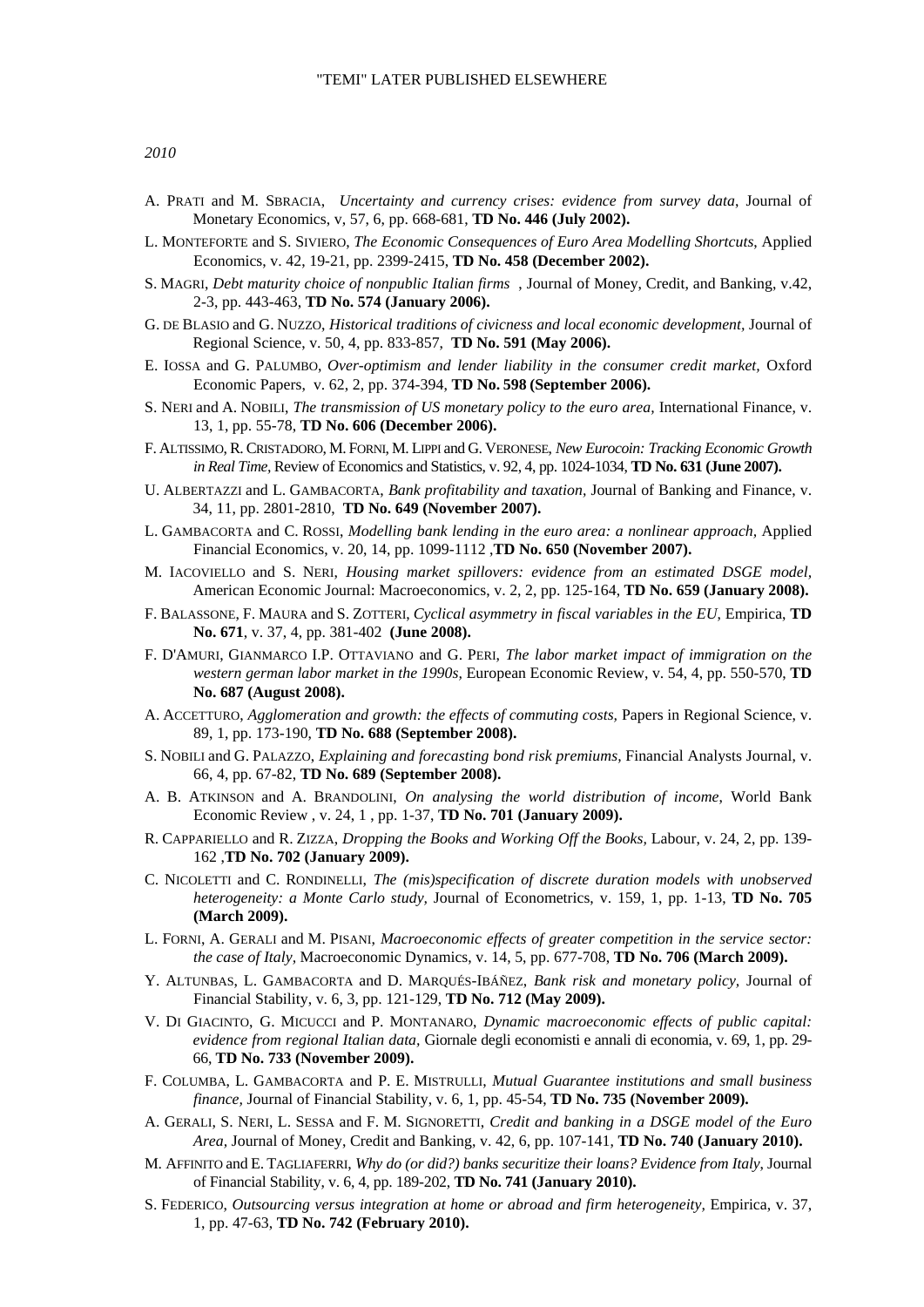- V. DI GIACINTO, *On vector autoregressive modeling in space and time,* Journal of Geographical Systems, v. 12, 2, pp. 125-154,**TD No. 746 (February 2010).**
- L. FORNI, A. GERALI and M. PISANI, *The macroeconomics of fiscal consolidations in euro area countries,* Journal of Economic Dynamics and Control, v. 34, 9, pp. 1791-1812, **TD No. 747 (March 2010).**
- S. MOCETTI and C. PORELLO, *How does immigration affect native internal mobility? new evidence from Italy,* Regional Science and Urban Economics, v. 40, 6, pp. 427-439, **TD No. 748 (March 2010).**
- A. DI CESARE and G. GUAZZAROTTI, *An analysis of the determinants of credit default swap spread changes before and during the subprime financial turmoil,* Journal of Current Issues in Finance, Business and Economics, v. 3, 4, pp., **TD No. 749 (March 2010).**
- P. CIPOLLONE, P. MONTANARO and P. SESTITO, *Value-added measures in Italian high schools: problems and findings*, Giornale degli economisti e annali di economia, v. 69, 2, pp. 81-114, **TD No. 754 (March 2010).**
- A. BRANDOLINI, S. MAGRI and T. M SMEEDING, *Asset-based measurement of poverty*, Journal of Policy Analysis and Management, v. 29, 2 , pp. 267-284, **TD No. 755 (March 2010).**
- G. CAPPELLETTI, *A Note on rationalizability and restrictions on beliefs,* The B.E. Journal of Theoretical Economics, v. 10, 1, pp. 1-11,**TD No. 757 (April 2010).**
- S. DI ADDARIO and D. VURI, *Entrepreneurship and market size. the case of young college graduates in Italy*, Labour Economics, v. 17, 5, pp. 848-858, **TD No. 775 (September 2010).**
- A. CALZA and A. ZAGHINI, *Sectoral money demand and the great disinflation in the US*, Journal of Money, Credit, and Banking, v. 42, 8, pp. 1663-1678, **TD No. 785 (January 2011).**

#### *2011*

- S. DI ADDARIO, *Job search in thick markets*, Journal of Urban Economics, v. 69, 3, pp. 303-318, **TD No. 605 (December 2006).**
- F. SCHIVARDI and E. VIVIANO, *Entry barriers in retail trade*, Economic Journal, v. 121, 551, pp. 145-170, **TD No. 616 (February 2007).**
- G. FERRERO, A. NOBILI and P. PASSIGLIA, *Assessing excess liquidity in the Euro Area: the role of sectoral distribution of money,* Applied Economics, v. 43, 23, pp. 3213-3230, **TD No. 627 (April 2007).**
- P. E. MISTRULLI, *Assessing financial contagion in the interbank market: maximun entropy versus observed interbank lending patterns,* Journal of Banking & Finance, v. 35, 5, pp. 1114-1127, **TD No. 641 (September 2007).**
- E. CIAPANNA, *Directed matching with endogenous markov probability: clients or competitors?*, The RAND Journal of Economics, v. 42, 1, pp. 92-120, **TD No. 665 (April 2008).**
- M. BUGAMELLI and F. PATERNÒ, *Output growth volatility and remittances*, Economica, v. 78, 311, pp. 480-500, **TD No. 673 (June 2008).**
- V. DI GIACINTO e M. PAGNINI, *Local and global agglomeration patterns: two econometrics-based indicators,* Regional Science and Urban Economics, v. 41, 3, pp. 266-280, **TD No. 674 (June 2008).**
- G. BARONE and F. CINGANO, *Service regulation and growth: evidence from OECD countries,* Economic Journal, v. 121, 555, pp. 931-957,**TD No. 675 (June 2008).**
- P. SESTITO and E. VIVIANO, *Reservation wages: explaining some puzzling regional patterns*, Labour, v. 25, 1, pp. 63-88, **TD No. 696 (December 2008).**
- R. GIORDANO and P. TOMMASINO, *What determines debt intolerance? The role of political and monetary institutions*, European Journal of Political Economy, v. 27, 3, pp. 471-484, **TD No. 700 (January 2009).**
- P. ANGELINI, A. NOBILI e C. PICILLO, *The interbank market after August 2007: What has changed, and why?*, Journal of Money, Credit and Banking, v. 43, 5, pp. 923-958, **TD No. 731 (October 2009).**
- G. BARONE and S. MOCETTI, *Tax morale and public spending inefficiency,* International Tax and Public Finance, v. 18, 6, pp. 724-49, **TD No. 732 (November 2009).**
- L. FORNI, A. GERALI and M. PISANI, *The Macroeconomics of Fiscal Consolidation in a Monetary Union: the Case of Italy,* in Luigi Paganetto (ed.), Recovery after the crisis. Perspectives and policies, VDM Verlag Dr. Muller, **TD No. 747 (March 2010).**
- A. DI CESARE and G. GUAZZAROTTI, *An analysis of the determinants of credit default swap changes before and during the subprime financial turmoil*, in Barbara L. Campos and Janet P. Wilkins (eds.), The Financial Crisis: Issues in Business, Finance and Global Economics, New York, Nova Science Publishers, Inc., **TD No. 749 (March 2010).**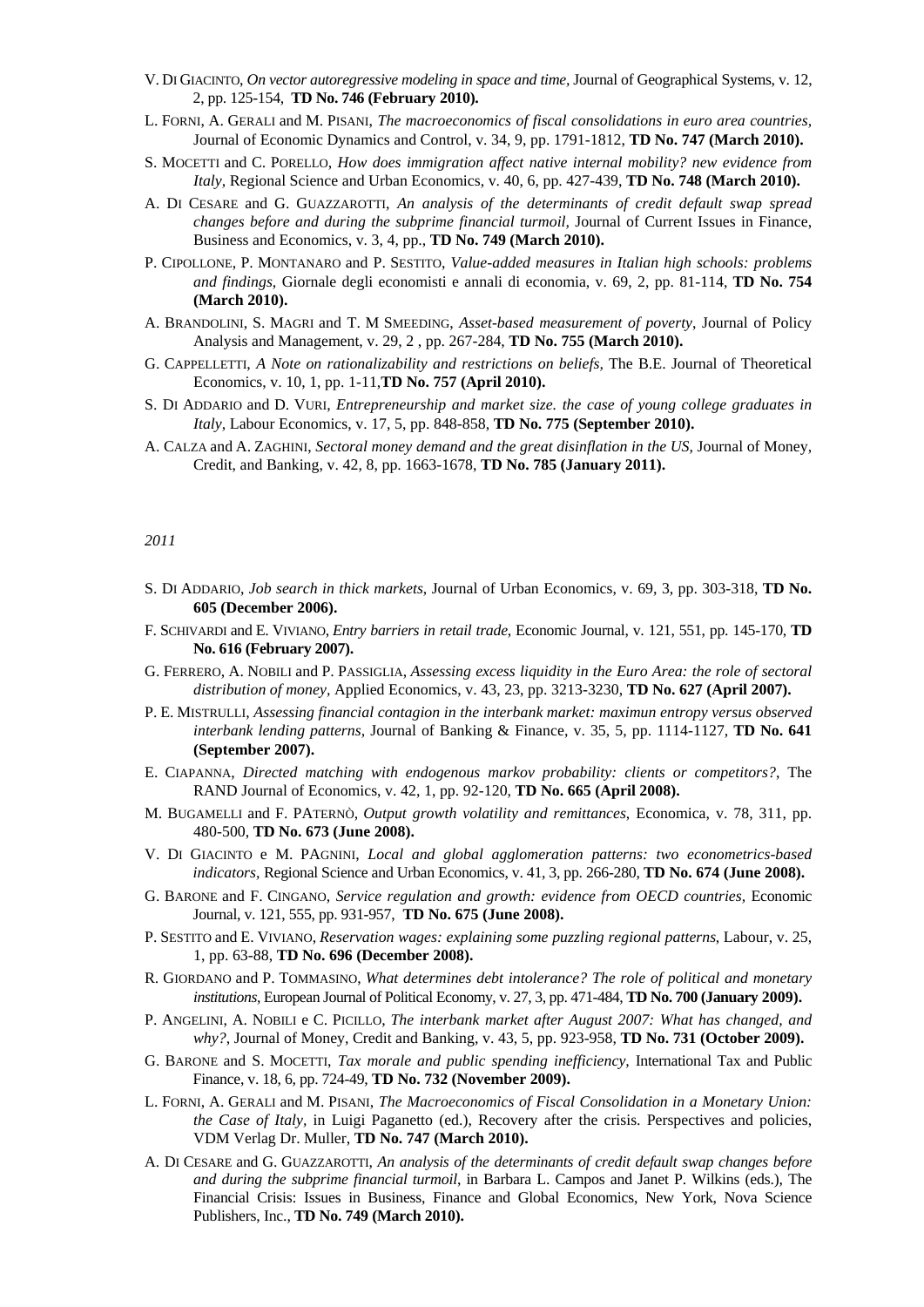- A. LEVY and A. ZAGHINI, *The pricing of government guaranteed bank bonds,* Banks and Bank Systems, v. 6, 3, pp. 16-24,**TD No. 753 (March 2010).**
- G. BARONE, R. FELICI and M. PAGNINI, *Switching costs in local credit markets,* International Journal of Industrial Organization, v. 29, 6, pp. 694-704,**TD No. 760 (June 2010).**
- G. BARBIERI, C. ROSSETTI e P. SESTITO, *The determinants of teacher mobility: evidence using Italian teachers' transfer applications*, Economics of Education Review, v. 30, 6, pp. 1430-1444, **TD No. 761 (marzo 2010).**
- G. GRANDE and I. VISCO, *A public guarantee of a minimum return to defined contribution pension scheme members,* The Journal of Risk, v. 13, 3, pp. 3-43, **TD No. 762 (June 2010).**
- P. DEL GIOVANE, G. ERAMO and A. NOBILI, *Disentangling demand and supply in credit developments: a survey-based analysis for Italy,* Journal of Banking and Finance, v. 35, 10, pp. 2719-2732, **TD No. 764 (June 2010).**
- G. BARONE and S. MOCETTI, *With a little help from abroad: the effect of low-skilled immigration on the female labour supply,* Labour Economics, v. 18, 5, pp. 664-675, **TD No. 766 (July 2010).**
- S. FEDERICO and A. FELETTIGH, *Measuring the price elasticity of import demand in the destination markets of italian exports,* Economia e Politica Industriale, v. 38, 1, pp. 127-162, **TD No. 776 (October 2010).**
- S. MAGRI and R. PICO, *The rise of risk-based pricing of mortgage interest rates in Italy*, Journal of Banking and Finance, v. 35, 5, pp. 1277-1290, **TD No. 778 (October 2010).**
- M. TABOGA, *Under/over-valuation of the stock market and cyclically adjusted earnings*, International Finance, v. 14, 1, pp. 135-164, **TD No. 780 (December 2010).**
- S. NERI, *Housing, consumption and monetary policy: how different are the U.S. and the Euro area?*, Journal of Banking and Finance, v.35, 11, pp. 3019-3041, **TD No. 807 (April 2011).**
- V. CUCINIELLO, *The welfare effect of foreign monetary conservatism with non-atomistic wage setters*, Journal of Money, Credit and Banking, v. 43, 8, pp. 1719-1734, **TD No. 810 (June 2011).**
- A. CALZA and A. ZAGHINI, *welfare costs of inflation and the circulation of US currency abroad,* The B.E. Journal of Macroeconomics, v. 11, 1, Art. 12, **TD No. 812 (June 2011).**
- I. FAIELLA, *La spesa energetica delle famiglie italiane*, Energia, v. 32, 4, pp. 40-46, **TD No. 822 (September 2011).**
- R. DE BONIS and A. SILVESTRINI, *The effects of financial and real wealth on consumption: new evidence from OECD countries,* Applied Financial Economics, v. 21, 5, pp. 409–425, **TD No. 837 (November 2011).**
- F. CAPRIOLI, P. RIZZA and P. TOMMASINO, *Optimal fiscal policy when agents fear government default*, Revue Economique, v. 62, 6, pp. 1031-1043, **TD No. 859 (March 2012).**

#### *2012*

- F. CINGANO and A. ROSOLIA, *People I know: job search and social networks*, Journal of Labor Economics, v. 30, 2, pp. 291-332, **TD No. 600 (September 2006).**
- G. GOBBI and R. ZIZZA, *Does the underground economy hold back financial deepening? Evidence from the italian credit market*, Economia Marche, Review of Regional Studies, v. 31, 1, pp. 1-29, **TD No. 646 (November 2006).**
- S. MOCETTI, *Educational choices and the selection process before and after compulsory school*, Education Economics, v. 20, 2, pp. 189-209, **TD No. 691 (September 2008).**
- P. PINOTTI, M. BIANCHI and P. BUONANNO, *Do immigrants cause crime?*, Journal of the European Economic Association , v. 10, 6, pp. 1318–1347, **TD No. 698 (December 2008).**
- M. PERICOLI and M. TABOGA, *Bond risk premia, macroeconomic fundamentals and the exchange rate*, International Review of Economics and Finance, v. 22, 1, pp. 42-65, **TD No. 699 (January 2009).**
- F. LIPPI and A. NOBILI, *Oil and the macroeconomy: a quantitative structural analysis,* Journal of European Economic Association, v. 10, 5, pp. 1059-1083, **TD No. 704 (March 2009).**
- G. ASCARI and T. ROPELE, *Disinflation in a DSGE perspective: sacrifice ratio or welfare gain ratio?,* Journal of Economic Dynamics and Control, v. 36, 2, pp. 169-182, **TD No. 736 (January 2010).**
- S. FEDERICO, *Headquarter intensity and the choice between outsourcing versus integration at home or abroad*, Industrial and Corporate Chang, v. 21, 6, pp. 1337-1358, **TD No. 742 (February 2010).**
- I. BUONO and G. LALANNE, *The effect of the Uruguay Round on the intensive and extensive margins of trade,* Journal of International Economics, v. 86, 2, pp. 269-283,**TD No. 743 (February 2010).**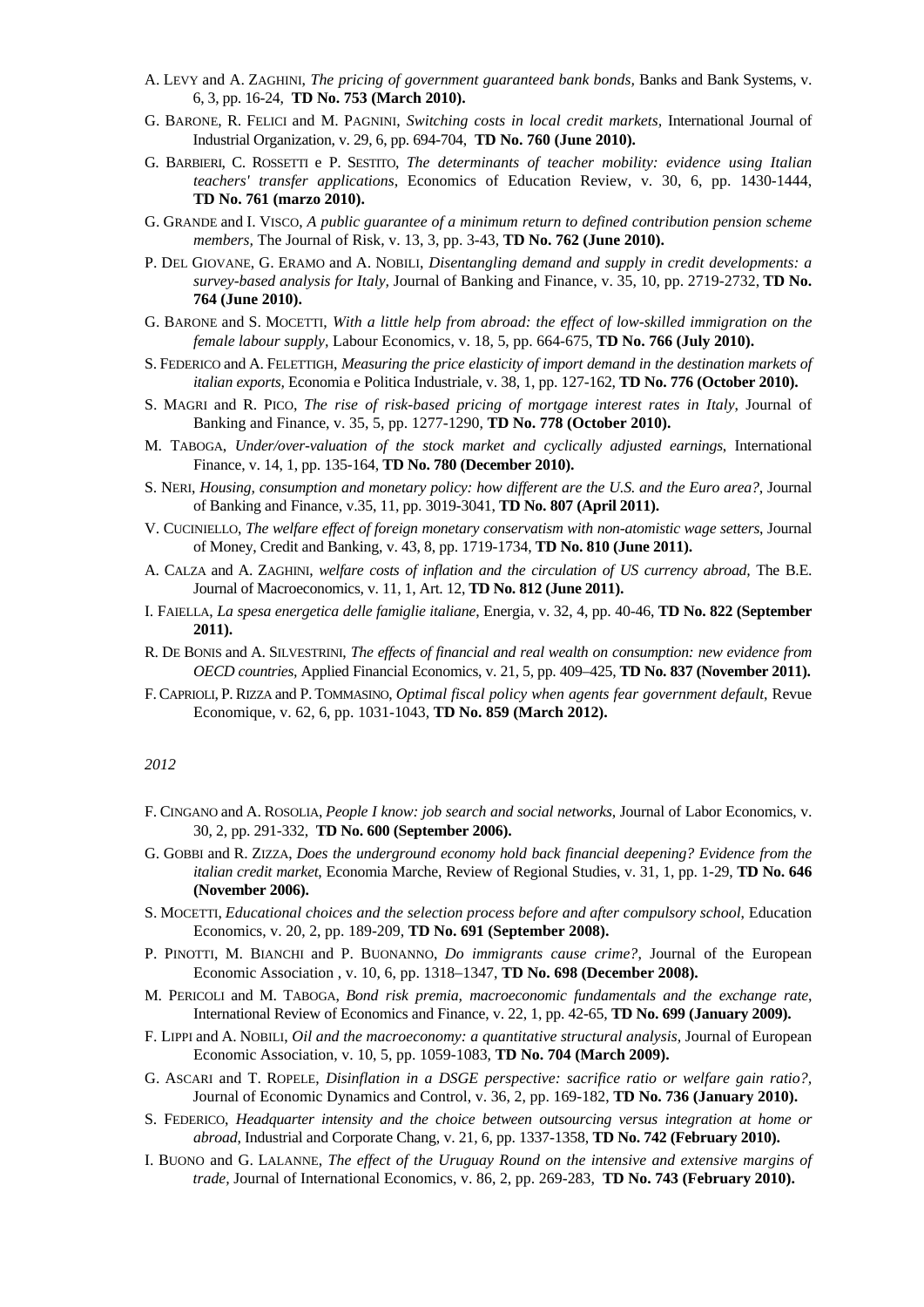- S. GOMES, P. JACQUINOT and M. PISANI, *The EAGLE. A model for policy analysis of macroeconomic interdependence in the euro area,* Economic Modelling, v. 29, 5, pp. 1686-1714, **TD No. 770 (July 2010).**
- A. ACCETTURO and G. DE BLASIO, *Policies for local development: an evaluation of Italy's "Patti Territoriali",* Regional Science and Urban Economics, v. 42, 1-2, pp. 15-26, **TD No. 789 (January 2006).**
- F. BUSETTI and S. DI SANZO, *Bootstrap LR tests of stationarity, common trends and cointegration,* Journal of Statistical Computation and Simulation, v. 82, 9, pp. 1343-1355, **TD No. 799 (March 2006).**
- S. NERI and T. ROPELE, *Imperfect information, real-time data and monetary policy in the Euro area,* The Economic Journal, v. 122, 561, pp. 651-674,**TD No. 802 (March 2011).**
- G. CAPPELLETTI, G. GUAZZAROTTI and P. TOMMASINO, *What determines annuity demand at retirement?,* The Geneva Papers on Risk and Insurance – Issues and Practice, pp. 1-26, **TD No. 805 (April 2011).**
- A. ANZUINI and F. FORNARI, *Macroeconomic determinants of carry trade activity,* Review of International Economics, v. 20, 3, pp. 468-488,**TD No. 817 (September 2011).**
- M. AFFINITO, *Do interbank customer relationships exist? And how did they function in the crisis? Learning from Italy*, Journal of Banking and Finance, v. 36, 12, pp. 3163-3184, **TD No. 826 (October 2011).**
- R. CRISTADORO and D. MARCONI, *Household savings in China,* Journal of Chinese Economic and Business Studies, v. 10, 3, pp. 275-299,**TD No. 838 (November 2011).**
- P. GUERRIERI and F. VERGARA CAFFARELLI, *Trade Openness and International Fragmentation of Production in the European Union: The New Divide?,* Review of International Economics, v. 20, 3, pp. 535-551,**TD No. 855 (February 2012).**
- V. DI GIACINTO, G. MICUCCI and P. MONTANARO, *Network effects of public transposrt infrastructure: evidence on Italian regions,* Papers in Regional Science, v. 91, 3, pp. 515-541, **TD No. 869 (July 2012).**
- A. FILIPPIN and M. PACCAGNELLA, *Family background, self-confidence and economic outcomes,* Economics of Education Review, v. 31, 5, pp. 824-834,**TD No. 875 (July 2012).**

#### *2013*

- F. CINGANO and P. PINOTTI, *Politicians at work. The private returns and social costs of political connections*, Journal of the European Economic Association, v. 11, 2, pp. 433-465, **TD No. 709 (May 2009).**
- F. BUSETTI and J. MARCUCCI, *Comparing forecast accuracy: a Monte Carlo investigation*, International Journal of Forecasting, v. 29, 1, pp. 13-27, **TD No. 723 (September 2009).**
- D. DOTTORI, S. I-LING and F. ESTEVAN, *Reshaping the schooling system: The role of immigration*, Journal of Economic Theory, v. 148, 5, pp. 2124-2149, **TD No. 726 (October 2009).**
- A. FINICELLI, P. PAGANO and M. SBRACIA, *Ricardian Selection*, Journal of International Economics, v. 89, 1, pp. 96-109, **TD No. 728 (October 2009).**
- L. MONTEFORTE and G. MORETTI, *Real-time forecasts of inflation: the role of financial variables*, Journal of Forecasting, v. 32, 1, pp. 51-61, **TD No. 767 (July 2010).**
- E. GAIOTTI, *Credit availablility and investment: lessons from the "Great Recession"*, European Economic Review, v. 59, pp. 212-227, **TD No. 793 (February 2011).**
- A. ACCETTURO e L. INFANTE, *Skills or Culture? An analysis of the decision to work by immigrant women in Italy,* IZA Journal of Migration, v. 2, 2, pp. 1-21, **TD No. 815 (July 2011).**
- A. DE SOCIO, *Squeezing liquidity in a "lemons market" or asking liquidity "on tap"*, Journal of Banking and Finance, v. 27, 5, pp. 1340-1358, **TD No. 819 (September 2011).**
- M. FRANCESE and R. MARZIA, *is there Room for containing healthcare costs? An analysis of regional spending differentials in Italy,* The European Journal of Health Economics (DOI 10.1007/s10198- 013-0457-4), **TD No. 828 (October 2011).**
- G. BARONE and G. DE BLASIO, *Electoral rules and voter turnout,* International Review of Law and Economics, v. 36, 1, pp. 25-35, **TD No. 833 (November 2011).**
- E. GENNARI and G. MESSINA, *How sticky are local expenditures in Italy? Assessing the relevance of the flypaper effect through municipal data,* International Tax and Public Finance (DOI: 10.1007/s10797-013-9269-9), **TD No. 844 (January 2012).**
- A. ANZUINI, M. J. LOMBARDI and P. PAGANO, *The impact of monetary policy shocks on commodity prices*, International Journal of Central Banking, v. 9, 3, pp. 119-144, **TD No. 851 (February 2012).**